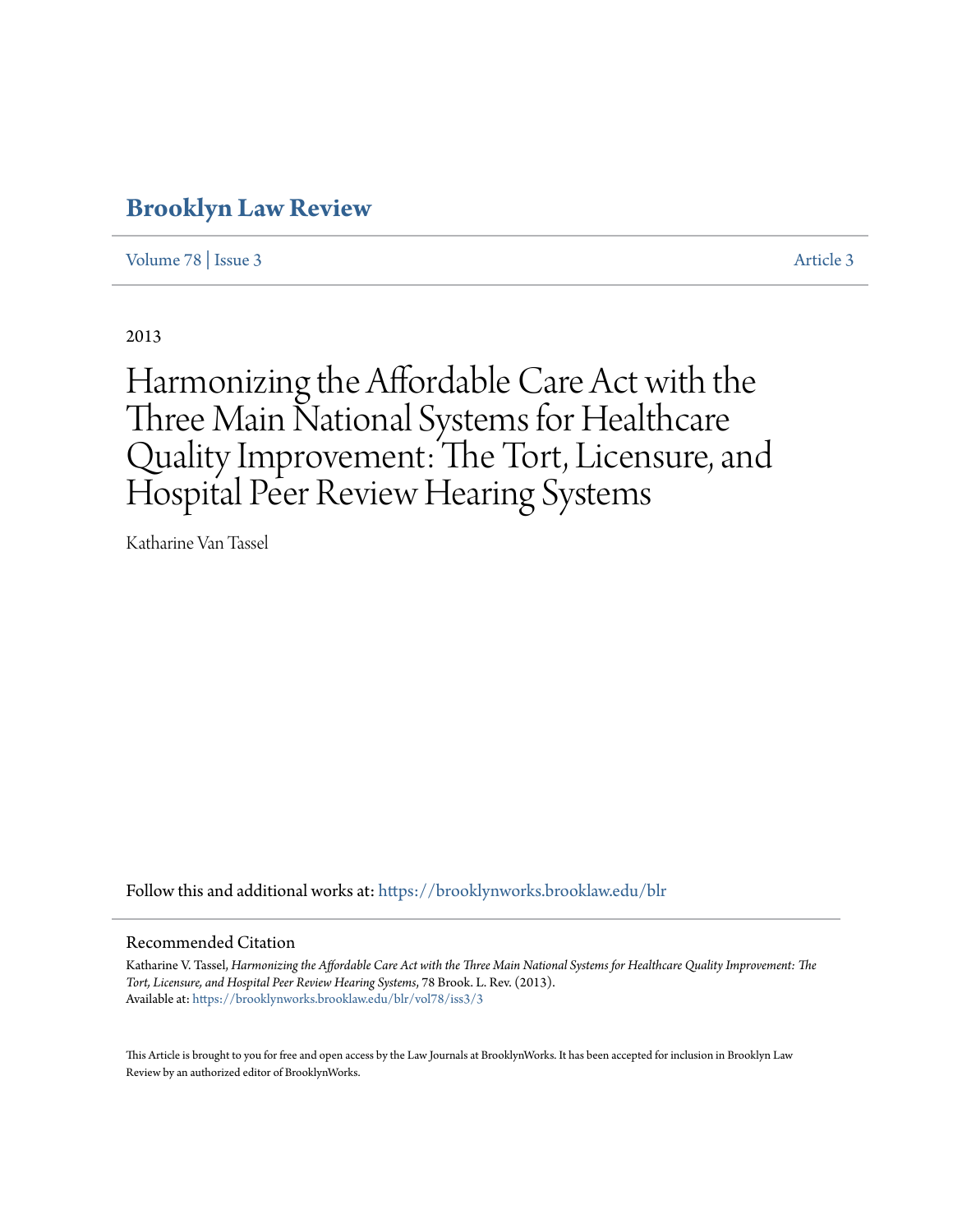Harmonizing the Affordable Care Act with the Three Main National Systems for Healthcare Quality Improvement: The Tort, Licensure, and Hospital Peer Review Hearing Systems

#### *Katharine Van Tassel*†

#### **INTRODUCTION**

 $\overline{a}$ 

In 1999, an Institute of Medicine report revealed the startling news that treatment errors in hospitals were the cause of up to 98,000 deaths annually.<sup>1</sup> In a recent 2012 update on this situation, a Consumer Reports investigation concluded that approximately 2.25 million people in the United States will likely die from medical harm in the next decade.<sup>2</sup> Thus, the Institute of Medicine report and the follow-up Consumer

 <sup>†</sup> Director, Public Health Law & Science Center and Health Law Program, Professor of Law, University of Akron School of Law. M.P.H., Harvard School of Public Health; J.D., Case Western Reserve University School of Law; B.S.N. Case Western Reserve University; Author contact information: kvantassel@post.harvard.edu. 1

INST. OF MED., TO ERR IS HUMAN: BUILDING A SAFER HEALTH SYSTEM 1 (Linda T. Kohn et al. eds., 2000).

*How Safe Is Your Hospital? Our New Ratings Find That Some Are Riskier than Others*, CONSUMER REPORTS (Aug. 2012), http://www.consumerreports.org/cro/magazine/ 2012/08/how-safe-is-your-hospital/index.htm. ("More than 2.25 million Americans will probably die from medical harm this decade . . . . That's like wiping out the entire populations of North Dakota, Rhode Island, and Vermont. It's a manmade disaster."). In the decade since the IOM Report was published, this situation has not improved. A new study by the Department of Health and Human Services estimates that one in seven Medicare patients (thirteen and a half percent) experience an adverse event each month in American hospitals, and some 15,000 die every month as a result. Deborah Huso, *Medical Errors Kill 15,000 Medicare Patients a Month*, DR. HANSEN CHIROPRACTIC (Nov. 17, 2010), http://drhansenchiropractic.com/blog/b\_3884\_medical\_errors\_kill\_15000\_medicare\_patients\_\_ month.html. This makes medical errors in hospitals one of the leading causes of death in the nation. A recent *Healthgrades* study estimates that more than 230,000 hospital deaths from 2007 to 2009 could have been prevented within the Medicare population alone. KRISTEN REED & RICK MAY, HEALTHGRADES, THE THIRTEENTH ANNUAL HEALTHGRADES HOSPITAL QUALITY IN AMERICA STUDY 2 (2010), *available at* http://www.healthgrades.com/business/img/ HealthGradesHospitalQualityInAmericaStudy2010.pdf.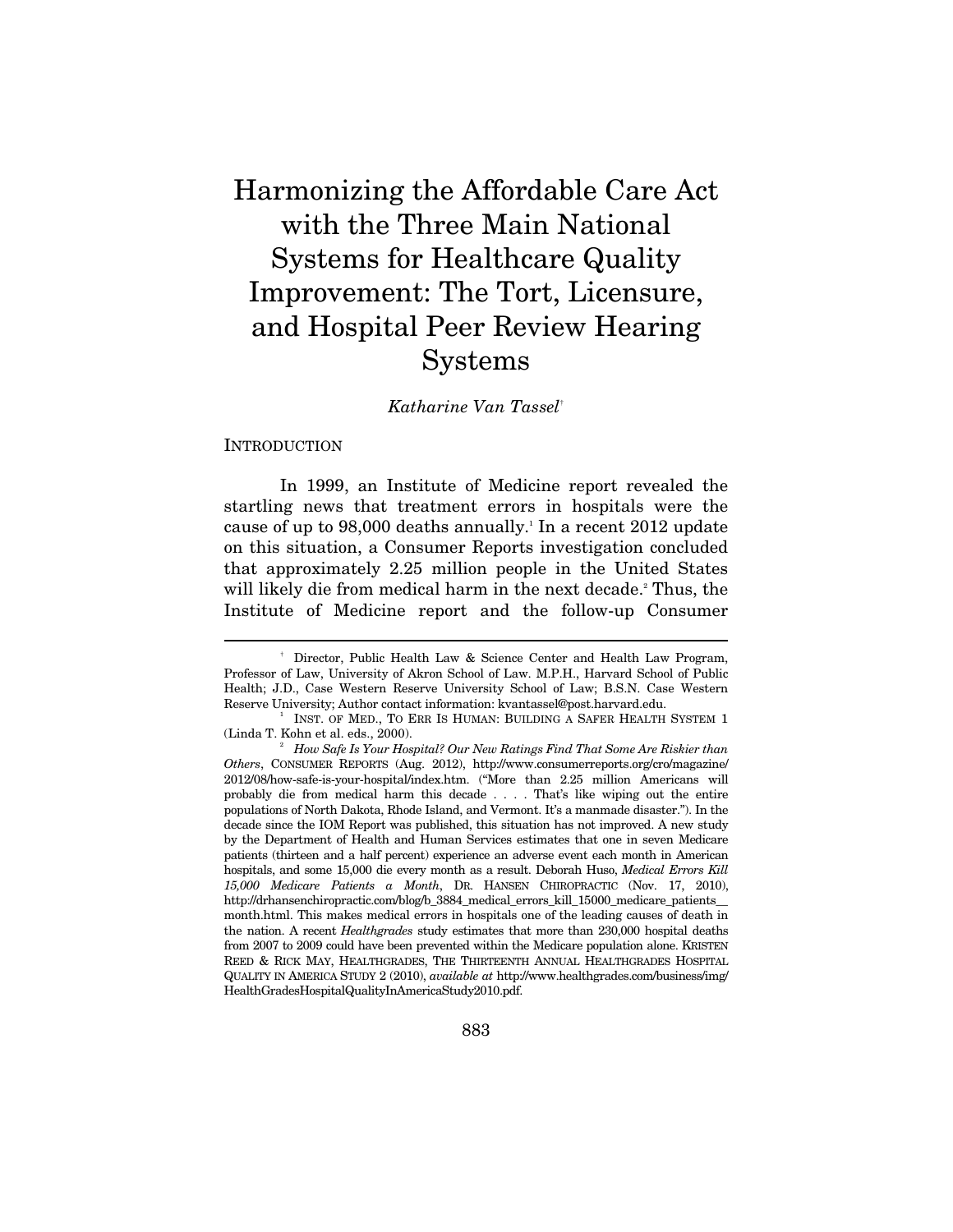Reports investigation published over a decade later suggest that the three main systems in the United States tasked with improving the quality of patient care—the state medical malpractice and licensure systems and the private hospital peer review hearing system—are all failing at their missions.

A large and rapidly growing group of empirical studies suggests that the current normative practice of custom-based medicine in the United States may be partly to blame. Custombased medical practice can have a profoundly negative impact on the quality and cost of healthcare. This is the same standard that the three main U.S. quality improvement systems rely upon to measure physician competence. The customary care (or eminence-based) model of medical practice is based on physician preference grounded in tradition, opinion, or clinical experience and not on objective, scientific evidence.

The quality and cost problems with the customary care model of medical practice have led to new national initiatives to move the United States to a contemporary, evidence-based model of medical practice. These initiatives have led to major changes in government-provided healthcare. These changes appear in the Veterans Administration (VA) Hospital System, Medicare, and in the major new rules governing private healthcare insurance sold over Health Benefit Exchanges pursuant to the Patient Protection and Affordable Care Act of 2010 (also known as the ACA or "Obama Care"). The evidencebased model of medical practice is grounded in empirical data created by clinical outcomes and effectiveness research. This empirical data can recommend the best treatment for a steadily increasing number of clinical disorders. This use of evidencebased medical practice shows great promise for improving quality of care while reducing its cost.<sup>3</sup>

This article addresses the question of whether the three main systems for improving healthcare quality in the United States are following the government's lead by encouraging the adoption of evidence-based medical practice. Unfortunately, the short answer is no.

Reflecting an understanding of the benefits of evidencebased treatment choices, a minority of state tort systems have  $\overline{\phantom{a}}$ 

<sup>3</sup> Katharine A. Van Tassel, *Hospital Peer Review Standards and Due Process: Moving from Tort Doctrine Toward Contract Principles Based on Clinical Practice Guidelines*, 36 SETON HALL L. REV. 1179, 1194-97 (2006); *see also* Ronen Avraham, *Private Regulation*, 34 HARV. J.L. & PUB. POL'Y (2009) (advocating this same use of CPGs by hospitals but adding a proposal of providing immunity from suit for those who apply CPGs).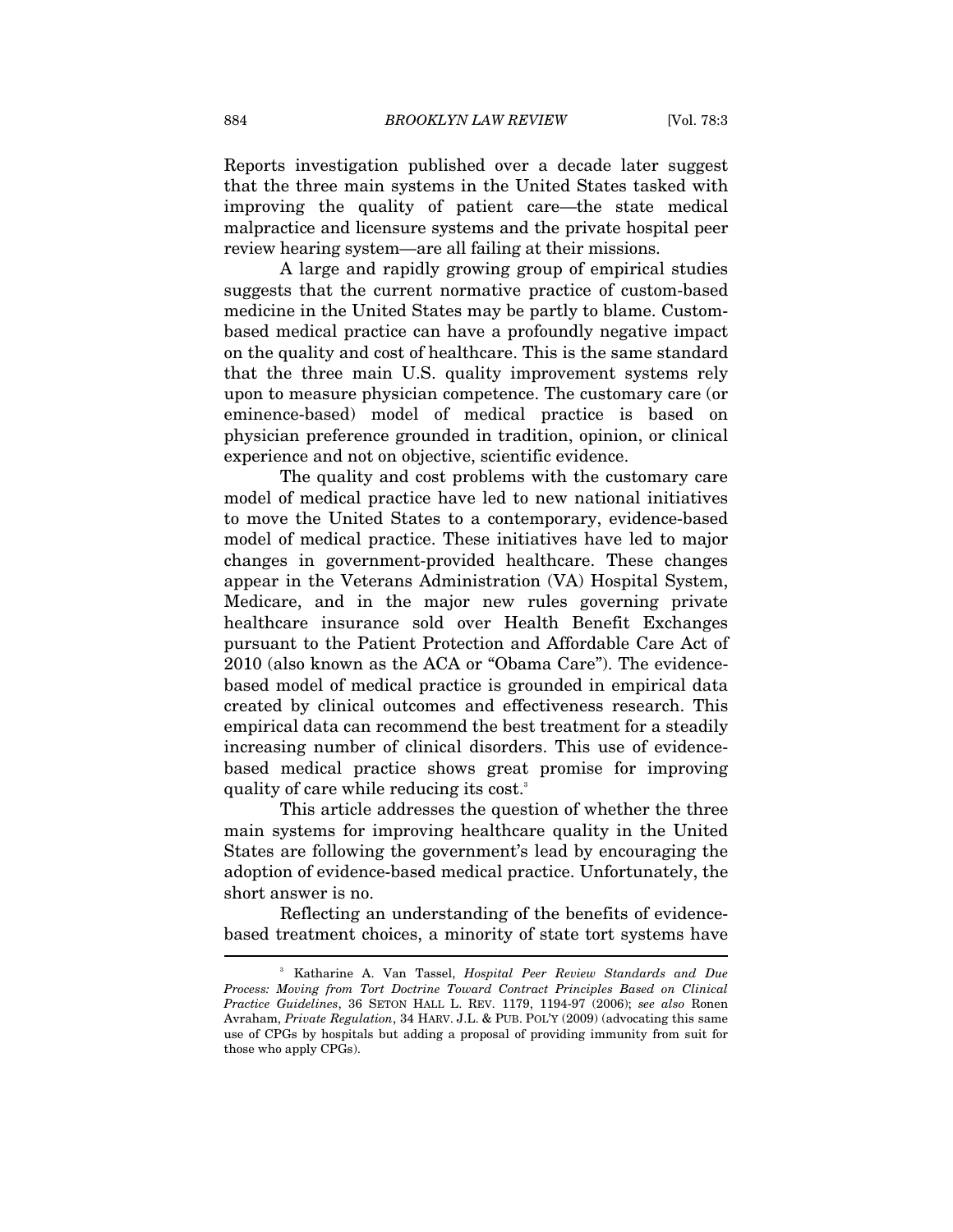stepped away from using customary care as the exclusive proxy for quality of care in medical malpractice actions. These tort systems are allowing the introduction of risk–benefit analysis grounded in empirical science as evidence of what constitutes reasonable care. Thus, this article argues that these minority state tort systems are operating instrumentally to encourage the transition away from custom-based medical practice and toward evidence-based medical practice. By virtue of applying their own state law, the state licensure systems of this minority group of states will follow suit. On the other hand, the majority of state tort systems continue to rely on customary care to measure quality, with their licensure systems mirroring this choice. This means that the ACA, and other federal programs such as Medicare, are on a collision course with the majority of state tort and licensure systems over the practice of evidence-based medicine.

The third major system for improving quality of care is the private hospital peer review system. Private hospital peer review is a self-policing system where physicians informally evaluate each other and sanction those physicians who are allegedly failing to provide quality patient care. This article asserts that hospital peer review, like the tort and licensure systems, encourages the perpetuation of custom-based practices and undermines national efforts to improve the quality and cost of healthcare through the practice of evidencebased treatment choices. However, the hospital peer review system provides an even stronger disincentive to the adoption of evidence-based medicine than the other quality systems because the outcome of hospital peer review could be the loss of a physician's entire career.

Unfortunately, while the ACA has at least some provisions addressing the need to make changes in the medical malpractice and licensure systems to encourage the use of evidence-based standards of care, the ACA completely ignores the hospital peer review system. This article makes specific suggestions for how to revise all three major systems so that they can work in tandem with federal law to encourage physicians to adopt the evidence-based model of medical practice in order to improve healthcare quality, cost, and access.

This article starts by explaining the difference between customary care treatment choices and evidence-based treatment choices. Next, the article explains how customary care can be poor quality care, how the customary treatment choice of a particular region can be more related to geography than to quality, and how customary treatment can be costly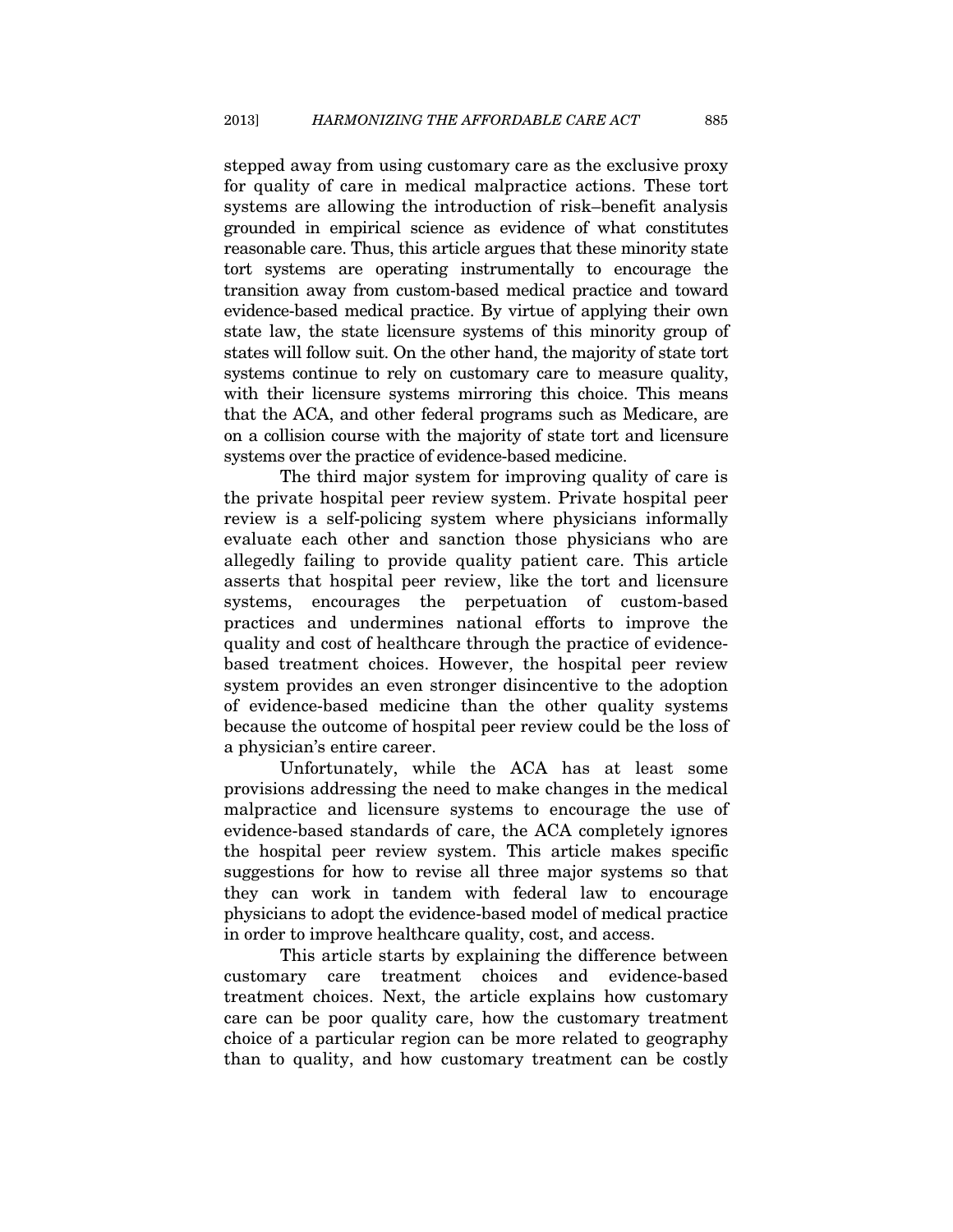treatment. This article then outlines how federally provided healthcare pursuant to the ACA, as well as Medicaid and the VA Hospital System, have adopted evidence-based treatment choices that show great promise for enhancing quality of care while decreasing the cost of care. The article goes on to explain how the three U.S. systems for improving quality of care—the state medical malpractice and licensure systems, and the private hospital peer review hearing system—are acting instrumentally to thwart national efforts to move to modern, evidence-based healthcare. This article accomplishes this by citing empirical research and providing a working example of how a physician risks medical malpractice liability, or the loss of the ability to practice medicine entirely through hospital peer review, by choosing the evidence-based treatment choice rather than adhering to the customary treatment choice.

Finally, this article proposes specific solutions to this disconnect between federally provided healthcare pursuant to the ACA, Medicaid, and the VA Health System, and the other three systems for improving health care quality, cost, and access. These solutions involve both top-down and bottom-up strategies. In the context of the tort and licensure systems, the solution is top-down because it requires action on the part of state legislatures or court systems. It is up to legislators or judges to change the scope of the admissible evidence in medical malpractice and licensure cases, either by statute or case law, to allow risk–benefit analysis based on empirical evidence to become admissible on the issue of the standard of care.

On the other hand, the solution is bottom-up when it comes to hospital peer review. This article proposes that hospital peer review be completely restructured through the application of a blend of knowledge translation theory with continuous quality improvement research. This blended approach will put knowledge into action by integrating into physician practice evidence-based treatment choices using clinical practice guidelines. Relying on the paternalistic libertarian theory developed by Professors Cass Sunstein and Richard Thaler, this proposed system relies upon "gold standard" clinical practice guidelines as the default treatment choice, but then allows for individual physician choice in deviating from this default choice if it is reasonable to do so. This exception allows for the high level of scientific uncertainty that exists currently when it comes to many medical conditions, particularly in the realm of the treatment of outliers. As the practice of evidence-based medicine (also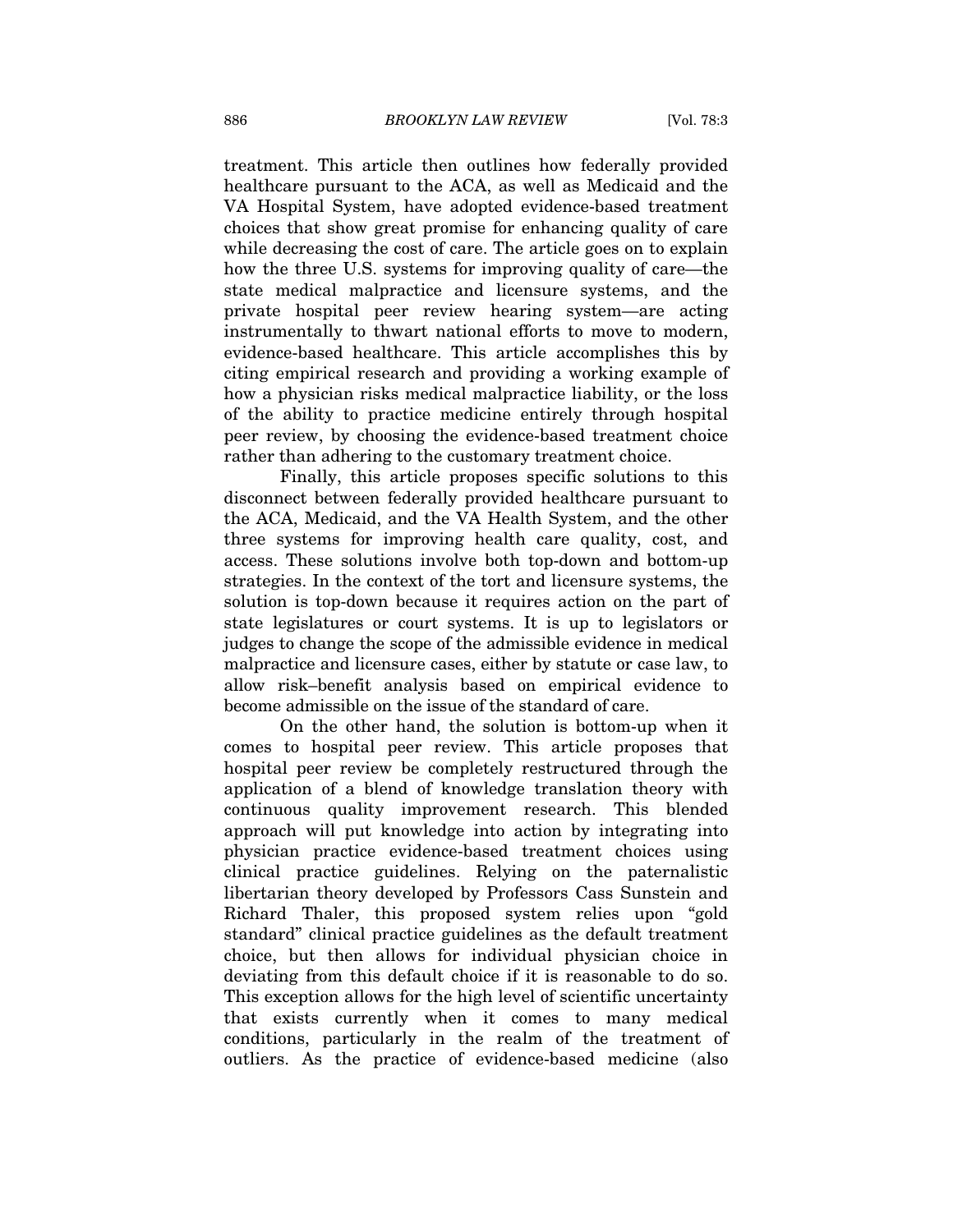known as population-based medicine or the treatment of "norm") grows through the greater understanding of optimal treatment choices through big data techniques to establish comparative effectiveness—and later transitions to personalized medicine based on the treatment of individuals according to their unique genetic profiles—the currently high degree of scientific uncertainly will steadily diminish and reduce the use of this exception.

# I. THE NEGATIVE IMPACT OF CUSTOMARY CARE PRACTICES ON THE QUALITY AND COST OF HEALTHCARE

#### *A. Evidence-Based Versus Custom-Based Care*

As a general matter, *customary care* is care that would customarily be given by other physicians under the same or similar circumstances. Customary care is subjective and is based on physician preference (grounded on tradition, opinion, or clinical experience<sup>4</sup>) and not on objective, scientific evidence. In contrast, the evidence-based model for medical practice is grounded on empirical data created through the use of clinical outcomes and effectiveness research. This empirical data can recommend the best treatment for a steadily increasing number of clinical disorders.

The practice of providing customary care (also referred to by many as "eminence-based medicine") is the normative practice in the United States. Unfortunately, a steadily growing group of studies demonstrates that many customary treatment choices can have a negative impact on the quality of care. Another large group of studies indicates that there is a wide variation in custom for the same medical condition across the country and that the choice of customary treatment can be related more to geography than to quality. Finally, there are a rapidly mounting number of studies that show the significant negative impact of some customary care choices on the cost of healthcare.

<sup>4</sup>  *See* THE IOWA CONSORTIUM FOR SUBSTANCE ABUSE RESEARCH & EVALUATION, EVIDENCE-BASED PRACTICES: AN IMPLEMENTATION GUIDE FOR COMMUNITY-BASED SUBSTANCE ABUSE TREATMENT AGENCIES 3 (2003), *available at* http://www.uiowa.edu/ ~iowapic/files/EBP%20Guide%20-%20Revised%205-03.pdf (The Iowa Consortium for Substance Abuse Research and Evaluation is based at the University of Iowa).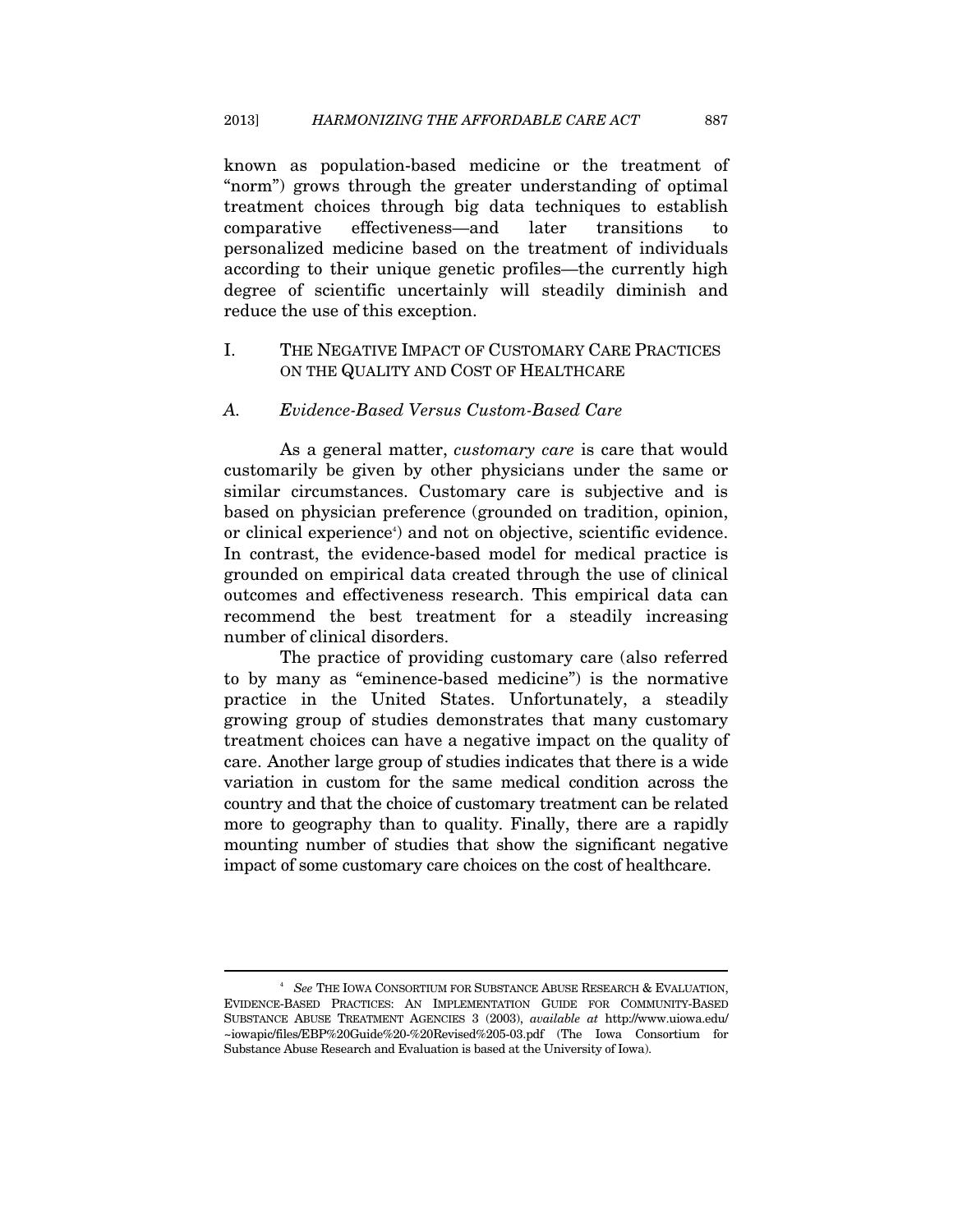These problems with customary care have, over time, become well documented by the Dartmouth Atlas of Health Care.<sup>5</sup> The Dartmouth Atlas describes itself as follows:

For more than 20 years, the Dartmouth Atlas Project has documented glaring variations in how medical resources are distributed and used in the United States. The project uses Medicare data to provide information and analysis about national, regional, and local markets, as well as hospitals and their affiliated physicians. This research has helped policymakers, the media, health care analysts and others improve their understanding of our health care system and forms the foundation for many of the ongoing efforts to improve health and health systems across America.<sup>6</sup>

In a special report issued by the Dartmouth Atlas Project (DAP), three categories of customary care were distinguished: failure to provide necessary care, preferencesensitive care, and supply-sensitive care.<sup>7</sup> This article adds an additional category: misuse of medical care.

The DAP defines the first category of customary care as the failure to provide needed care.<sup>8</sup> The failure to provide needed, or necessary, care is referred to in this article as the underuse of care. Examples of the types of customary care that fall into the category of underuse of care are provided in Part

Press Release, Geisel Sch. of Med. at Dartmouth, New Study Shows Need for a Major Overhaul of How United States Manages Chronic Illness (May 16, 2006), *available at* http://geiselmed.dartmouth.edu/news/2006\_h1/16may2006\_overhaul.shtml [hereinafter Dartmouth Press Release]. 6

 *Dartmouth Atlas*, *supra* note 5. 7

 ELLIOT S. FISHER ET AL., REGIONAL AND RACIAL VARIATION IN HEALTH CARE AMONG MEDICARE BENEFICIARIES: A BRIEF REPORT OF THE DARTMOUTH ATLAS PROJECT 24 (Kristen K. Bronner ed., 2008), *available at* http://www.dartmouthatlas.org/ downloads/reports/AF4Q\_disparities\_Dec2008.pdf. 8

 $I_d$ . The DAP describes effective care as "consist[ing] of evidence-based services such as HemoglobinA1c testing for diabetics. Variations in effective care reflect failure to deliver needed care."

<sup>&</sup>lt;sup>5</sup> The Dartmouth Atlas of Healthcare, http://www.dartmouthatlas.org/ (last visited Apr. 11, 2013) [hereinafter *Dartmouth Atlas*].

The Dartmouth Atlas Project (DAP) began in 1993 as a study of health care markets in the United States, measuring variations in health care resources and their utilization by both geographic areas. More recently, the research agenda has expanded to reporting on the resources and utilization among patients at specific hospitals. DAP research uses very large claims databases from the Medicare program and other sources to define where Americans seek care, what kind of care they receive, and to determine whether increasing investments in health care resources and their use result in better health outcomes for Americans. The Dartmouth Atlas is a product of the Center for the Evaluative Clinical Sciences at Dartmouth Medical School.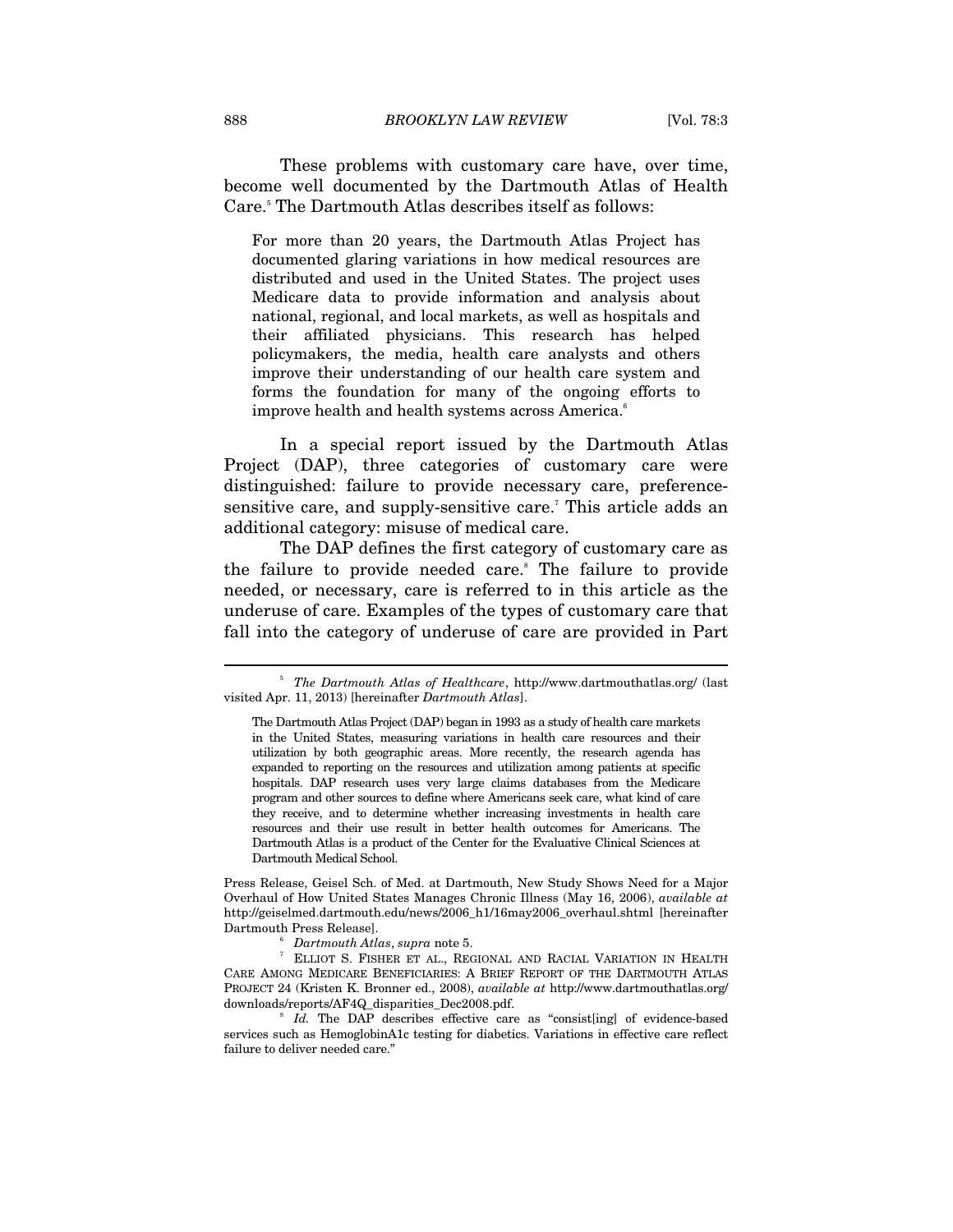I.B. Also discussed in Part I.B is the second category of customary care: the misuse of medical care. While underuse is an omission error, misuse is the wrong choice of medical care and therefore represents a commission error.

The third category of customary care is preferencesensitive care, which includes care for medical conditions for which there are multiple treatment options, each with its own benefits and trade-offs. The broad geographical variations in the use of preference-sensitive customary care, referred to in this article as an unwarranted variation in care, are set forth in Part I.C.

The fourth category of customary care is supplysensitive care, which represents care for which the supply of a specific resource (for example, the number of physicians, hospital beds, or specialized testing equipment) heavily influences the customary amount of care provided.<sup>10</sup> With supply-sensitive care, the amount of spending on the same condition also varies widely depending on where the patient lives.<sup>11</sup> Supply-sensitive customary care is also referred to as the overuse of medical care in this article. These broad variations in the use of medical care are discussed in Part I.D.

#### *B. Customary Care Can Be Poor Quality Care: Misuse and Underuse*

The last several decades of public health research have revealed that customary care can actually be "bad" patient care. Customary care can lead to misuse and underuse of the delivery of healthcare. Misuse occurs when the wrong care is provided. Underuse is the failure to deliver necessary healthcare; in other words, care for which the benefits clearly outweigh the risks.<sup>12</sup>

The 1980s brought the first group of studies that revealed that many customary treatment choices resulted in the misuse of healthcare. These studies exposed "serious weaknesses in the scientific underpinnings of many customary practices."13 For example, the use of certain respiratory

<sup>9</sup>  *Id.*

<sup>10</sup> *Id.*

<sup>11</sup> *See id.*

<sup>&</sup>lt;sup>12</sup> Minal S. Kale et al., *Trends in the Overuse of Ambulatory Health Care Services in the United States*, ARCH. INTERN. MED. E1, E1-E2 (2012).

<sup>&</sup>lt;sup>13</sup> Clark C. Havighurst, Practice Guidelines as Legal Standards Governing *Physician Liability*, 54 LAW & CONTEMP. PROBS. 87, 88-89 & n.6 (1991) (citing, for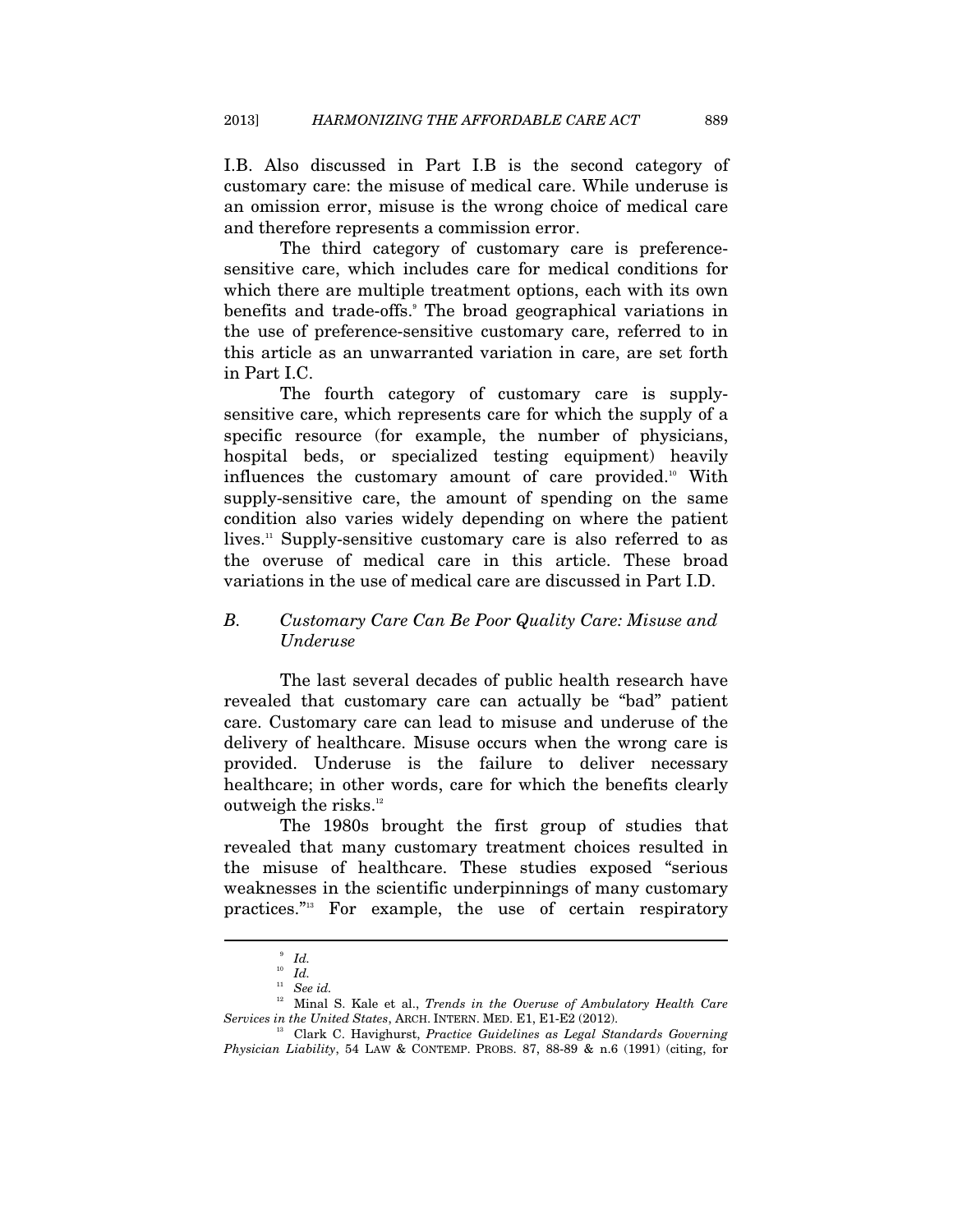techniques and gastric freezing of ulcers, which were quickly adopted as "standard practice," were ultimately discredited by scientific studies.<sup>14</sup> More recently, the practice of prescribing a choice among a broad array of antibiotics for uncomplicated urinary tract infections was identified as misuse—only the prescription of nitrofurantoin, trimethoprim-sulfamethoxazole, or quinolone is appropriate.15 Another study disclosed that medications are customarily misused in elderly patients 7.2% of the time.16 Other common practices that have been discredited are the routine use of antiarrhythmic drugs for all patients with irregular heartbeats after a heart attack<sup>17</sup> and the long-held, but erroneous, belief that hormone replacement therapy prevents heart disease in women.<sup>18</sup> It has also been established that lumbar discectomy, the most common surgical treatment for those with back and leg pain, is largely unnecessary.19 And in 2011, a study was published that

% flaws in the process by which the profession generates clinical policies.").<br>
<sup>14</sup> See, e.g., Havighurst, *supra* note 13, at 88-89 & n.6; Eddy, *supra* note 13, at 343.<br>
<sup>15</sup> Kale et al., *supra* note 12, at E1-E2 ("[U nitrofurantoin, trimethoprim-sulfamethoxazole or quinolone" is the incorrect treatment

for "uncomplicated urinary tract infections."). 16 *Id.* at E5. 17 Christine Gorman, *Are Doctors Just Playing Hunches*, TIME (Feb. 15, 2007), http://www.time.com/time/magazine/article/0,9171,1590448,00.html. The longfollowed, customary practice of physicians has been to prescribe antiarrhythmia drugs to every patient who experiences irregular heartbeats after a heart attack. *Id.* A surprising study showed that patients with only mild arrhythmias are more likely to die if they take antiarrhythmia drugs. *Id.* Based on this empirical evidence, some physicians have modified their practice and adopted the evidence-based choice, and give the medication only to those with severe cardiac arrhythmias post heart attack. *Id.* But some still have not. *Id.* 18 Mark A. Hlatky et al., *Quality-of-Life and Depressive Symptoms in* 

*Postmenopausal Women After Receiving Hormone Therapy: Results From the Heart and Estrogen/Progestin Replacement Study (HERS) Trial*, 287 JAMA 591, 591 (2002) (finding that in 2763 postmenopausal women with pre-existing coronary artery disease who were randomly assigned to take either estrogen/progestin HRT or a placebo, researchers found no overall reduction in the rate of coronary heart disease events among the women receiving HRT compared to those receiving the placebo). This new reality altered the risk-benefit calculus that was formerly used to recommend hormone replacement therapy to tens of thousands of women. *See generally id.*

19 James N. Weinstein et al., *Surgical v. Non-Operative Treatment for Lumbar Disc Herniation*, 296 JAMA 2441, 2445, 2447 (2006). Those who had surgery and those who were provided with more conservative treatment, such as physical therapy, reached the same level of recovery. *Id.*

example, David M. Eddy & John Billings, *The Quality of Medical Evidence: Implications for Quality of Care*, HEALTH AFF., Spring 1988, at 19, 20 ("For at least some important practices, the existing evidence is of such poor quality that it is virtually impossible to determine even what effect the practice has on patients, much less whether that effect is preferable to the outcomes that would have occurred with other options.")); David M. Eddy, *Clinical Policies and the Quality of Clinical Practice*, 307 NEW ENG. J. MED. 343, 343 (1982) ("[T]here is reason to believe that there are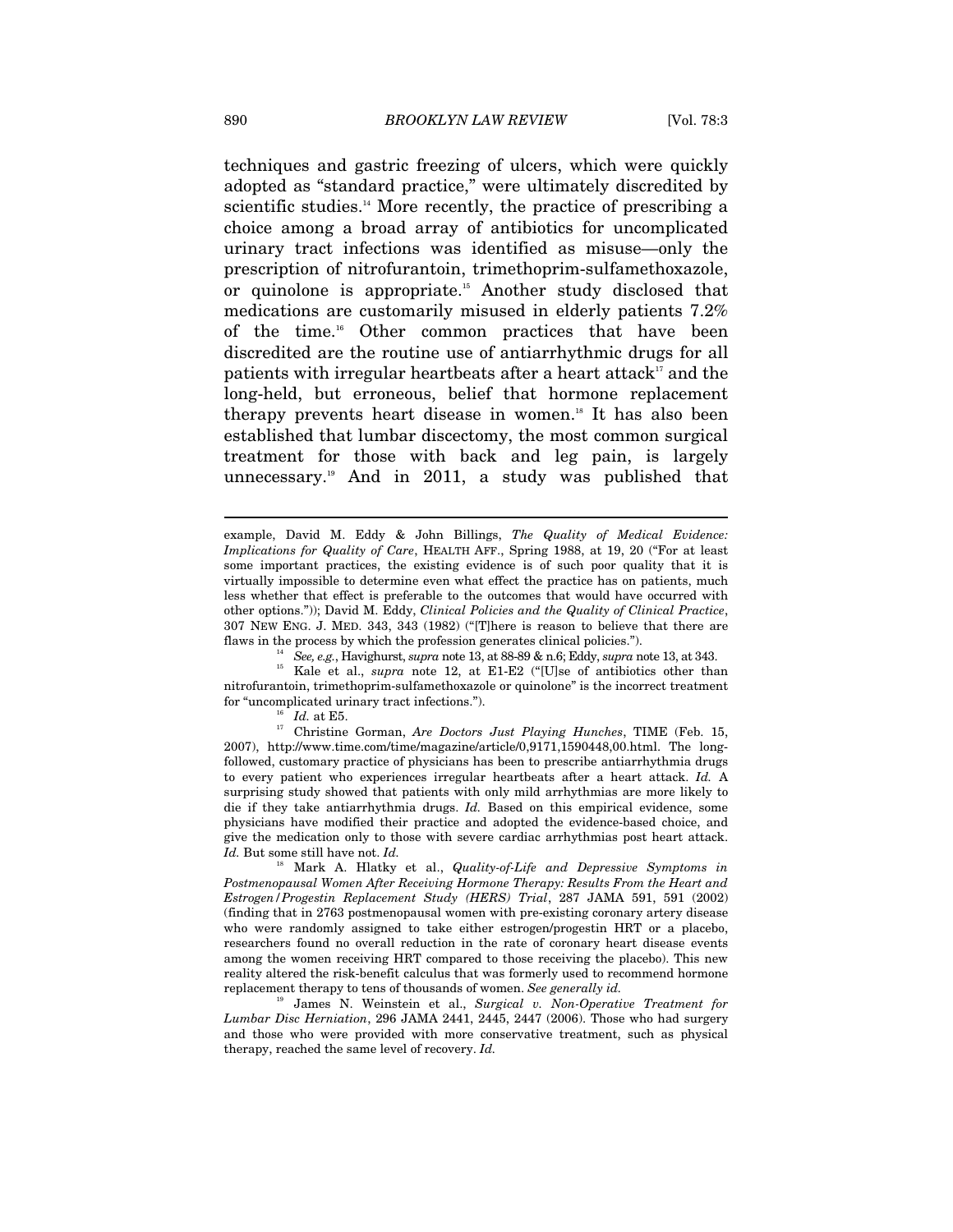estimated that the choice to surgically implant cardioverterdefibrillators (ICDs) was incorrect  $20\%-40\%$  of the time.<sup>20</sup>

On the other hand, a large group of physicians stick to customary practices of *not* providing important medical care, even in the face of empirical evidence that those treatments would greatly benefit their patients, in many cases placing their patients at a significantly increased risk of death. These customs represent *underuse* of healthcare.<sup>21</sup> A major study was released in  $2005^2$  that surprised many. This study uncovered the unfortunate failure of both physicians and hospitals to provide treatments that were essential for saving the lives of those who suffered from the most common causes of death pneumonia, heart attack, and heart failure.<sup>23</sup>

A major study published on December 24, 2012, suggests that there has been little improvement on the part of individual physicians in this underuse problem in the seven years since the  $2005$  study.<sup>24</sup> For example, physicians fail to provide antithrombotic treatment for atrial fibrillation 28.1% of the time.<sup>25</sup> This treatment, when provided, decreases the risk of stroke for these patients.<sup>26</sup> Physicians fail to provide aspirin 35.5% of the time, beta-blockers 44.8% of the time, and statins 41.4% of the time for patients with coronary heart disease.<sup>27</sup> Aspirin reduces the occurrence of vascular events in patients with coronary artery disease, including myocardial infarction

<sup>20</sup> Sana M. Al-Khatib et al., *Non-Evidence-Based ICD Implantations in the United States*, 305 JAMA 43, 43 (2011). The use of implantable cardioverterdefibrillators (ICDs) can prevent sudden cardiac death. *Id.* In the study, over 20% of patients were given surgically implanted ICDs inappropriately. *Id.* at 45. The percentage of inappropriate implantation of ICDs was as high as  $40\%$ . Id. at 48.<br><sup>21</sup> See Kale et al., *supra* note 12, at E1.<br><sup>22</sup> Ashish K. Jha et al., *Care in U.S. Hospitals—The Hospital Quality Alliance* 

*Program*, 353 NEW ENG. J. MED. 265, 265 (2005). 23 *See* Ford Fessenden, *It's the Simple Things, but Some Hospitals Don't Do* 

*Them*, N.Y. TIMES, Aug. 21, 2005, § 4, at 43, *available at* http://www.nytimes.com/ learning/teachers/featured\_articles/20050822monday.html. For example, patients who are prescribed aspirin within the first twenty-four hours after a heart attack have up to a thirty percent improvement in their rate of survival. *Id.* However, many physicians fail to provide this very simple, life-saving treatment.<br><sup>24</sup> Kale et al., *supra* note 12.<br><sup>25</sup> *Id.* at E2.<br><sup>26</sup> N.A. Mark Estes III et al., *ACC/AHA/Physician Consortium 2008 Clinical* 

*Performance Measures for Adults With Nonvalvular Atrial Fibrillation or Atrial Flutter: A Report of the American College of Cardiology/American Heart Association Task Force on Performance Measures and the Physician Consortium for Performance Improvement (Writing Committee to Develop Clinical Performance Measures for Atrial Fibrillation)*, 117 CIRCULATION 1101-20 (2008), *available at* http://circ.ahajournals.org/ content/117/8/1101.full.pdf+html ("Atrial fibrillation is associated with an increased risk of stroke, heart failure, and all-cause mortality, especially in women."). 27 Kale et al., *supra* note 12, at E2.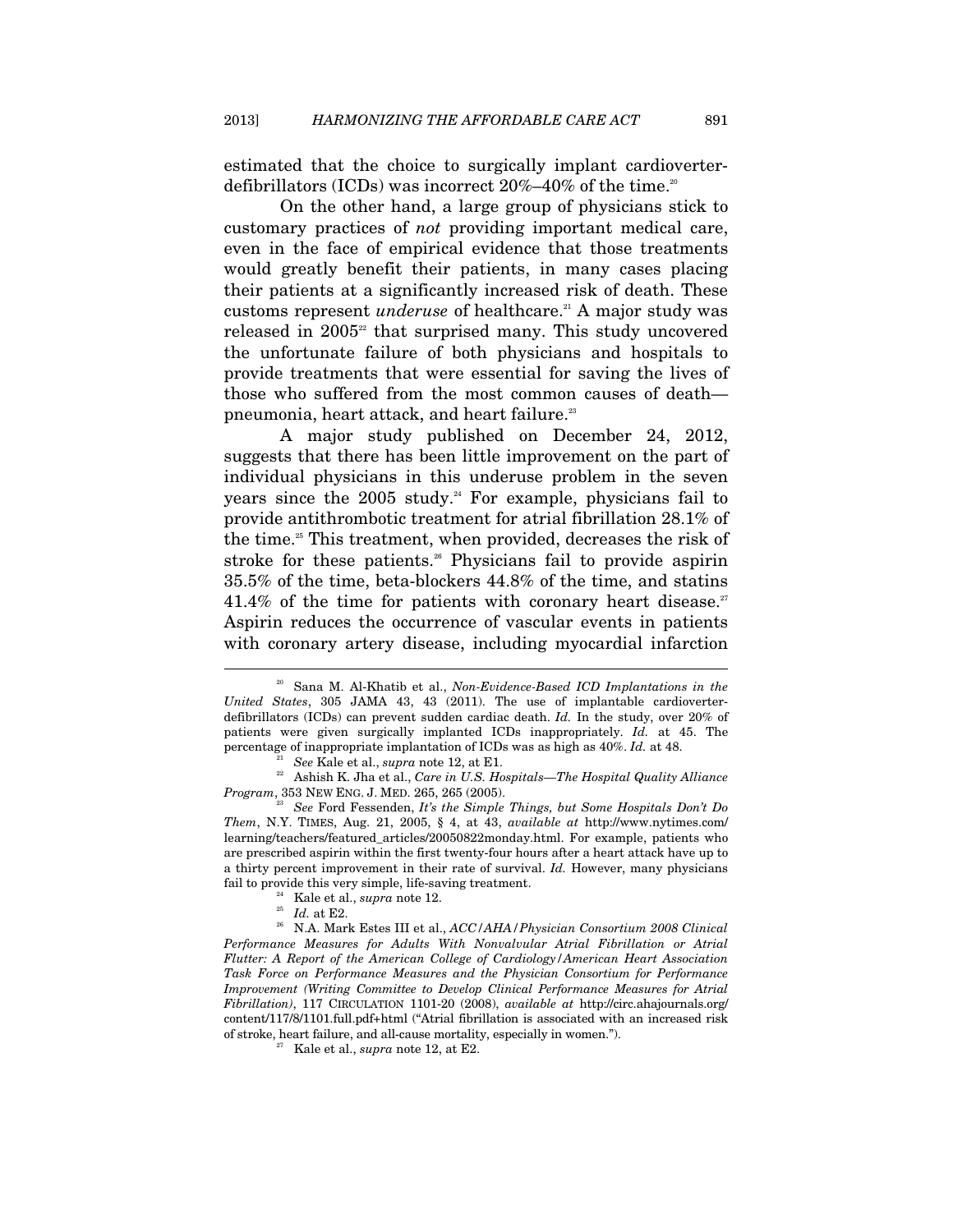and death.28 Failure to prescribe beta-blockers "can be associated with a broad range of adverse outcomes, including all-cause and cardiovascular mortality, cardiovascular hospitalizations, and the need for revascularization procedures."29 "The use of statins reduces [the] risk of cardiovascular events."30

Physicians also fail to provide beta-blockers in patients with congestive heart failure  $40.3\%$  of the time<sup>31</sup> (beta-blockers improve symptoms and significantly improve mortality<sup>32</sup>) and fail to use statins in patients with diabetes mellitus 63.8% of the time<sup>33</sup> (statins produce a  $19\% - 55\%$  reduction in cardiovascular disease events in patients with diabetes mellitus—a major cause of mortality). $34$  In addition, there is a failure by physicians to use ACE inhibitors in congestive heart failure 58.4% of the time. ACE inhibitors, combined with standard treatment, slow the progression of heart failure in patients with mild symptoms, and their use has shown "beneficial effects on mortality, morbidity, and quality of life."35 Finally, physicians fail to use antiplatelets in stroke patients 51.3% of the time (antiplatelets significantly decrease risk of secondary stroke, myocardial infarction, and death<sup>36</sup>) and fail to use the pharmacologic treatment of osteoporosis  $54.9\%$  of the time<sup>37</sup>

<sup>&</sup>lt;sup>28</sup> AM. COLL. OF CARDIOLOGY FOUND. ET AL., CHRONIC STABLE CORONARY ARTERY DISEASE: PERFORMANCE MEASUREMENT SET 55 (Jan. 2011), *available at* http://www.ama-assn.org/ama1/pub/upload/mm/pcpi/cadminisetjune06.pdf.<br>
<sup>29</sup> Id. at 61.<br>
<sup>30</sup> Id. at 29.<br>
<sup>31</sup> Kale et al., *supra* note 12, at E2.<br>
<sup>32</sup> William E. Chavey II, *The Importance of Beta Blockers in the Treatm* 

*Heart Failure*, 1 AM. FAM. PHYSICIAN 2453, 2453-62 (2000), *available at* http://www.aafp.org/

afp/2000/1201/p2453.html.<br><sup>33</sup> Kale et al., *supra* note 12, at E2.<br><sup>34</sup> John Buse, *Statin Treatment in Diabetes Mellitus*, 21 CLINICAL DIABETES 168, 171 (2003).

Since the 1970s, there have been substantial epidemiological data demonstrating that cardiovascular diseases (here defined as inschemic heart disease, stroke, and peripheral vascular disease) constitute the primary cause of morbidity and mortality in patients with diabetes. In fact, at least 60% and arguably 80% of people with diabetes will eventually succumb to cardiovascular disease (CVD).

*Id.* at 168.<br><sup>35</sup> M.K. Davies et al., *ABC of Heart Failure Management: Diuretics, ACE Inhibitors, and Nitrates,* 320 BMJ 428, 429 (2000).

*Dawn Meyer, Antiplatelets and Stroke Outcomes: State of the Science, 21* CRIT. CARE NURS. CLIN. N. AM. 517-28 (2009). 37 Kale et al., *supra* note 12, at E2.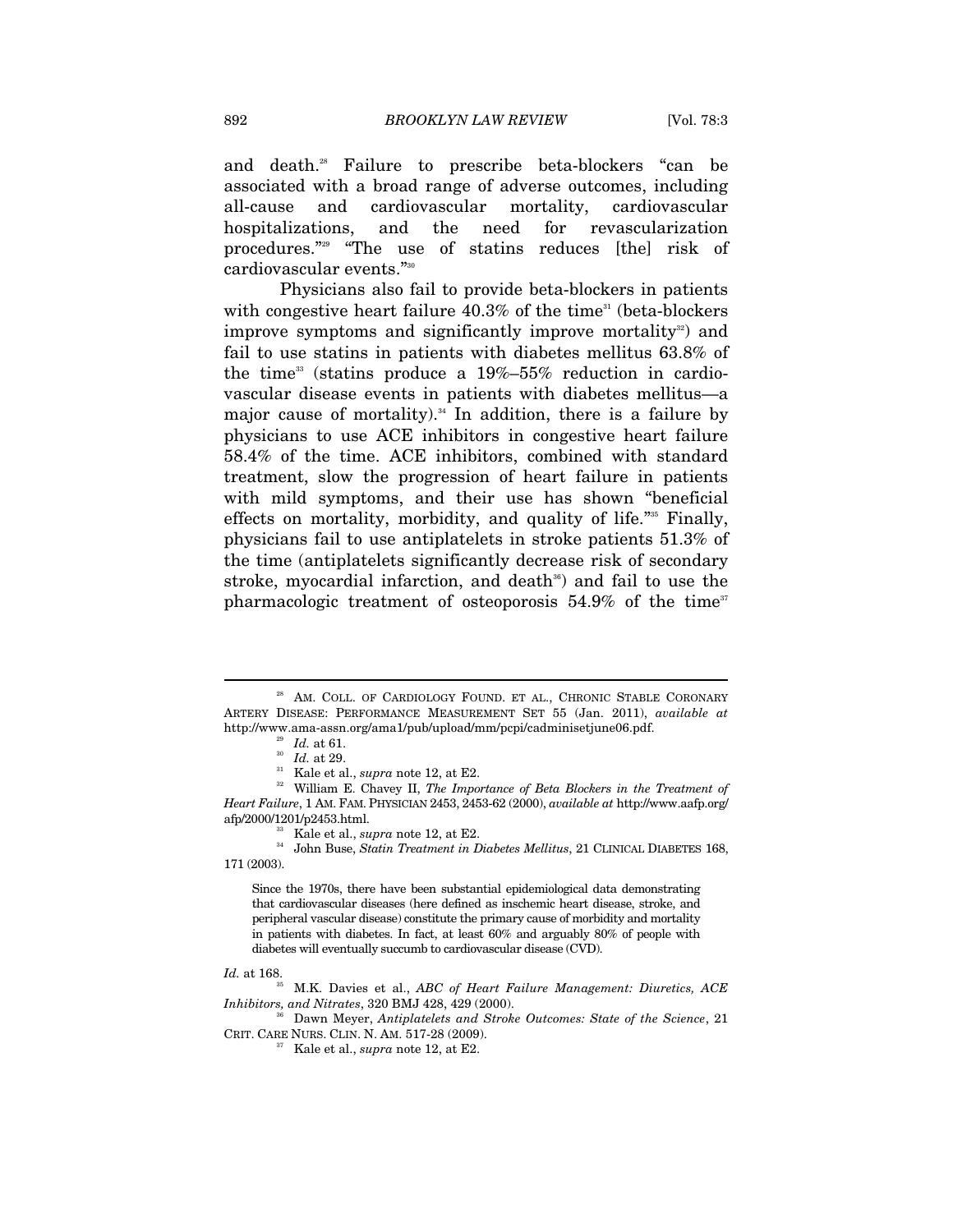(pharmacologic treatment can "prevent fractures in men and women with low bone density or osteoporosis"<sup>388</sup>).

All of these studies, taken together, demonstrate that following customary care can actually negatively impact quality of care by either suggesting that a physician provide the wrong treatment or fail to provide a lifesaving treatment. Thus, following customary care may mean that a patient's condition may not only fail to improve, it may worsen, while also exposing that patient to unnecessary risks, long-term disability, or death.

# *C. Customary Care Is Related More to Location than to Quality: Unwarranted Variation*

In the 1980s, an entirely separate series of surprising empirical studies raised the question of whether patients receive very different care depending on where they live, suggesting that customary care might have a stronger link to geography than to quality.39 It appeared from these studies that the choices physicians make when treating the identical clinical conditions vary widely from region to region.<sup>40</sup> These

<sup>38</sup> Amir Qaseem et al., *Pharmacologic Treatment of Low Bone Density or Osteoporosis to Prevent Fractures: A Clinical Practice Guideline from the American* 

<sup>&</sup>lt;sup>9</sup> See generally John Wennberg & Alan Gittelsohn, *Small Area Variations in Health Care Delivery*, 182 SCI. 1102 (1973) [hereinafter Wennberg I]; John E. Wennberg et al., *Professional Uncertainty and the Problem of Supplier-Induced Demand*, 16 SOC. SCI. MED. 811, 812-17 (1982) [hereinafter Wennberg et al., *Professional Uncertainty*] (detailing differences in surgical practices); John E. Wennberg, *Dealing With Medical Practice Variations: A Proposal For Action*, HEALTH AFF., Summer 1984, at 6, 7 [hereinafter Wennberg II] (variations in surgical procedures and medical treatments were documented); David M. Eddy, *Variations in Physician Practice: The Role of Uncertainty*, HEALTH AFF., Fall 1984, at 74, 77-80 (detailing physician variations in choice of diagnosis and of procedure); Mark R. Chassin et al., *Variations in the Use of Medical and Surgical Services by the Medicare Population*, 314 NEW ENG. J. MED. 285, 287 (1986) (measuring variation in rates of use by Medicare beneficiaries). 40 *See generally* Wennberg I, *supra* note 39. For example,

In Maine, by the time women reach seventy years of age in one hospital market the likelihood they have undergone a hysterectomy is 20 percent while in another market it is 70 percent. In Iowa, the chances that male residents who reach age eighty five have undergone prostatectomy range from a low of 15 percent to a high of more than 60 percent in different hospital markets. In Vermont, the probability that resident children will undergo a tonsillectomy has ranged from a low of 8 percent in one hospital market to a high of 70 percent in another.

*Id.* at 9; *see also* Mark A. Hall & Michael D. Green, *Introduction*, 37 WAKE FOREST L. REV. 663, 670-71 (2002) (citing Bruce E. Landon et al., *Personal, Organizational, and Market Level Influences on Physician Practice Patterns: Results of a National Survey of Primary Care Physicians*, 39 MED. CARE 889, 889 (2001) (failing to find, through the use of clinical vignettes, any evidence of "a consistent practice style" for certain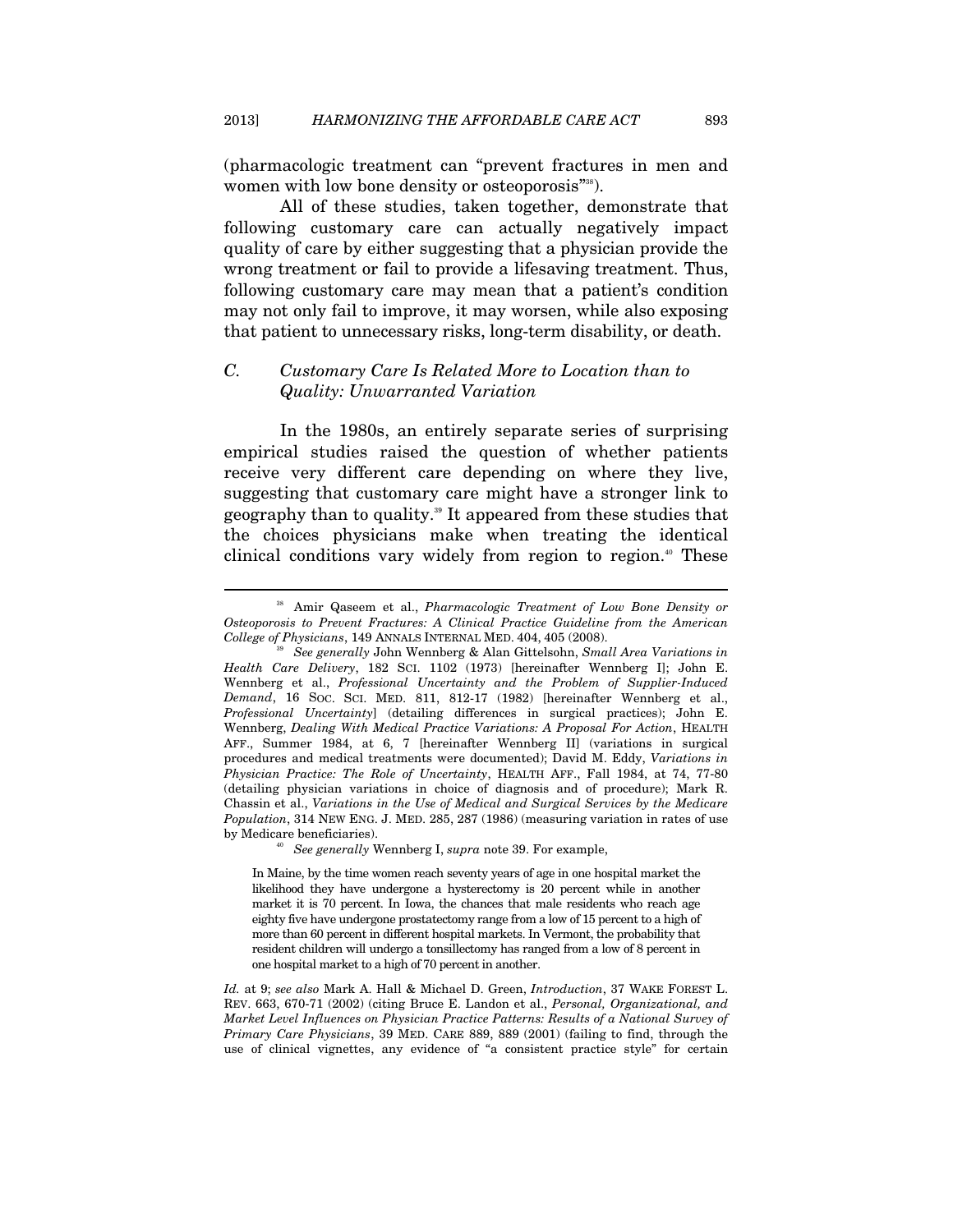studies prompted the creation of The Dartmouth Atlas of Health Care so that these issues could be intensely investigated.41 The Dartmouth Atlas Project (DAP) has confirmed what the initial studies suggested: there is a wide variation of treatments for the same condition from region to region across the entire United States.<sup>42</sup>

For example, a patient is five times more likely to be treated with a lower extremity bypass if that patient lives in Baltimore, Maryland than if that patient lives in Temple, Texas. Patients with prostate cancer are three times more likely to be treated with a radical prostatectomy if they live in Salt Lake City, Utah than if they live in San Francisco, California.<sup>43</sup>

An infrequent, but devastating, complication of diabetes and peripheral vascular disease is amputation. A patient's chances of leg amputation can change by a factor of ten depending on where that patient lives.<sup>44</sup> Other examples include the rates of hip, knee, and shoulder replacements. A patient who lives in Ogden, Utah is four times more likely to receive a hip replacement than a patient who lives in Bryan, Texas.<sup>45</sup> Similarly, a patient living in Lincoln, Nebraska is almost four times more likely to receive a knee replacement than a patient living in New York, New York.<sup>46</sup> And a patient living in

common discretionary medical decisions)); *see also* James F. Blumstein, *The Legal Liability Regime: How Well Is It Doing In Assuring Quality, Accounting for Costs, and Coping with an Evolving Reality In The Health Care Marketplace*, 11 ANNALS HEALTH L. 125, 137 (2002) (Thus, "to ask an expert . . . what the 'customary practice' is [for a particular condition] on a national basis . . . is to ask a question to which there cannot

be, for many diagnosis and treatment decisions, a coherent answer.").<br><sup>41</sup> *Dartmouth Atlas*, *supra* note 5.<br><sup>42</sup> *See* CTR. FOR THE EVALUATIVE CLINICAL SCI., DARTMOUTH ATLAS OF HEALTH CARE: STUDIES OF SURGICAL VARIATION SPINE SURGERY, *available at* http://www.dartmouthatlas.org/downloads/reports/Spine\_Surgery\_2006.pdf (last updated Apr. 15, 2010). For example, a patient is twenty times more likely to have surgery if that patient lives in Idaho Falls, Missoula, or Mason City than if that patient lives in Newark, Bangor, or Terre Haute. *Id.* at 7. Other examples: A patient living in Bradenton, Florida is seventy-five percent more likely to have spinal surgery than a patient living in Tampa, Florida, *id.*, and a patient is fifty percent more likely to have hip surgery if that patient lives in Fort Lauderdale than in neighboring Miami, ELLIOTT S. FISHER ET AL., TRENDS AND REGIONAL VARIATION IN HIP, KNEE, AND SHOULDER REPLACEMENT 17 (Apr. 6, 2010), *available at* http://www.dartmouthatlas.org/ downloads/reports/Joint\_Replacement\_0410.pdf. 43 ANITA ARORA ET AL., WHAT KIND OF PHYSICIAN WILL YOU BE? VARIATION IN

HEALTH CARE AND ITS IMPORTANCE FOR RESIDENCY TRAINING 10 (Oct. 30, 2012), *available* 

<sup>&</sup>lt;sup>44</sup> Philip P. Goodney et al., Variation in the Use of Lower Extremity Vascular *Procedures for Critical Limb Ischemia*, 5 CIRC. CARDIOVASC. QUAL. OUTCOMES 1, 2 (2012), available at http://www.ncbi.nlm.nih.gov/pmc/articles/PMC3281555/.  $^{46}$  FISHER ET AL., *supra* note 42, at 6.  $^{46}$  *Id.* at 8.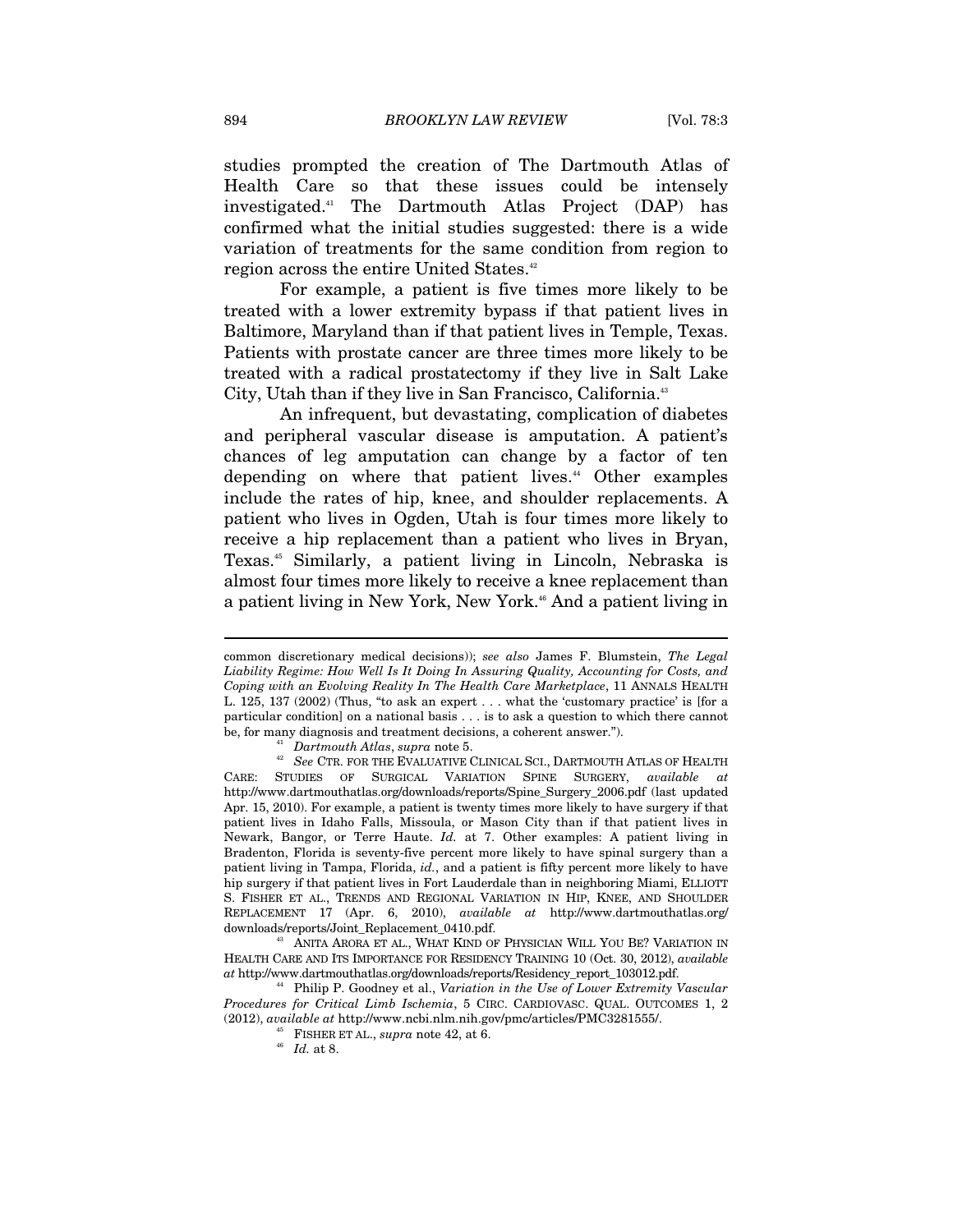Provo, Utah is ten times more likely to receive a shoulder replacement than someone living in Syracuse, New York.<sup>47</sup>

Another study demonstrated that the amount and type of care for chronically ill patients at the end of life differed greatly at academic medical centers located in different regions across the country.<sup>48</sup> The authors point out that "[t]he degree of variation . . . suggests . . . that patients are receiving care and resident physicians are receiving training that reflects the local practice style of their teaching hospital."49

These studies indicate that what constitutes customary care can be based on physician preferences (referred to in one major study as "local practice style[s]"50) unlinked from best practices and that these preferences can be highly dependent on the region in which the physician practices.

#### *D. Customary Care Can Be Costly Healthcare: Overuse*

Customary care can also result in overuse of healthcare. Of the estimated \$700 billion wasted every year by the U.S. healthcare system, "over use, or the delivery of services for which the risks exceed the benefits, has been identified as a significant component, equaling roughly 280 billion."<sup>51</sup> Overall, "[r]esearch on appropriateness indicates that from one quarter to one third of medical services may be of no value to patients."52 For example, 11.3% of screening EKGs, 25.3% of screening urine analyses, 7.0% of screening x-rays, and 37.9% of complete blood counts are unnecessarily ordered as part of a general medical exam.53 Antibiotics are unnecessarily prescribed for upper respiratory tract infections 40.2% of the time, for acute bronchitis 58.8% of the time, and for asthma  $6.8\%$  of the time. $^{54}$ 

A 2012 study from the Stanford University School of Medicine revealed that an invasive heart test, used routinely to

<sup>&</sup>lt;sup>47</sup> Id. at 10.<br><sup>48</sup> ARORA ET AL., *supra* note 43, at 7.<br><sup>50</sup> Id.<br><sup>51</sup> Kale et al., *supra* note 12, at E2 (citing THOMSON REUTERS, WHERE CAN \$700 BILLION IN WASTE BE CUT ANNUALLY FROM THE US HEALTH-CARE SYSTEM? (2009), *available at* https://healthleadersmedia.com/content/241965.pdf).

<sup>&</sup>lt;sup>32</sup> See BARRY R. FURROW ET AL., HEALTH LAW  $\S$  7-1, at 34 (5th ed. 2004) (citing Robert Brook & Kathleen Lohr, *Will We Need to Ration Effective Medical Care?*, 3 ISSUES IN SCI. & TECH., no. 1, at 68 (Fall 1986)).

 $\frac{53}{54}$  Kale et al., *supra* note 12, at E5.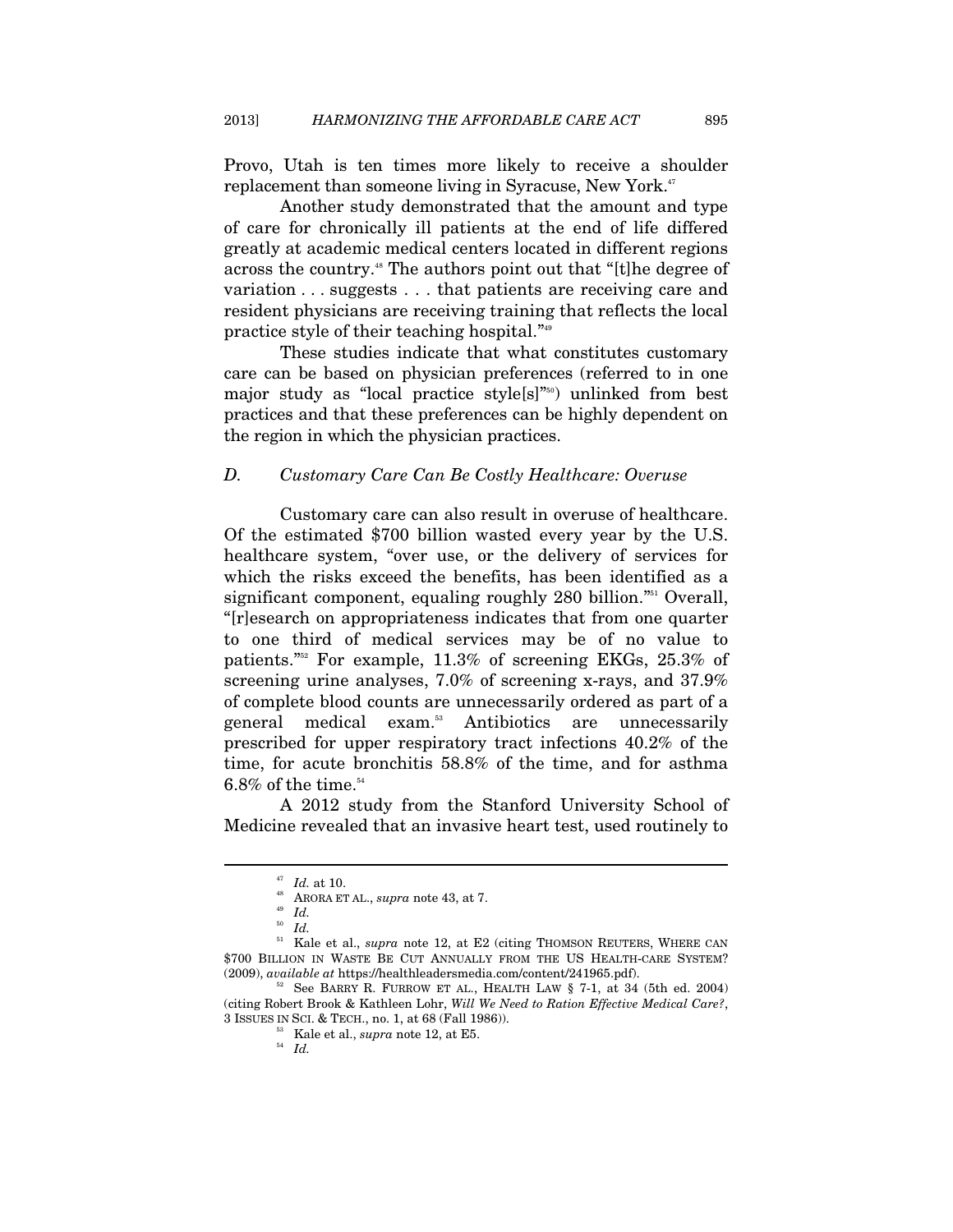measure heart function, is being dramatically overused.<sup>55</sup> This test is called a left ventriculography, or left ventriculogram, and it measures the percentage of blood that gets squeezed out with each heartbeat for a cost of  $$300.56$  Out of 37,000 Aetna patients studied who underwent this test in 2007, 88% had already received another, more effective test that provided the same (and in many cases, better) data to the physician. $57$  These patients received the left ventriculogram test inappropriately, exposing them to the risks of side effects from injecting the dye, increased radiation exposure, and an increased risk of heart arrhythmias and stroke with no resulting benefit,<sup>58</sup> wasting \$976,800 in just this one group of patients in one year.

The DAP suggests that much of this overuse occurs because these are supply-sensitive services. The care of chronically ill, elderly patients provides a good example of how these supply-sensitive services lead to overuse.<sup>59</sup> Popular, customary belief is

 $\overline{a}$ 

Dartmouth Press Release, *supra* note 4.

<sup>55</sup> Ronald M. Witteles et al., *Use and Overuse of Left Ventriculography*, 163 AM. HEART J. 617 (2012). 56 *Invasive Heart Test Being Dramatically Overused, Study Shows*,

SCIENCEDAILY (Apr. 6, 2012), http://www.sciencedaily.com/releases/2012/04/ 120406234519.htm. 57 *Id.*

<sup>&</sup>lt;sup>58</sup> Id. In 2011, the National Physicians Alliance through its Good Stewardship project identified the top five overused ambulatory care practices in internal medicine, family medicine and pediatrics and then began a campaign to educate physicians in how to avoid these overuses. Good Stewardship Working Grp., *The "Top 5" Lists in Primary Care: Meeting the Responsibility of Professionalism*, 171 ARCH. INTERN. MED. 1385-90 (2011). The "Choosing Wisely" campaign was started the following year by the American Board of Internal Medicine Foundation in coordination with nine physician specialty groups to identify tests or procedures that are commonly used but are not always appropriate. *Choosing Wisely: An Initiative of the ABIM Foundation*, http://choosingwisely.org (last visited Mar. 12, 2013).<br><sup>59</sup> Dartmouth Press Release, *supra* note 4 (press release summarizing the

study findings: "Almost One-Third of Medicare Spending for Chronically Ill Unnecessary, According to Dartmouth Atlas of Health Care; Improving Care Could Also Lower Costs") (referring to ELLIOT FISHER ET AL., THE CARE OF PATIENTS WITH SEVERE CHRONIC ILLNESS: AN ONLINE REPORT ON THE MEDICARE PROGRAM BY THE DARTMOUTH ATLAS PROJECT (2006), *available at* http://www.dartmouthatlas.org/ downloads/atlases/2006\_Chronic\_Care\_Atlas.pdf). This

Dartmouth Atlas Project studied the records of 4.7 million Medicare enrollees who died from 2000 to 2003 and had at least one of 12 chronic illnesses. The study demonstrates that even within this limited patient population, Medicare could have realized substantial savings—\$40 billion or nearly one-third of what it spent for their care over the four years—if all U.S. hospitals practiced at the high-quality/lowcost standard set by the Salt Lake City region. The report comes on the heels of a report by Medicare's trustees that the insurance program will exhaust its trust fund in 2018, two years earlier than previously forecast.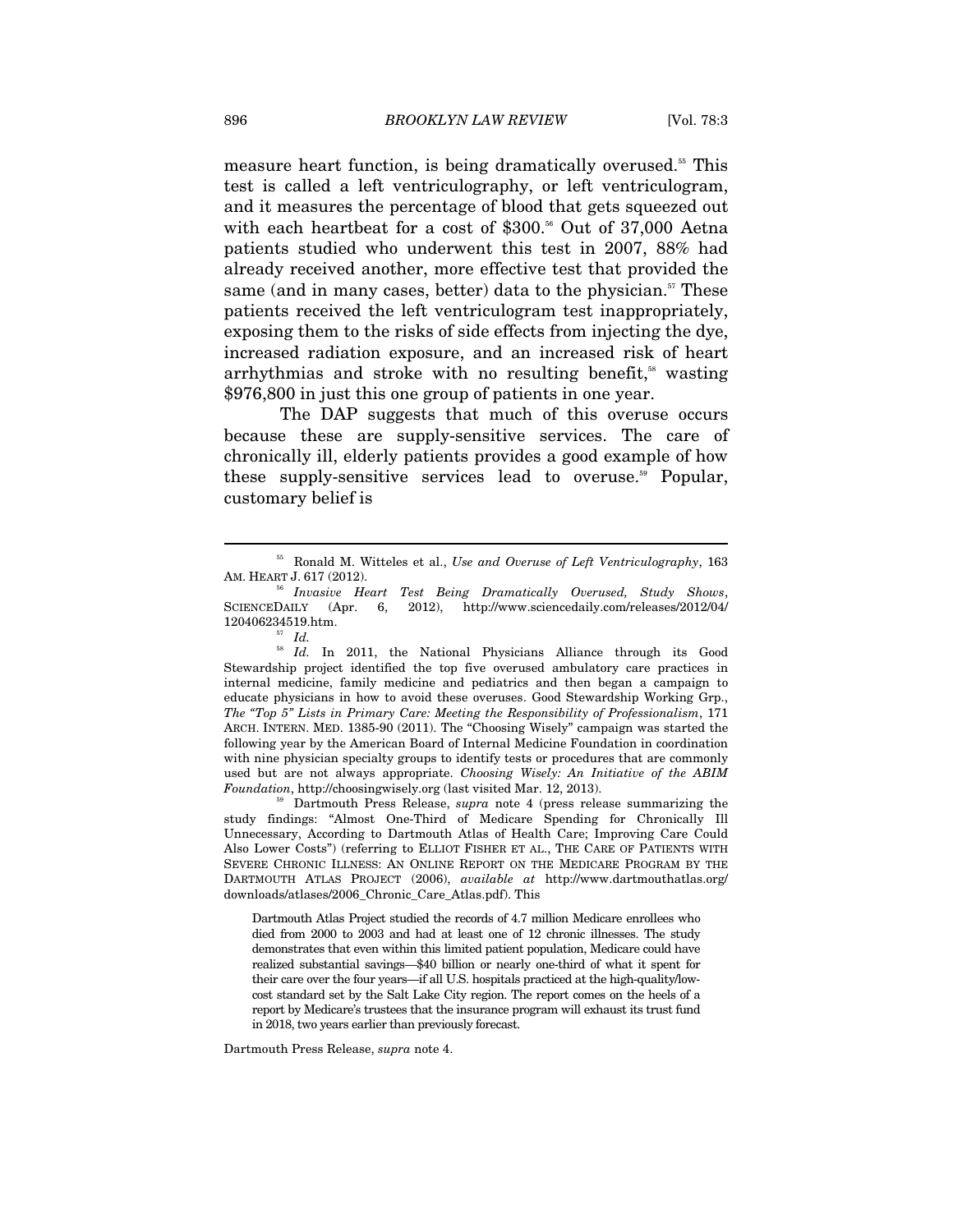that more services—that is, using every available resource such as specialists, hospital and ICU beds, diagnostic tests and imaging etc.—produces better outcomes. Based on this assumption, the supply of resources—not the incidence of illness—drives utilization of the services. In effect, the supply of hospital beds, ICU beds, and specialty physicians creates its own demand, so areas with more resources per capita have higher costs per capita. $60$ 

One of the DAP's groundbreaking studies released in 2006 investigating the amount of care provided to chronically ill, elderly patients reviewed data from the top academic medical centers in the country and discovered that

the average number of hospitalized days during the last six months of life ranged from 12.9 days per decedent at St. Mary's Hospital (the principal hospital of the Mayo Clinic in Rochester, Minn.) to 23.9 at New York-Presbyterian Hospital. The University of California at Los Angeles teaching hospital had the highest average number of days in intensive care units during the last six months of life (11.4 days per decedent), a rate 3.5 times higher than the rate for patients treated at the University of California teaching hospital in San Francisco (3.3 days per decedent). Medicare enrollees who were patients of the New York University Medical Center had an average of 76.2 physician visits during their last six months of life, almost one-third more than patients at the next-highest rate academic medical center, the Robert Wood Johnson University Hospital (57.7 visits per decedent). Patients of the University of Kentucky Hospital had slightly more than half as many (18.6) physician visits as the national average  $(33.5)^{61}$ 

Importantly, the study debunked the "'more is better' myth in health care," as hospitals that provided more intensive care and spent more did not get better results.<sup>62</sup> On the other

*Id.* 

<sup>61</sup> *Id.* 62 *Id.*

The researchers studied patients with chronic illnesses because about 30 to 35 percent of Medicare dollars are spent on people with these conditions during the last two years of their lives. Two-thirds of those in the study were diagnosed with cancer, congestive heart failure and/or chronic lung disease. "The majority of acute care hospitals are applying their standard forms of 'rescue medicine' to people who are in advanced stages of diseases that can't be cured," said Wennberg. "Patients don't benefit—they can't be rescued—and the costs of such care are very high, both in dollars spent and in providing care that the majority of chronically-ill

<sup>60</sup> Dartmouth Press Release, *supra* note 4.

The financial incentives used by Medicare and most other payers encourage the overuse of acute care hospital services and the proliferation of medical specialists. The care of people with chronic illness accounts for more than 75 percent of all U.S. health care expenditures, indicating that overuse and overspending is not just a Medicare problem—the health care system as a whole has not developed efficient, effective ways of caring for people with severe chronic illnesses.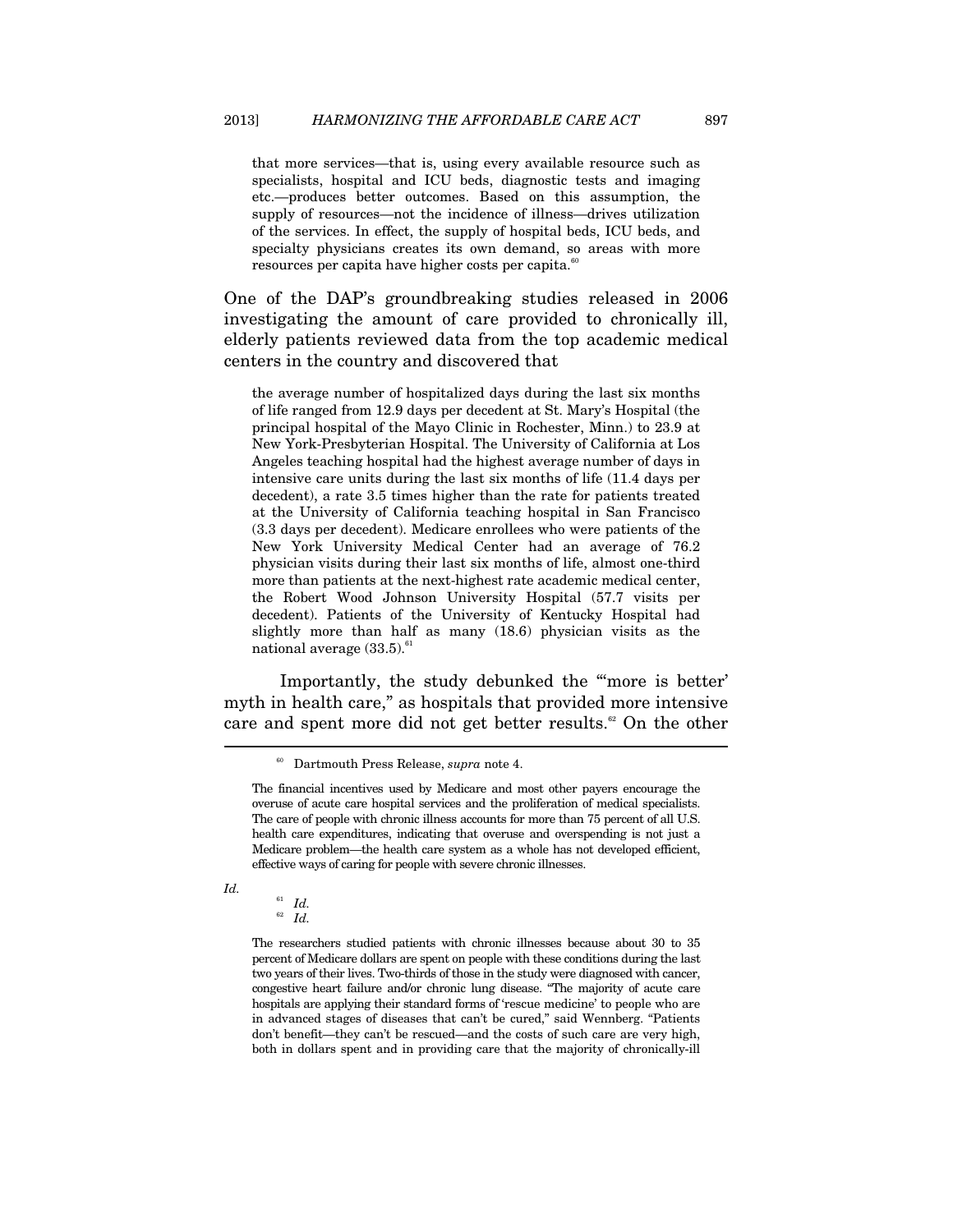hand, those "with the best quality and [best] outcomes used far fewer resources."63 For example, "[p]atients in low-cost, highquality regions such as Salt Lake City, Utah, Rochester, Minn., and Portland, Ore., are admitted less frequently to hospitals, spend less time in intensive care units and see fewer specialists."64 What this demonstrates is that the hospitals that are making low-cost choices are not withholding needed care.<sup>65</sup> They are simply more efficient by providing better outcomes while using fewer resources.<sup>66</sup> The authors of the study recommend that "[t]hese organizations offer a benchmark of performance toward which other systems should strive."67 This study agreed with other estimates that 30%–35% of the cost of Medicare could be saved if the overuse generated by regional customs was avoided.<sup>68</sup>

In a recent *New Yorker* article on the issue of the overuse of medical services, Harvard Professor Atul Gawande examined the reasons that McAllen, Texas is one of the most expensive markets in the country, second only to Miami, Florida.<sup>69</sup> He opined that "[t]he cause of McAllen's extreme costs was, very simply, across-the-board overuse of medicine." In his article, Professor Gawande pointed out that Medicare spends two times the national average on Medicare enrollees in McAllen. This totaled fifteen thousand dollars per patient, per year.70 He observed that,

[b]etween 2001 and 2005, critically ill Medicare patients received almost fifty percent more specialist visits in McAllen than in El Paso, and were two-thirds more likely to see ten or more specialists in a six month period. In 2005 and 2006, patients in McAllen received twenty percent more abdominal ultrasounds, thirty percent more bone-density studies, sixty percent more nerve-conduction studies to diagnose carpal-tunnel syndrome, and five hundred and fifty percent more urine-flow studies to diagnose prostate troubles. They received one-fifth to two-thirds more gall bladder operations, knee replacements, breast biopsies, and bladder scopes. They

patients might not want, such as admissions to intensive care and being sent to specialist after specialist."

*Id.* 

<sup>63</sup> *Id.*

<sup>64</sup> *Id.*

<sup>65</sup> *See id.*

<sup>66</sup> *See id.* 

<sup>&</sup>lt;sup>67</sup> *Id.*<br><sup>68</sup> *See id.* 

<sup>&</sup>lt;sup>69</sup> Atul Gawande, *The Cost Conundrum*, NEW YORKER (June 1, 2009), http://www.newyorker.com/reporting/2009/06/01/090601fa\_fact\_gawande?currentPage=all. 70 *Id.*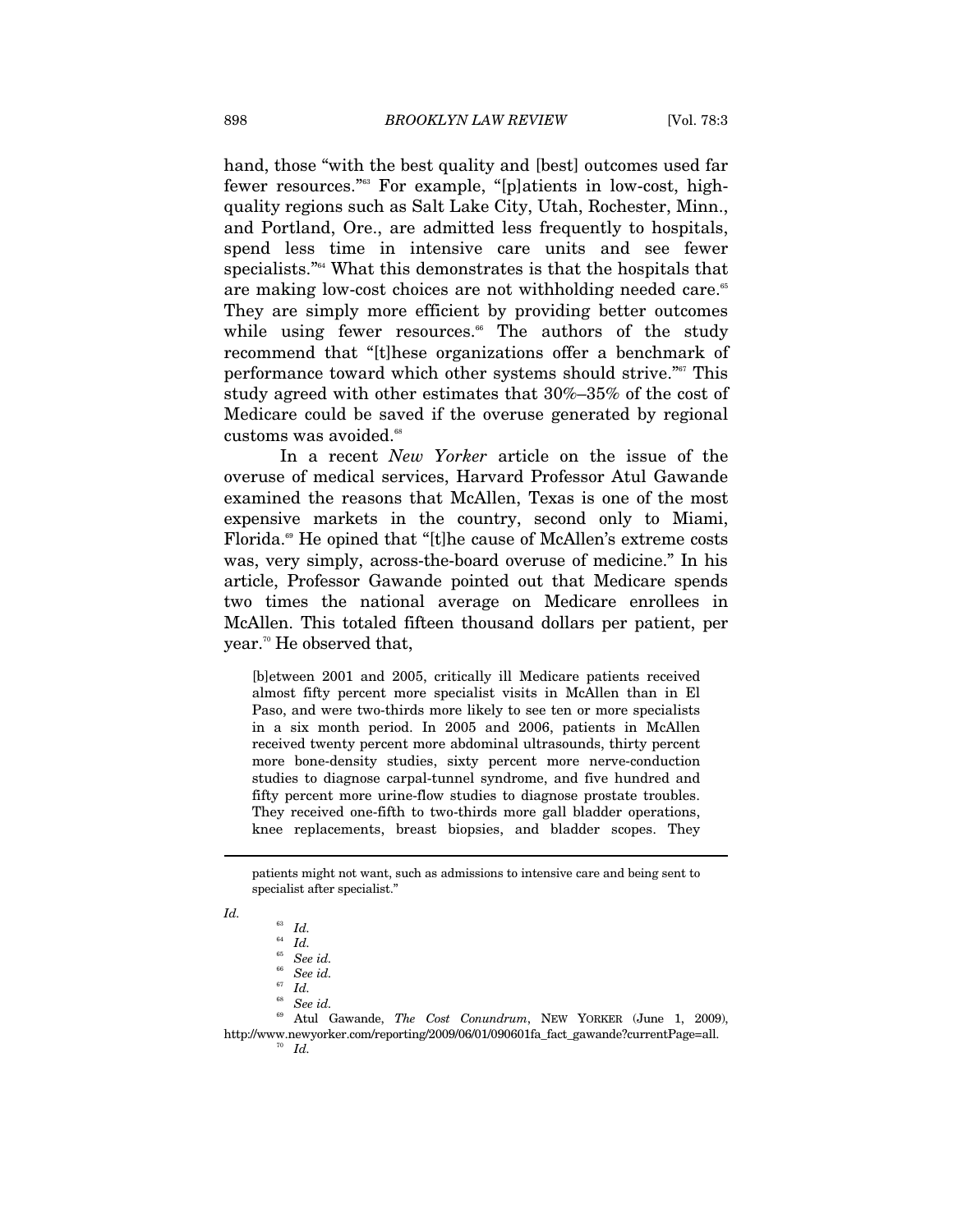received two to three times as many pacemakers, implantable defibrillators, cardiac-bypass operations, carotid endartectomies, and coronary artery stents. And Medicare paid for five times as many home-nurse visits. $^{71}$ 

And yet, compared to neighboring El Paso, a similar community, the hospitals in McAllen did not provide better quality of care.<sup>72</sup> On the twenty-five metrics that Medicare uses to measure quality, El Paso performed better than McAllen on each metric.<sup>73</sup> Importantly, a patient is exposed to unnecessary risk each time that patient has an unwarranted invasive test or surgery. These risks could include the possibility of physical disability or death.

## II. GOVERNMENT PROGRAMS PROVIDING HEALTHCARE HAVE ADOPTED EVIDENCE-BASED MEDICINE

# *A. Veterans Administration Hospitals, Medicare, and Medicaid*

The quality and cost problems with the customary care model have led to new national initiatives to move the United States toward a modern, evidence-based model of medical practice through major changes in government-provided healthcare. Together, government programs provide healthcare for over 80 million people.74 The VA Hospital System is a good example of a system that works well in coordinating care and improving outcomes through evidence-based medicine.<sup>75</sup> The Centers for Medicare & Medicaid Services (CMS) has also taken steps through Medicare to encourage healthcare providers to use

<sup>71</sup> *Id.*

<sup>72</sup> *Id.*

<sup>73</sup> *Id.*

 $74$  Health insurance is now primarily provided by the government in the public sector, with 60-65% of healthcare provision and spending coming from programs such as Medicare, Medicaid, TRICARE, the Children's Health Insurance Program, and the Veterans Health Administration. U.S. CENSUS BUREAU, DEP'T OF COMMERCE, INCOME, POVERTY, AND HEALTH INSURANCE COVERAGE IN THE UNITED STATES: 2007 (2008). Before ACA, around 84.7% of Americans had some form of health insurance; either through their employer or the employer of their spouse or parent (59.3%), purchased individually (8.9%), or provided by government programs (27.8%; there is some overlap in these figures). All government health care programs have restricted eligibility, and there is no government health insurance company which covers all Americans. Before ACA, Americans without health insurance coverage totaled 15.3% of the population, or 45.7 million people. *Id.*

<sup>75</sup> PHILLIP LONGMAN, BEST CARE ANYWHERE: WHY VA HEALTH CARE IS BETTER THAN YOURS 1-10 (2007) (describing the VA system and its practice of evidence-based medicine resulting in well-coordinated care that results in good outcomes).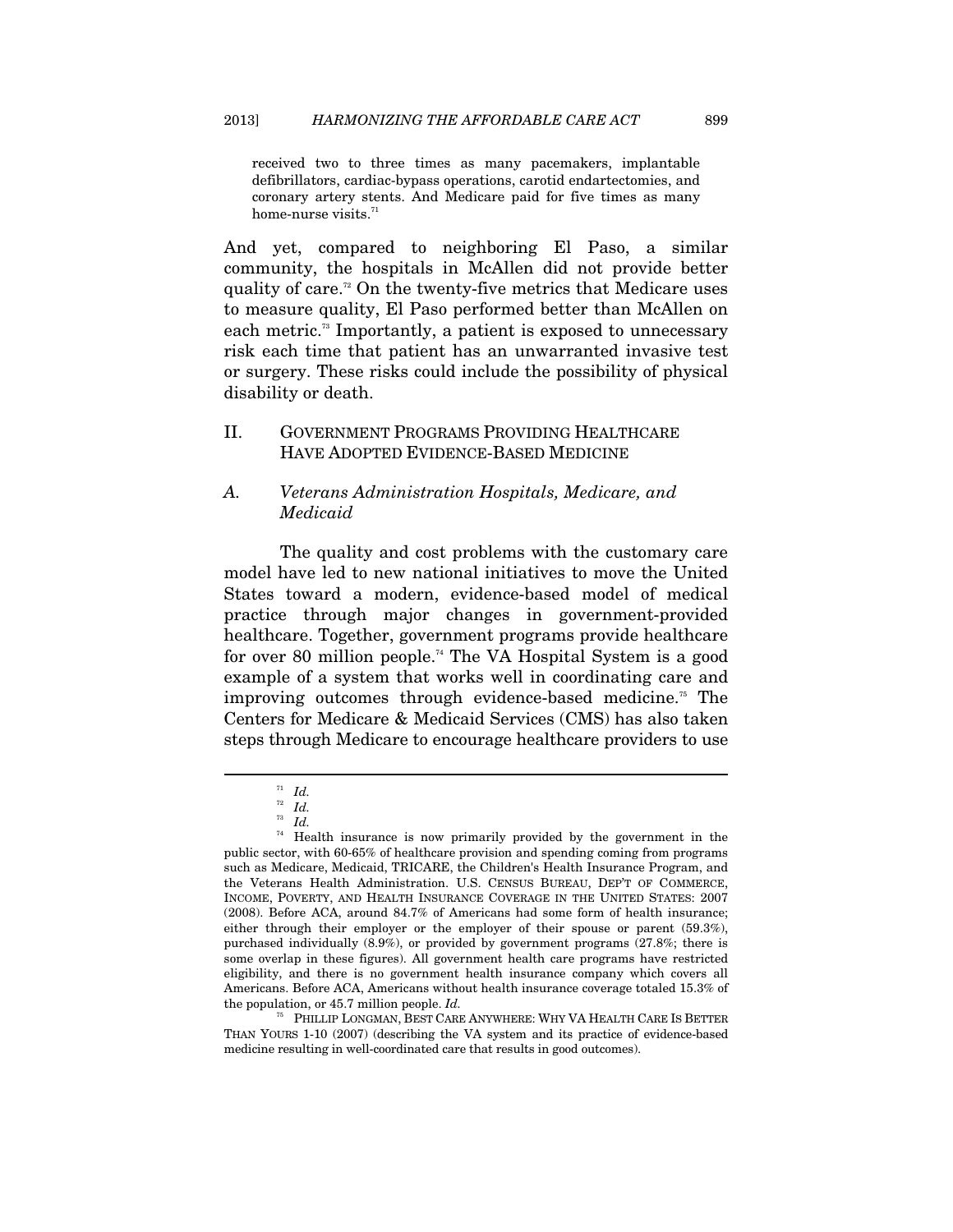best practices grounded in evidence-based guidelines to improve outcomes through several major programs.<sup>76</sup>

The first program adopted by CMS that focuses on best practices deals with "never events." Never events are preventable medical errors that would not occur if best practices were followed.<sup>77</sup> Oddly enough, before the never events initiative, healthcare providers could bill for the additional services required to treat patients for the injuries caused by these mistakes.78 These additional payments amounted to a bonus for bad patient care. Under the never events approach, CMS will not reimburse healthcare providers for these costs, forcing the healthcare providers to bear the cost of their mistakes<sup>79</sup> and encouraging the adoption of best practices to avoid making them. This program also requires that hospitals report never events to state officials to allow for outcome tracking. The public shaming that comes with publishing this data also encourages best practices to avoid

78 Lucian L. Leape & Donald M. Berwick, *Five Years After* To Err Is Human*:* 

 $76$  For a detailed overview of these quality of care measures, see JAMES T. O'REILLY, HEALTHCARE RULEMAKING GUIDE: ADMINISTRATIVE RULES IMPLEMENTING THE NEW HEALTH CARE LAWS (2012) (a treatise on all of the provisions in ACA), and Barry Furrow, *Regulating Patient Safety: The Patient Protection and Affordable Care Act*, 159 U. PENN. L. REV. 1727, 1737 (2011) (providing an overview of the quality of care provisions contained in both ACA and other government provided healthcare programs). The concept of "never events" was first developed by the National Quality

Forum (NQF) to describe gross medical errors, "errors in medical care that are clearly identifiable, preventable, and serious in their consequences for patients, and that indicate a real problem in the safety and credibility of a health care facility." Press Release, Ctrs. for Medicare & Medicaid Servs., Eliminating Serious, Preventable, and Costly Medical Errors—Never Events (May 18, 2006), *available at*  http://www.cms.hhs.gov/apps/media/press/release.asp?Counter=1863; Agency for Healthcare Research & Quality, *Patient Safety Primers*, http://www.psnet.ahrq.gov/ primer.aspx?primerID=3 (last visited on Mar. 29, 2013) ("The term 'Never Event' was first introduced in 2001 by Ken Kizer, MD, former CEO of the National Quality Forum (NQF), in reference to particularly shocking medical errors (such as wrong-site surgery) that should never occur."). Some examples of never events are: "surgery on the wrong body part; foreign body left in a patient after surgery; mismatched blood transfusion; major medication error; severe 'pressure ulcer' acquired in the hospital; and preventable post-operative deaths." *Id.* A reporting requirement for "never events" has been adopted by over twenty states. These reporting requirements force providers to disclose adverse outcomes to the appropriate state department, with the goal of improving their operations. *Id.*

*CTRS. FOR MEDICARE & MEDICAID SERVS. FISCAL YEAR 2009 QUALITY MEASURE* REPORTING FOR 2010PAYMENT UPDATE, *available at* http://www.cms.gov/HospitalQualityInits/ downloads/HospitalRHQDAPU200808.pdf.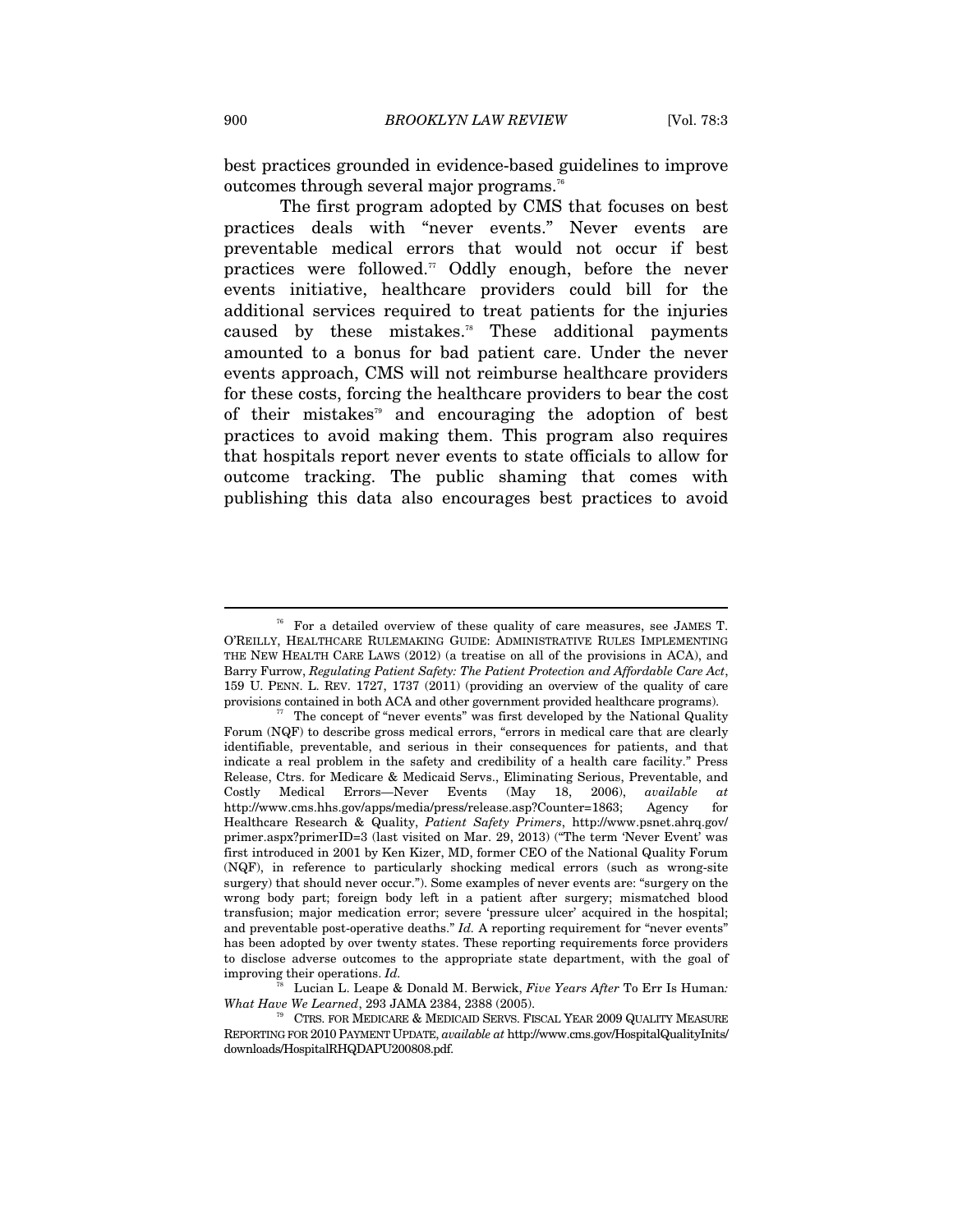errors.<sup>80</sup> As a follow-on program, CMS also recently began to refuse reimbursement for hospital-acquired infections.<sup>81</sup>

A second program, the Premier Quality Initiative, started in 2002 when CMS began ranking hospitals by performance, based on patient outcomes that can be positively affected by the adoption of best practices.<sup>82</sup> Depending on a hospital's ranking, it can receive a bonus or a reduced payment.83 This program includes a reporting incentive by giving those hospitals that report certain quality data a higher annual increase in their payment rates. This data is then used to rank participating hospitals, $\alpha$ <sup>4</sup> and these rankings are available on the consumer-friendly Hospital Compare website.<sup>85</sup> Consumers can decide which hospital to use to decrease their risk of death or complications from, for example, a particular surgical procedure. Finally, CMS has issued a proposed rule<sup>86</sup> to integrate overall patient experience of care into its reward system.<sup>87</sup> This gives weight to the goal of establishing patientcentered care by giving patients a place at the table so their voices can be heard. Hospitals that score well in both quality of care provided *and* patient experience of care would receive higher payments under this proposed rule.<sup>88</sup>

A third program, the Physician Quality Reporting System (PQRS), is targeted at physicians and provides

forth some of the results of the project). 83 ALLIANCE FOR HEALTH REFORM, *supra* note 82.

<sup>&</sup>lt;sup>80</sup> Press Release, Ctrs. for Medicare & Medicaid Servs., *supra* note 77.<br><sup>81</sup> Centers for Medicare & Medicaid—CMS, PREMIER, http://www.premierinc.com/ quality-safety/tools-services/safety/topics/guidelines/cms-guidelines-4-infection.jsp (last

ALLIANCE FOR HEALTH REFORM, REWARDING SUPERIOR QUALITY CARE: THE PREMIER HOSPITAL QUALITY INCENTIVE DEMONSTRATION: CENTERS FOR MEDICARE & MEDICAID SERVICES FACT SHEET (2006), *available at* http://www.allhealth.org/ BriefingMaterials/HospitalPremierFS200602-175.pdf (outlining the methods used to score and rank hospitals based on quality measures); *see also* Ctrs. for Medicare & Medicaid Servs., *Premier Hospital Quality Incentive Demonstration*, https://www.cms.gov/ Medicare/Quality-Initiatives-Patient-Assessment-Instruments/HospitalQualityInits/ HospitalPremier.html (last updated Jan. 9, 2013, 9:25 AM) (same, along with setting

<sup>&</sup>lt;sup>84</sup> Press Release, Ctrs. for Medicare & Medicaid Servs., CMS Updates the National Hospital Quality Measure Acute Myocardial Infarction Set for Discharges as of April 1, 2009 (Dec. 31, 2008), *available at* www.cms.gov/HospitalQualityInits/

Downloads/HospitalAMI-6FactSheet.pdf. 85 *Hospital Compare*, MEDICARE, http://www.medicare.gov/hospitalcompare/

<sup>&</sup>lt;sup>86</sup> Hospital Inpatient Value-Based Purchasing Program, 76 Fed. Reg. 2454 (proposed Jan. 13, 2011) (to be codified at  $42$  C.F.R. pts. 422 and 480).<br><sup>87</sup> Press Release, Ctrs. for Medicare & Medicaid Servs., Affordable Care Act

to Improve Hospital Care for Patients (Jan. 7, 2011), *available at* http://www.cms.gov/ apps/media/press/release.asp?Counter=3893.  $Id.$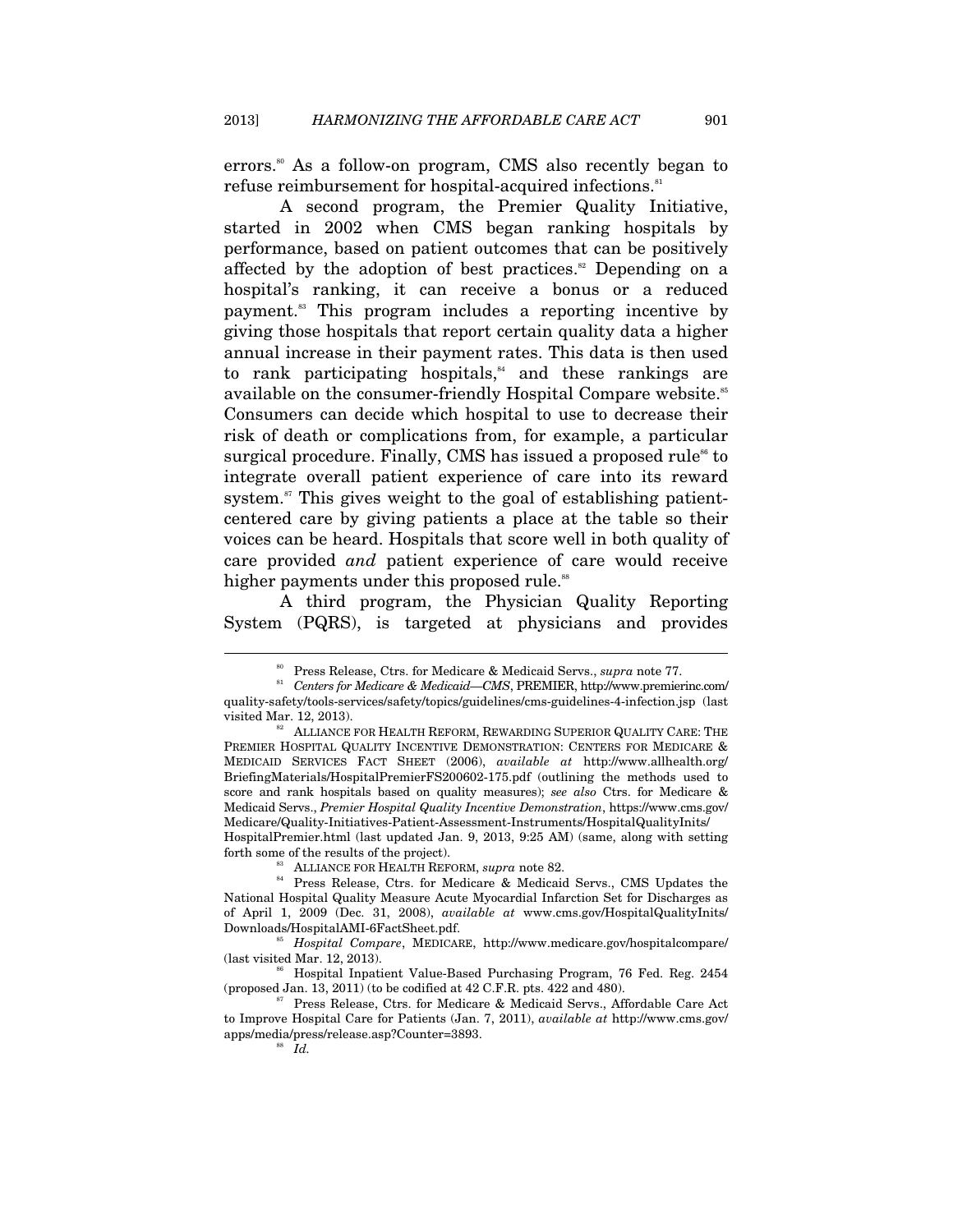increased reimbursement for physicians who report information on quality measures. These measures are focused on patient outcomes for services covered by the Physician Fee Schedule under Medicare Part B.<sup>89</sup> PQRS was expanded in 2011 to add twenty new reporting measures. Starting in 2015, physicians will be docked for failing to report data on patient outcomes.90 Of special interest is the bonus that physicians received starting in 2011 for writing prescriptions electronically.<sup>91</sup> In 2012, physicians who fail to do so will have their reimbursements docked.<sup>92</sup> The goal of this initiative is to prevent the millions of medication errors that occur in the United States every year. It also will provide the ability to track the prescription practices of physicians.

#### *B. The Patient Protection and Affordable Care Act of 2010*

The Patient Protection and Affordable Care Act of 2010 (the ACA) was signed into law by President Obama on March 23, 2010.<sup>33</sup> Almost all of the press to date has focused on the ACA's goal of improving access to health care by increasing the number of people who qualify for Medicaid and by changing the private insurance market with the advent of the individual mandate. However, improving the quality and cost of healthcare is also a major goal of the Act. There are several major initiatives contained in the ACA that reflect this goal and which all work to encourage the practice of evidence-based medicine by building on the already strong CMS efforts described in the previous section.

Importantly, in conjunction with the American Recovery and Reinvestment Act of 2009 (the Recovery Act), $94$  the ACA

 $89$  The Medicare Improvements and Extension Act of 2006, sec. 101(b), § 1848, 120 Stat. 2975, 2975-77, established the PQRS. The PQRS was originally called the PQRI (Physician Quality Reporting Initiative). Press Release, Ctrs. for Medicare & Medicaid Servs., Physician Quality Reporting System and E-Prescribing Program (Nov. 3, 2010), *available at http://www.cms.gov/apps/media/press/factsheet.asp?Counter=3858.* 

 $\begin{array}{c} \begin{array}{c} 90 \\ \hline 91 \end{array} \begin{array}{c} \hline \end{array} \begin{array}{c} \hline \end{array} \begin{array}{c} \hline \end{array} \begin{array}{c} \hline \end{array} \begin{array}{c} \hline \end{array} \begin{array}{c} \hline \end{array} \begin{array}{c} \hline \end{array} \begin{array}{c} \hline \end{array} \begin{array}{c} \hline \end{array} \begin{array}{c} \hline \end{array} \begin{array}{c} \hline \end{array} \begin{array}{c} \hline \end{array} \begin{array}{c} \hline \$ 

<sup>&</sup>lt;sup>93</sup> Pub. L. No. 111-148, 124 Stat. 119 (2010) (to be codified as amended in scattered sections of Titles 21, 25, 26, 29, and 42 of the United States Code).<br><sup>94</sup> American Recovery and Reinvestment Act of 2009, Pub. L. No. 111-5, tit.

VIII, 123 Stat. 115, 175-77 (2009); *see also Comparative Effectiveness Research Funding*, HHS.GOV, http://www.hhs.gov/recovery/programs/cer/index.html (last visited Mar. 12, 2013) (showing research funding allocation among government entities). The Recovery Act created the Federal Coordinating Council for Comparative Effectiveness Research to organize such research across the federal government. Recovery Act § 804, 123 Stat. at 187-88; reflected in 42 U.S.C.A. § 299b-8.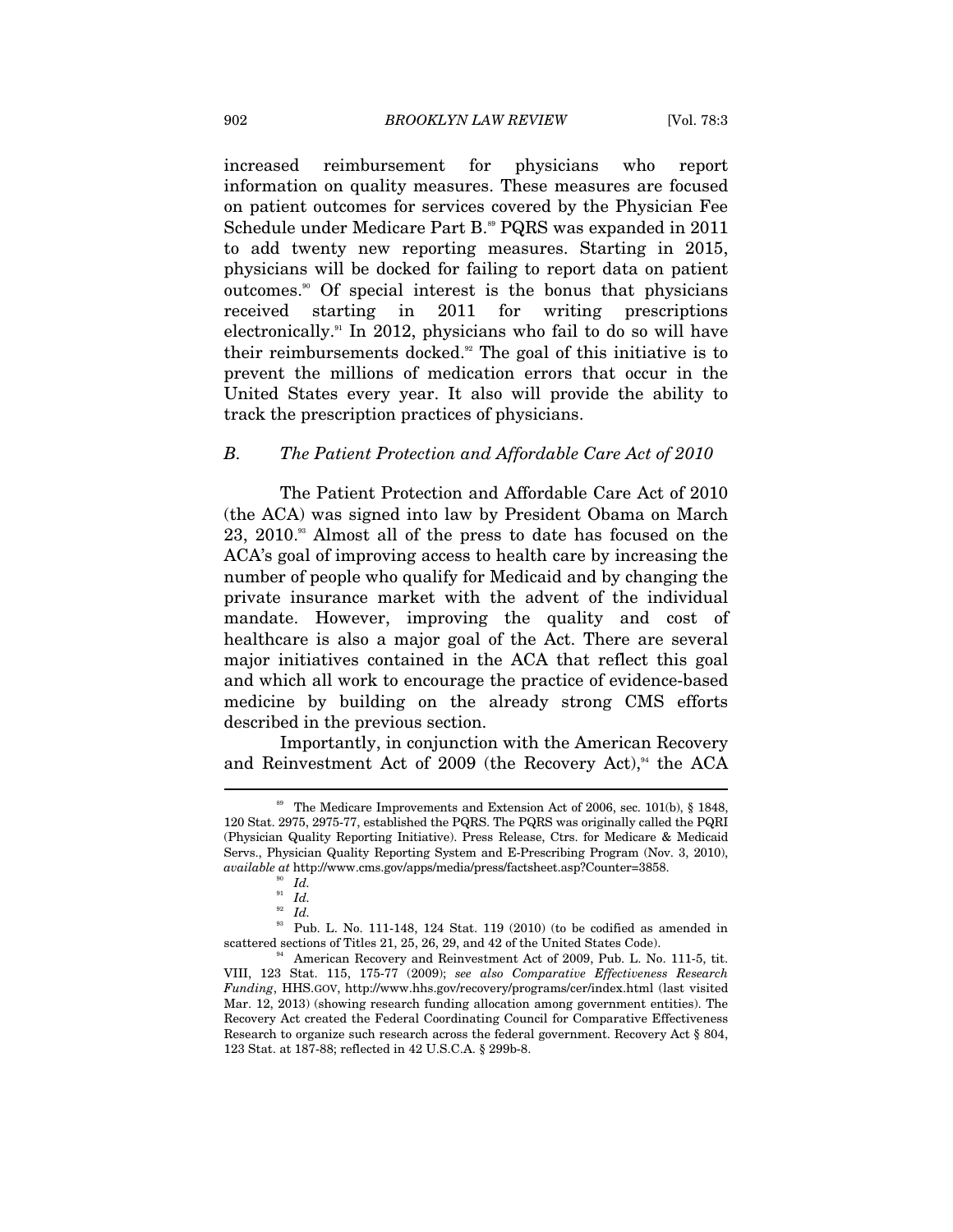will be providing hundreds of millions of dollars of funding for research to develop evidence-based clinical practice guidelines that will be used to define the best practices that the Act promotes.<sup>35</sup> For example, under  $\S$  10303 of the ACA, these best practices<sup>96</sup> will be used to create more of the same types of patient outcome measures that are already being utilized in Medicare. $\mathbb{R}^n$  The ACA creates a new oversight entity, the Patient-Centered Outcomes Research (PCOR) Institute, to direct the Comparative Effectiveness Program that will create data banks<sup>38</sup> comparing the effectiveness of two or more treatments.99 These databanks will provide much needed

 $\overline{a}$ 

*AHRQ and the Recovery Act*, http://www.ahrq.gov/fund/cefarra.htm (last updated Nov. 2011). The National Guideline Clearinghouse is sponsored by the ARHQ. The National Guideline Clearinghouse reviews all clinical practice guidelines for the quality of the evidence supporting them. NAT'L GUIDELINE CLEARINGHOUSE, http://www.guideline.gov/ about/index.aspx (last visited Jan. 14, 2012) (providing a "public resource for evidence based clinical practice guidelines"). 96 Section 6301 mandates patient-centered outcomes research as a part of the

larger goal of developing comparative clinical effectiveness research (CER). The section defines "comparative clinical effectiveness research" to mean "research evaluating and comparing health outcomes and the clinical effectiveness, risks, and benefits of 2 or more medical treatments [and] services . . . ." Recovery Act § 1181(a)(2)(A). ACA further defines medical treatments and services broadly, to include the provision of care as well as the use of medical devices, pharmaceuticals, and "integrative health practices." *Id.* § 1181(a)(2)(B). CER is well funded, with \$1.1 billion provided by the Recovery Act divided among the AHRQ (\$300 million), the National Institutes of Health (\$400 million), and the Office of the HHS Secretary (\$400 million). Agency for Healthcare Research & Quality, *Overview of the American Recovery and Reinvestment Act*, http://www.ahrq.gov/legacy/fund/cefarraover.htm (last visited Mar. 29, 2013).<br><sup>97</sup> Patient Protection and Affordable Care Act (ACA) § 10303(a), amending

§ 931(f), 42 U.S.C.A. § 299b-31(f) (2010) (giving the Secretary of Health and Human Services two years to develop at least ten outcome measurements for acute and chronic diseases, including the five most prevalent and resource-intensive conditions and three years to develop ten primary and preventative care measurements for distinct populations).<br><sup>98</sup> Once the research is completed, Section 6301 creates a system for

distributing and posting in a database the results of this research through AHRQs Office of Communication and Knowledge Transfer. ACA § 6301(b), amending § 937(a)(1). The PCOR Institute is not a government agency; instead, it is a non-profit

institute. ACA  $\S 6301(a), \S 1181(b)(1)$ . The PCOR website describes its goals as follows:

Patient-Centered Outcomes Research (PCOR) helps people . . . make informed health care decisions, allowing their voices to be heard in assessing the value of health care options. This research answers patient-centered questions such as: 1. "Given my personal characteristics, conditions and preferences, what should I expect will happen to me?" 2. "What are my options and what are the benefits and harms of those options?" 3. "What can I do to improve the outcomes that

<sup>95</sup> *See, e.g.*, 123 Stat. at 176-78.

The Agency for Healthcare Research and Quality (AHRQ) has opportunities under the American Recovery and Reinvestment Act of 2009 (Recovery Act) to provide patients, clinicians, and others evidence-based information to make informed decisions about health care. The Recovery Act contains \$1.1 billion for comparative effectiveness research. Of the total, \$300 million is for AHRQ to build on its existing collaborative and transparent Effective Health Care program.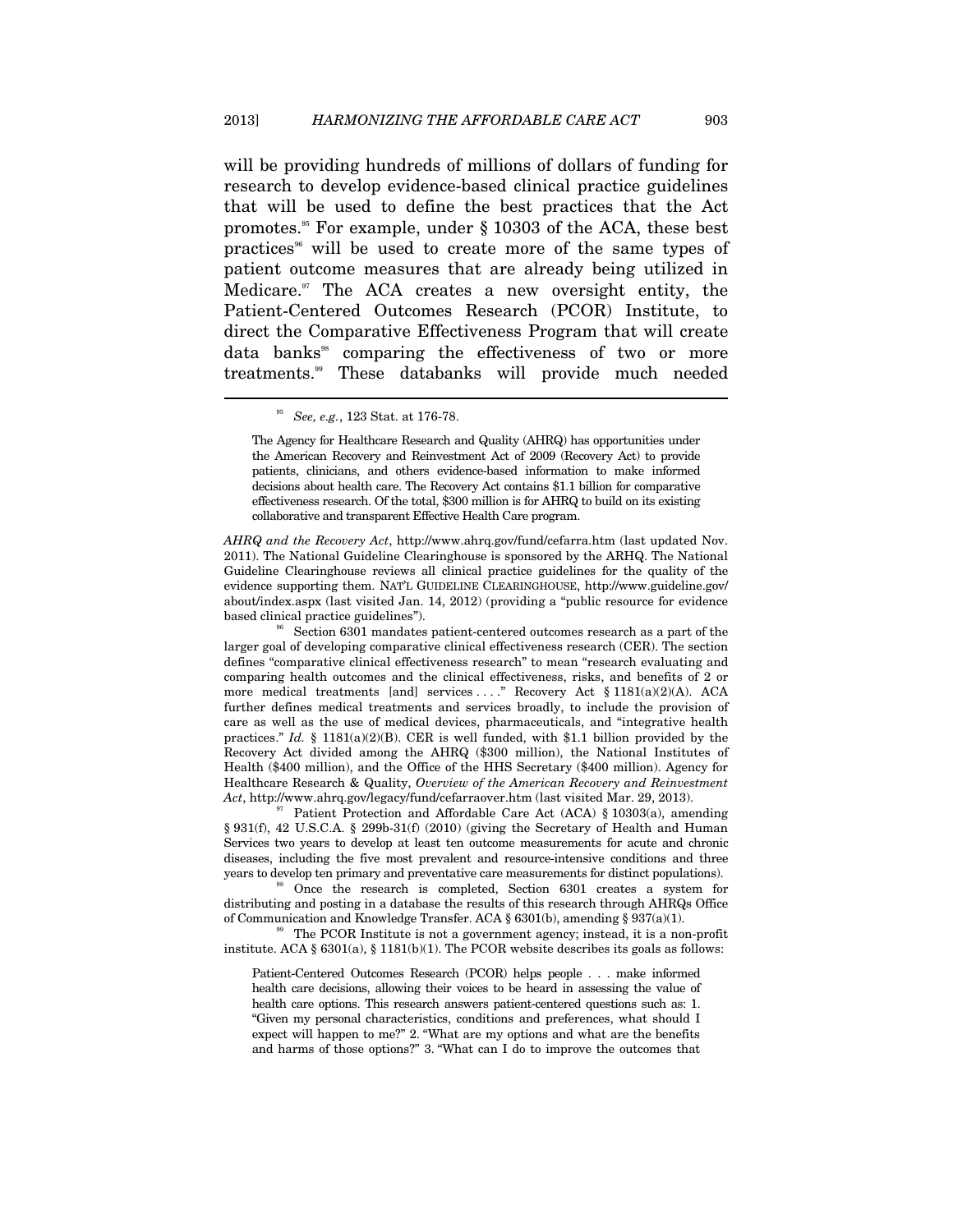decision-making tools for both healthcare providers and consumers in light of the multiple medications and treatments that are marketed to deal with the same health condition.<sup>100</sup>

Adding another layer to this push for the nationwide adoption of evidence-based medical practice is the ACA's creation of the Center for Quality Improvement and Patient Safety (CQIPS).<sup>101</sup> This center will develop tools to facilitate the adoption of best practices by healthcare providers.102 CQIPS will award grants and provide technical assistance in order to help providers adopt best practices.103 With the addition of this center, the ACA now has a system for the development of best practices  $(AHRQ<sup>104</sup>)$ , a system for publicizing these best practices (PCOR), and a system for integrating these best practices (CQIPS) into the everyday practices of hospitals and physicians.

Central to the ACA are the Health Benefit Exchanges. In keeping with the ACA's theme of improving quality and cost of care, these exchanges also work instrumentally to move the ball forward in these areas.<sup>105</sup> In order to qualify to sell

To answer these questions, PCOR . . . [a] Assesses the benefits and harms of preventive, diagnostic, therapeutic, . . . or health delivery system interventions to inform decision making, highlighting comparisons and outcomes that matter to people; [b] Is inclusive of an individual's preferences, autonomy and needs, focusing on outcomes that people notice and care about such as survival, function, symptoms, and health-related quality of life; [c] Incorporates a wide variety of settings and diversity of participants to address individual differences and barriers to implementation and dissemination; and [d] Investigates (or may investigate) optimizing outcomes while addressing burden to individuals, resource availability, and other stakeholder perspectives.

#### *Id.*

 $\overline{a}$ 

<sup>100</sup> Priorities in research will be set according to gaps in the evidence over clinical outcomes, areas of variation in medical practice, and areas of practice where there are pressing quality concerns. These priorities will be delineated as part of the national strategy for quality care. Recovery Act  $\S 1181(d)(1)(A)$ . The institute must also release its research findings to clinicians, patients, and the public within ninety days of receiving them.  $Id. \S 1181(d)(8)(A)$ . These findings will be made available on the Institute's website. *Id.* § 1181(h)(3).<br>
<sup>101</sup> ACA § 3501, § 933(a).<br>
<sup>102</sup> Recovery Act § 933(b)(2)-(5).<br>
<sup>103</sup> *Id.* § 934(a)(1).<br>
<sup>104</sup> *See supra* note 93.<br>
Part II, Subtitle D of ACA, "Consumer Choices and Insurance

- 
- 
- 
- 

Through Health Benefit Exchanges" contains important quality components. ACA § 1311 (spelling out the form of the American Health Benefit Exchanges).

are most important to me?" 4. "How can [the health care system] help me make the best decisions about my health and healthcare?"

PATIENT-CENTERED OUTCOMES RESEARCH INST., PATIENT-CENTERED OUTCOMES RESEARCH DEFINITION REVISION: RESPONSE TO PUBLIC INPUT (Feb. 15, 2012), http://www.pcori.org/assets/PCOR-Definition-Revised-Draft-and-Responses-to-Input.pdf.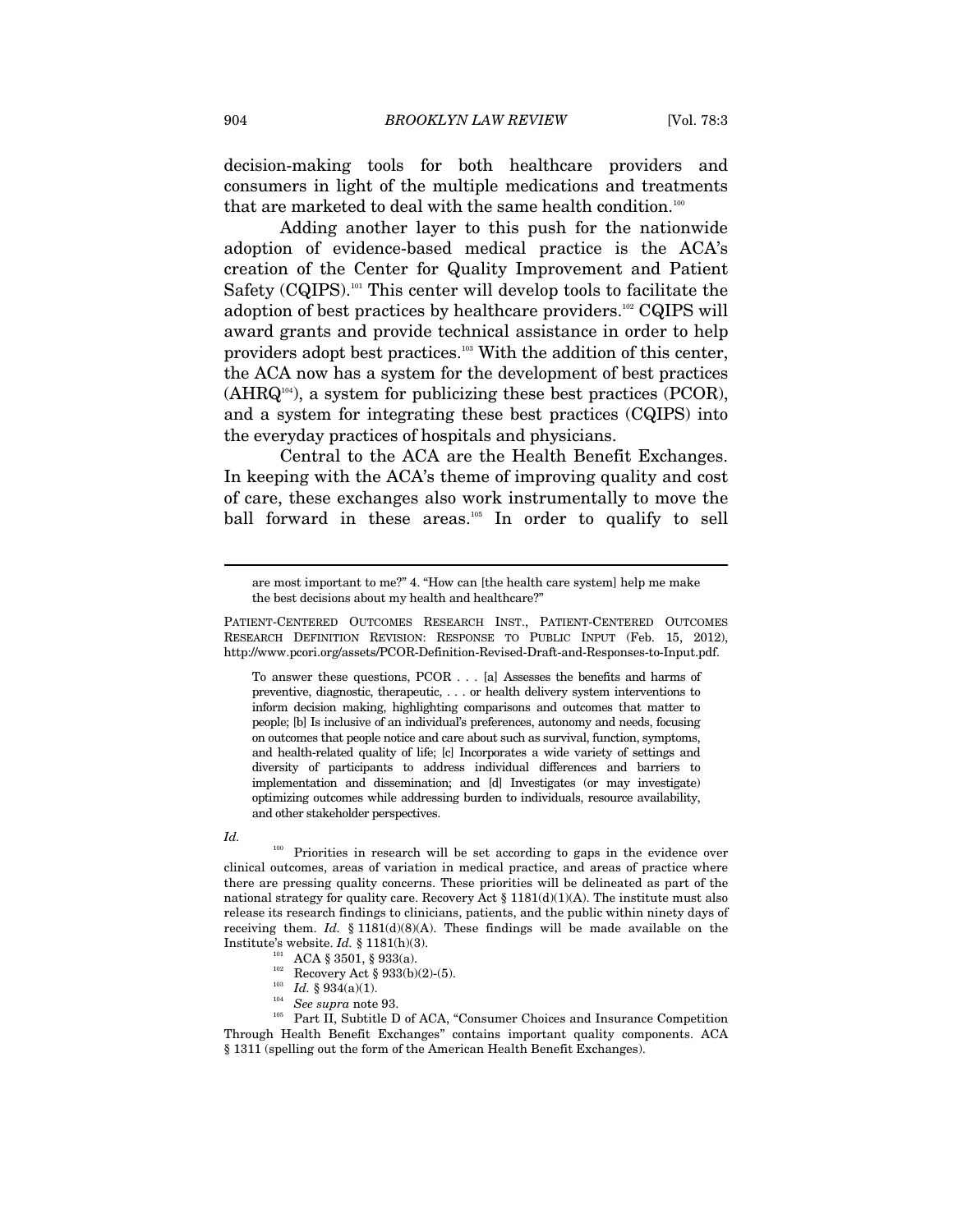insurance to consumers through these exchanges,106 insurers must evaluate providers by the same quality benchmarks that CMS uses to rate providers, $107$  as described above.<sup>108</sup> As with the CMS reimbursements under Medicare, the higher the rating, the greater the private insurance reimbursement will be for healthcare services.109 Continuing the parallel, just like Medicare, the insurance companies must also publish the quality of care and patient satisfaction data that they gather.<sup>110</sup> In a major change to private insurance practices, the  $ACA^{\text{m}}$ turns private insurers into mini regulatory agencies by requiring private insurers to:

(A) improve health outcomes through the implementation of activities such as quality reporting, effective case management, care coordination, chronic disease management, and medication and care compliance initiatives, . . . for treatment or services under the plan or coverage;

(B) implement activities to prevent hospital readmissions through a comprehensive program for hospital discharge that includes patientcentered education and counseling, comprehensive discharge planning, and post discharge reinforcement by an appropriate health care professional;

(C) implement activities to improve patient safety and reduce medical errors through the appropriate use of best clinical practices, evidence based medicine, and health information technology under the plan or coverage; and

 $(D)$  implement wellness and health promotion activities.<sup>112</sup>

ACA, reimbursement is required to be based upon quality and health outcome scores. ACA § 1311(g); *id.* § 1311(g)(1)(C) (payments must include incentives for "the implementation of activities to improve patient safety and reduce medical errors through the appropriate use of best clinical practices, evidence based medicine, and health information technology under the plan or coverage.").

Subsection  $(c)(1)(E)$  requires the plans to "implement a quality improvement strategy," *id.* § 1311(c)(1)(E), and subsection (c)(1)(H) requires disclosure of quality measures to enrollees and prospective enrollees. *Id.* § 1311(c)(1)(H).

 $\overline{a}$ 

<sup>111</sup> Id. § 1001, § 2717(a)(1).<br><sup>112</sup> Id. § 1001, § 2717(a)(1)(A)-(D). With regard to hospitals specifically, for plans to be "qualified" to be sold on the health exchanges, § 1311(h), "Quality Improvement," specifies that the plan may contract with a hospital with more than fifty beds only if the hospital "utilizes a patient safety evaluation system" and has a

<sup>106</sup> Subsection (c) details the criteria that health plans must meet to be "qualified" to be sold on the exchanges. *Id.* § 1311(c).<br><sup>107</sup> These bench marks are similar to the ones used by CMS including patient

experience ratings, clinical quality measures, quality assurance, utilization management, provider credentialing, complaints and appeals, patient information programs and network adequacy and access. *Id.* § 1311(c)(1)(D).<br><sup>108</sup> See supra notes 89-90 and accompanying text.<br><sup>109</sup> In the "Rewarding Quality Through Market-Based Incentives" sections of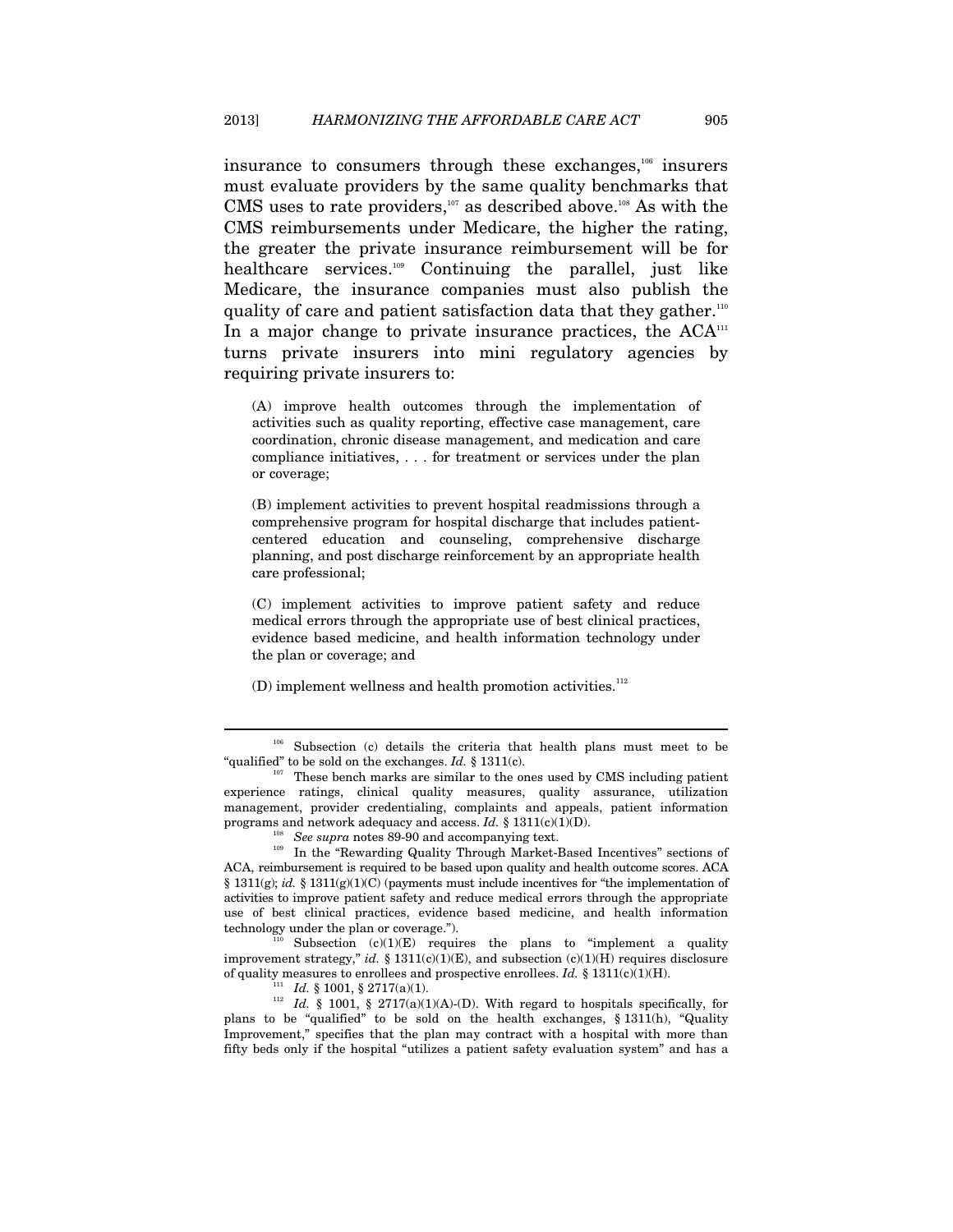Together, the quality improvement provisions under the ACA and CMS create a powerful regulatory engine that will work to move the United States from a system that follows the customary care model of medical care toward a modern, evidence-based system of medical care.

# III. THE GROWING NUMBER OF STATE TORT SYSTEMS ADOPTING EVIDENCE-BASED CARE AS THE STANDARD OF CARE

State tort systems are slowly moving away from the current majority rule, which uses customary practice as conclusive evidence of the standard of care,<sup>113</sup> as judges and lawyers begin to recognize the problems with using custom (as discussed above) as the exclusive proxy for quality.114 For example, in order to meet the standard of care in a medical malpractice case, a physician must "possess and use the care, skill and knowledge ordinarily possessed and used under like circumstances . . . ."115 Instead of limiting the scope of admissible evidence in defining reasonable care to what is customarily done under the circumstances, some state tort systems are also allowing the introduction of risk-benefit analysis grounded in empirical science as evidence of what is reasonable quality care under the circumstances. This transition away from the tort system's use of custom as the exclusive proxy for quality appears to benefit both the quality and cost of healthcare. Thus, the tort systems of some states are operating instrumentally to encourage the transition away from custom-based medical practice to evidence-based medical practice. Unfortunately, as discussed below, the majority of state tort systems are acting to thwart that transition.

mechanism in place "to ensure that each patient receives a comprehensive program for hospital discharge that includes patient-centered education and counseling, comprehensive discharge planning, and post discharge reinforcement by an appropriate health care professional."  $Id.$  § 1311(h)(1)(A).

<sup>&</sup>lt;sup>113</sup> See generally Philip G. Peters, Jr., *The Role of the Jury in Modern Malpractice Law*, 87 IOWA L. REV. 909 (2002) (discussing the merits of the role of custom as conclusive evidence of the standard of care in malpractice litigation and the movement by many states to use custom as only some evidence of the standard of care).  $^{114}$   $\,$   $Id.$  at 909.

<sup>115</sup> Burns v. Metz, 513 N.W.2d 505, 509 (Neb. 1994); Vergara v. Doan, 593 N.E.2d 185, 188 (Ind. 1992) (judging the physician's conduct by a "minimum standard of care for the particular practice"). For an excellent overview of medical malpractice law, see DAN B. DOBBS, THE LAW OF TORTS § 242, 631-34 (2000).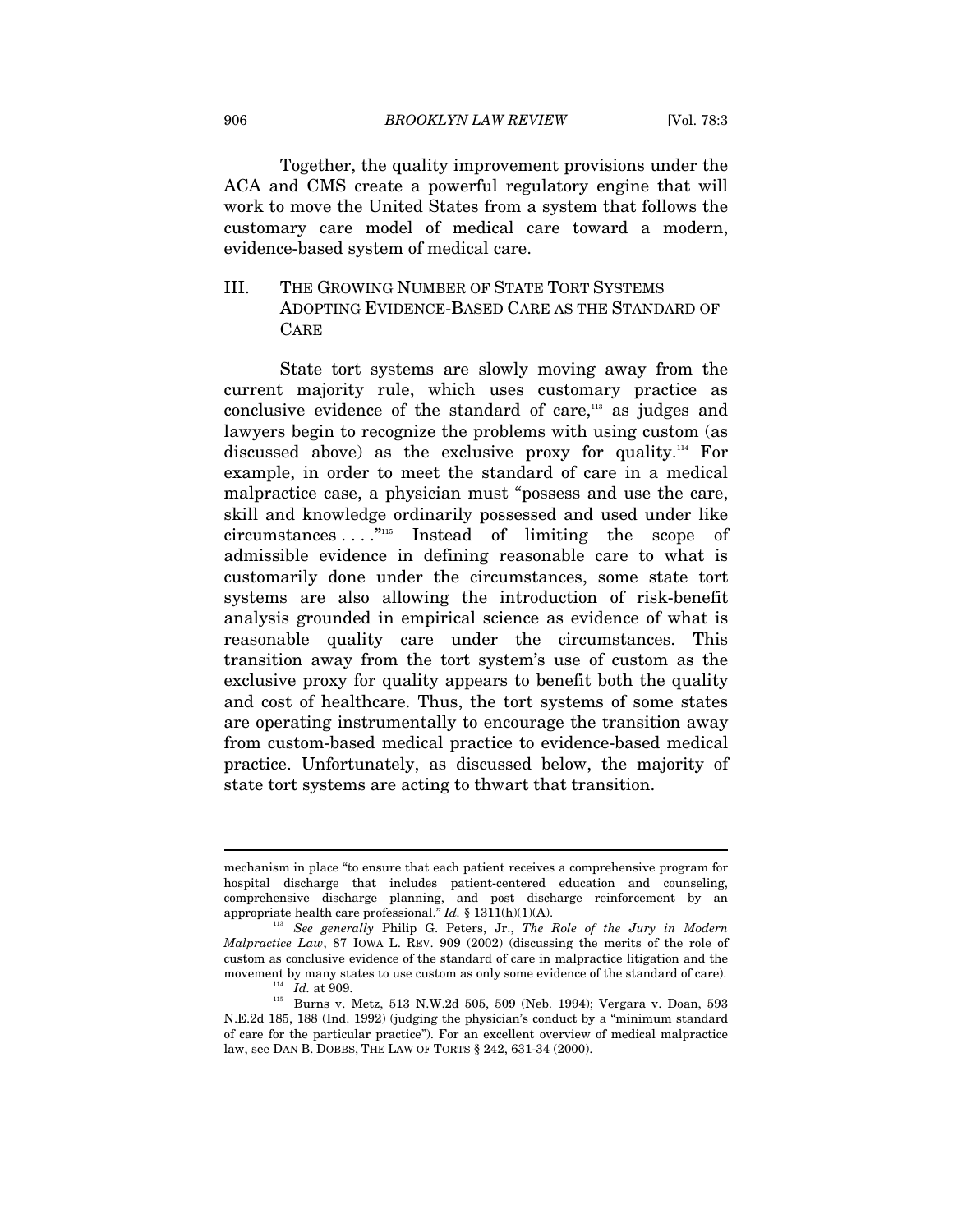# *A. Empirical Evidence of the Positive Impact on Quality of Healthcare of Rejecting Customary Care as the Exclusive Proxy for Quality*

The positive impact that an evidence-based standard of care in medical malpractice cases can have on quality and cost of care is borne out by a recent empirical study that used data on treatment utilization rates from 1977 to 2005 compiled by the National Hospital Discharge Surveys. This study estimated that there was "a  $30 - 50\%$  reduction in the gap between the state and national utilization rates of various obstetric, cardiac and diagnostic procedures following the abandonment of a rule requiring physicians to meet the standards set by local physicians and the contemporaneous adoption of a nationalstandard rule."<sup>116</sup> The author of the study, Professor Michael Frakes of Cornell Law School, finds that in the context of medical malpractice, "custom-based liability standards may indeed encourage the perpetuation of customary practices and likewise discourage deviations from custom ...."<sup>1117</sup> Professor Frakes concludes that

the results of this study more generally suggest that a malpractice rule that bases standards of care on customary physician practices may indeed incentivize the perpetuation of those customary practices and, at the same time, discourage deviations from custom. . . .

 The employment of custom-based standards, moreover, carries a number of important policy implications, particularly with respect to the possible role that they may play in discouraging cost-reducing innovations in delivery practices. Legal scholars have long recognized that the effectiveness of managed care and related strategies may be blunted by a medical liability system that holds physicians to a standard of care determined according to customary physician practices, where those practices were developed in a predominantly fee-for-service environment that may have encouraged excessive practice styles.<sup>118</sup>

#### Professor Frakes goes on to state that,

[b]y arguably establishing the empirical relevancy of the customary component to malpractice standards, this study validates these concerns and thereby lends support to proposals that call for a

<sup>116</sup> Michael Frakes, The Impact of Medical Liability Standards on Regional Variations in Physician Behavior: Evidence from the Adoption of National-Standard Rules 1 (Aug. 2010) (unpublished manuscript) (on file with author).  $10^{\rm 117}$   $Id.$ 

<sup>118</sup> *Id.* at 37-38.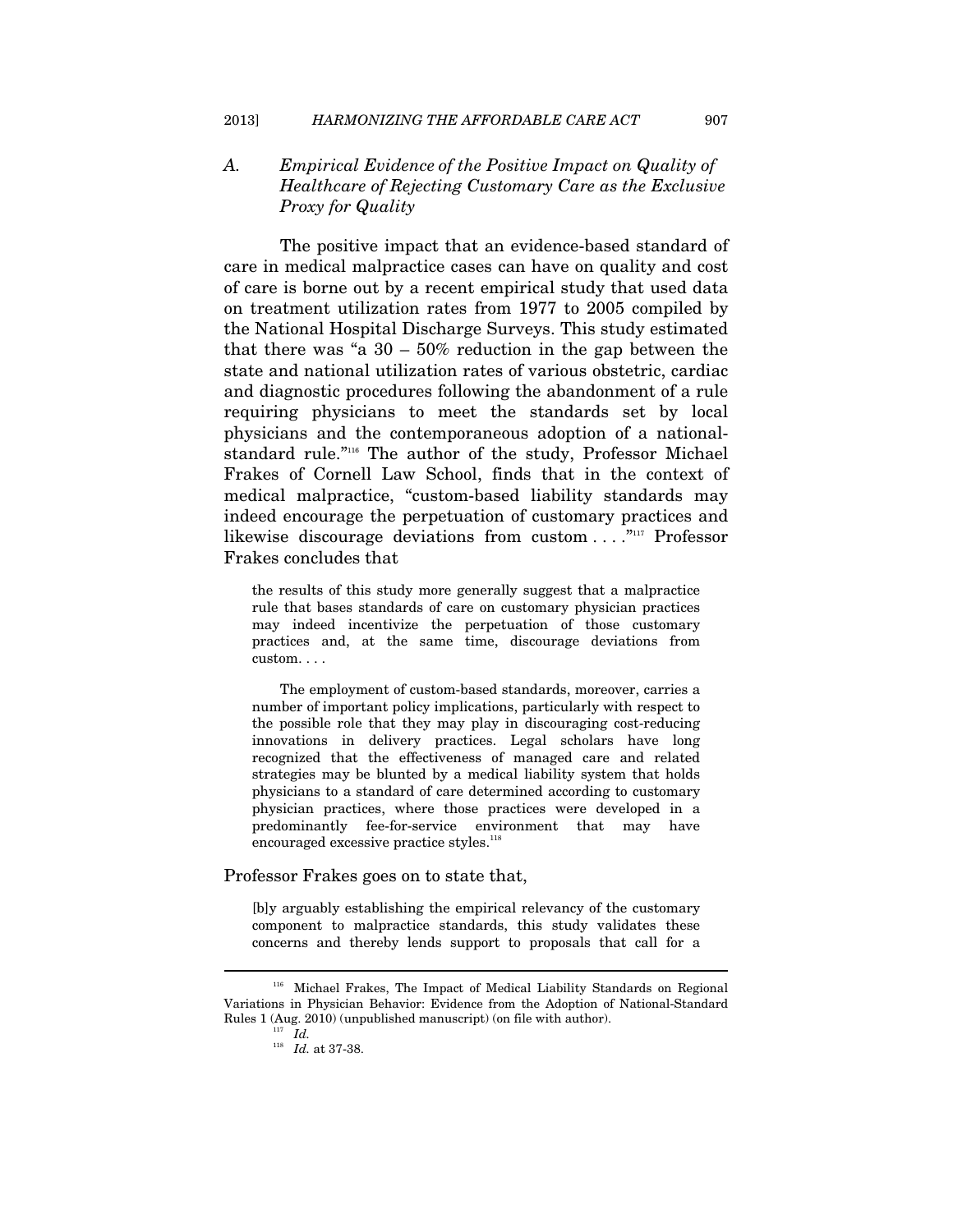relaxation of customary-standard requirements, including those that argue for a stronger role for "reasonableness" in malpracticestandard determinations or, as above, a more definitive role for clinical practice guidelines in malpractice proceedings.<sup>119</sup>

As is the case with the use of customary care standards in medical malpractice litigation, the reliance on the customary care proxy for quality in licensure proceedings and hospital peer review is also likely to entrench custom-based decision making at the cost of quality of care. This conclusion finds support in several studies. First, a study was released in 2005 that demonstrated that physicians fail to provide simple, yet essential, healthcare for common, serious conditions.120 Another study, released in December of 2012, revealed that the intervening seven years since the 2005 study have brought little change in these failures, demonstrating that physicians are surprisingly slow to adopt evidence-based care.121 In a recent *New Yorker* article, quality-of-care expert and Harvard Professor Atul Gawande noted that there is a disconcerting fifteen-year average lag time in the adoption by physicians of evidence-based practice choices.<sup>122</sup> Another study released in 2010 demonstrated that the rate of injuries in hospitals from physician errors remained unchanged in the ten years since the IOM Report. This status quo exists in spite of multiple initiatives to improve quality.<sup>123</sup> Importantly, the study found that "the penetration of evidence-based safety practices has been quite modest. For example, . . . [c]ompliance with even simple interventions such as hand washing is poor in many centers."<sup>124</sup>

This article suggests that one reason for the failure of evidence-based practices to penetrate into daily medical practice may be the continued use of customary care as the

<sup>&</sup>lt;sup>119</sup> Id. at 38 (footnote omitted). The study done by Professor Frakes lends empirical support for my arguments for a greater role for evidence based medicine, in the form of Clinical Practice Guidelines, in the hospital peer review process made in

my 2006 article. See Van Tassel, supra note 3, at 1241-55.<br>
<sup>120</sup> Jha, *supra* note 22; *see also supra* notes 23-37 and accompanying text.<br>
<sup>121</sup> Kale et al., *supra* note 12.<br>
<sup>122</sup> Atul Gawande, *Big Med*, NEW YORKER ( http://www.newyorker.com/reporting/2012/08/13/120813fa\_fact\_gawande; *see also infra* note 162. 123 Christopher P. Landrigan et al., *Temporal Trends in Rates of Patient Harm* 

*Resulting from Medical Care*, 363 NEW ENG. J. MED. 2124, 2130 (2010) ("In a statewide study of 10 North Carolina hospitals, we found that harm resulting from medical care was common, with little evidence that rate of harm had decreased substantially over a 6 year period ending in December 2007.").  $Id.$  at 2125.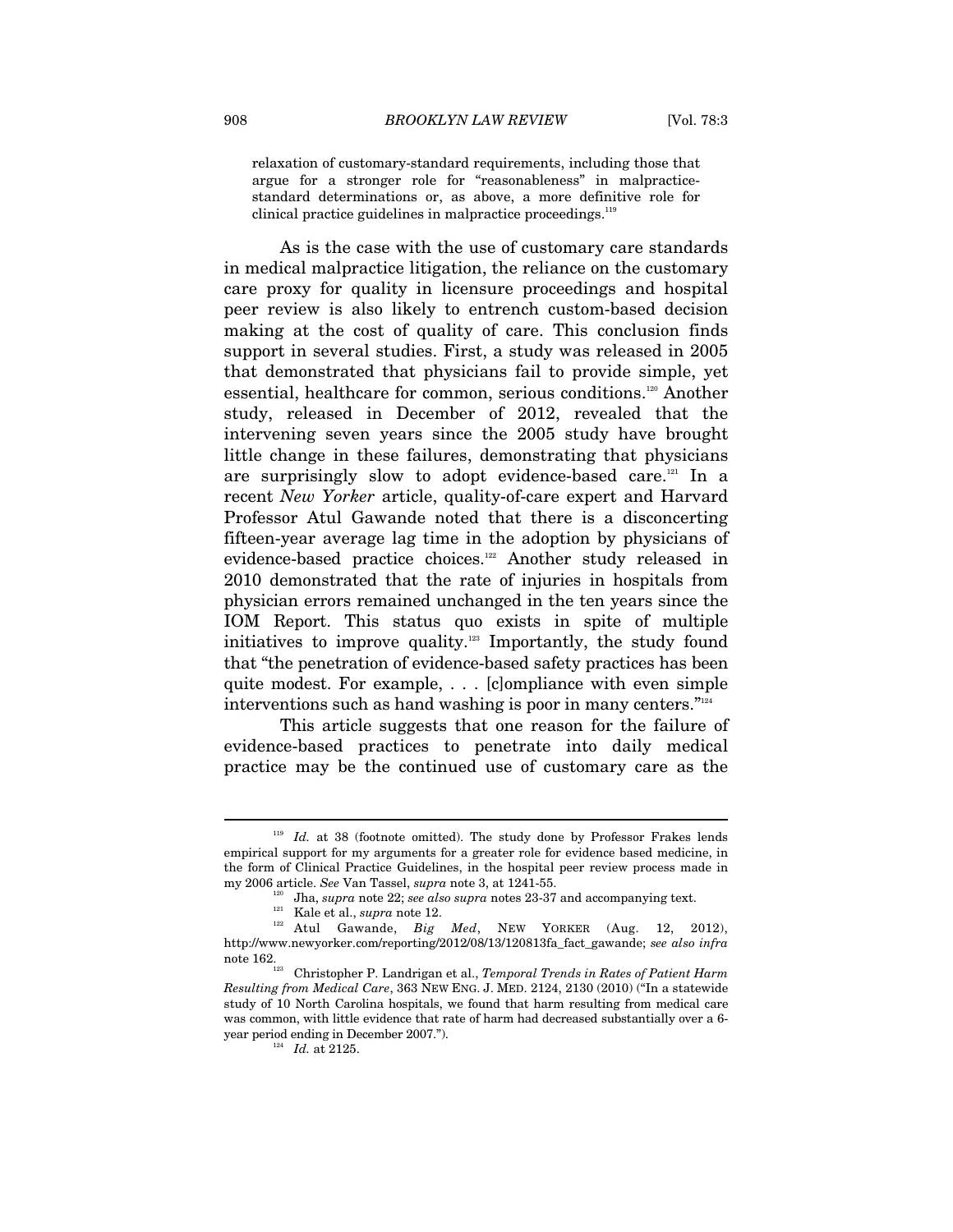exclusive proxy for quality of care by the tort, licensure, and hospital peer review systems.

# *B. How Does the Conflict Between Evidence-Based Medicine and Custom-Based Medicine Play Out in a Malpractice Action?*

An example of how the conflict between custom-based and evidence-based medicine manifests itself in a medical malpractice action occurs when a physician chooses whether to use a stent to treat a patient who has blocked coronary arteries and stable coronary heart disease.

It is part of customary practice to prop open blocked arteries with a stent, a practice called percutaneous coronary intervention or "PCI."125 With PCI, a physician implants a mesh tube into an artery to hold it open when it is narrowed by accumulated plaque. This tube allows blood to flow more freely.126 The total cost for the placement of a stent is between 30 and 50 thousand dollars and more than one million of these procedures are performed every year.127 This means a total cost to the healthcare system of between 30 to 50 billion dollars.<sup>128</sup> In addition, there are risks associated with this procedure which include the possibility of a heart attack, stroke, serious allergic reactions, bleeding, and kidney damage.<sup>129</sup> When these risks are manifested, the cost to the system of this treatment expands exponentially.

A recent meta-study of randomized trials published in early 2012 (the 2012 Stent Study) demonstrates that an inexpensive treatment with a handful of prescription drugs—a mix of ACE inhibitors, statins, beta-blockers, and daily aspirin—provides the same treatment benefits as stents for the

 $\overline{a}$ 

<sup>129</sup> *Id.*

 $125$  This is a procedure called percutaneous coronary intervention (or "PCI") in which

a surgeon inserts a mesh tube made of metal into an artery that has become narrowed by accumulated plaque. The [mesh] tube [is] threaded through an artery in the leg or arm[.] [Then it] expands to hold the artery open at the point where blood flow is restricted [by accumulated plaque].

Nicholas Bakalar, *No Extra Benefits Are Seen in Stents for Coronary Artery Disease*, N.Y. TIMES, Feb. 28, 2012, at D7, *available at* http://www.nytimes.com/2012/02/28/ health/stents-show-no-extra-benefits-for-coronary-artery-disease.html.  $I_{\rm 127}$   $I_{\rm d.}$ 

<sup>127</sup> *Id.* 128 *Id.*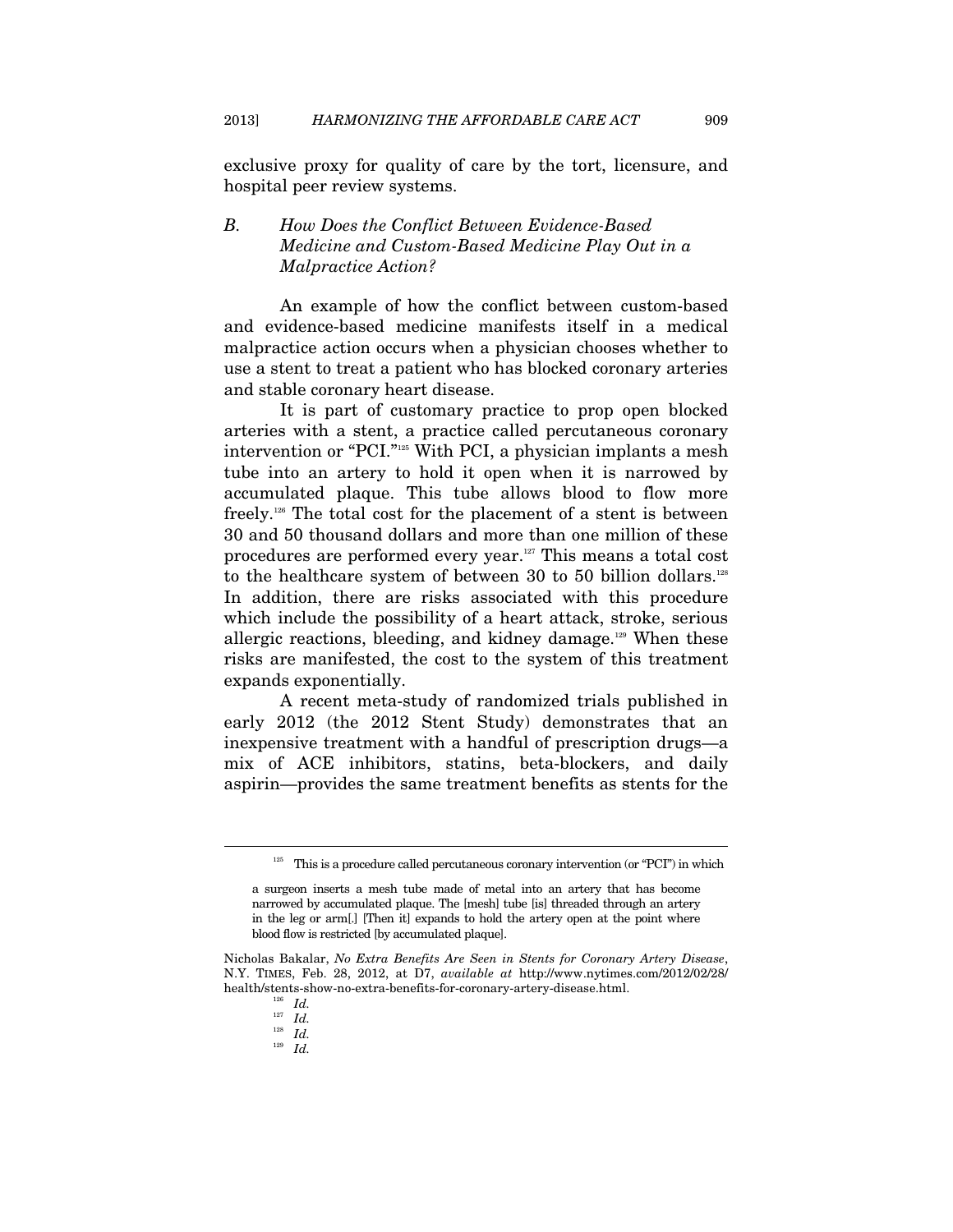prevention of chest pain, heart attacks, and death.130 The authors of the study conclude that, "In the context of controlling rising health care costs in the United States, this study suggests that up to 76% of patients with stable CAD [coronary artery disease] can avoid PCI [percutaneous coronary intervention (such as stenting)] altogether if treated with optimal medical therapy . . . ."131 Evidence-based medicine would involve incorporating this meta-study into daily practice choices and trying drug therapy before resorting to implantation of a stent.

One of the authors of the study, Dr. David Brown of the Stony Brook University Medical Center in New York, doubts that this study will change the behavior of many physicians.132 He explains that,

In many hospitals, the cardiac service line generates 40 percent of the total hospital revenue, so there's incredible pressure to do more procedures. . . . When you put in a stent, everyone is happy—the hospital is making more money, the doctor is making more money everybody is happier except the health care system as a whole, which is paying more money for no better results.<sup>1</sup>

The 2012 Stent Study provides an opportunity to explain how the conflict between a custom-based medicine treatment choice and an evidence-based treatment choice might play out in a medical malpractice action. If a patient with stable coronary heart disease dies as the result of the insertion of a stent (for example, the surgery causes a heart attack) and that patient was treated in one of the majority of states where customary care is conclusive evidence of the quality of care,134 that patient's estate would be unlikely to persuade a malpractice attorney to take the case in the first instance. The duty of care is fairly consistent in most states,

<sup>130</sup> Kathleen Stergiopoulus & David L. Brown, *Less Is More: Initial Coronary Stent Implantation with Medical Therapy vs Medical Therapy Alone for Stable Coronary Artery Disease: Meta-Analysis of Randomized Controlled Trials*, 172 ARCH. INTERN. MED. 312, 312-18 (2012) (analysis included results on more than 7200 patients enrolled in eight studies between 1997 and 2005 comparing stents with medical therapy in stable heart patients with narrowed sections in their heart arteries). Over half of those with stable coronary artery disease were implanted with stents before they tried drug treatment. Julie Steenhuysen, *Pills as Good as Stents for Some Patients: Study*, REUTERS (Feb. 28, 2012), http://www.reuters.com/article/2012/ 02/28/us-pills-stents-idUSTRE81R24520120228.<br>
<sup>131</sup> Stergiopoulus & Brown, *supra* note 130, at 318.<br>
<sup>132</sup> Steenhuysen, *supra* note 130.<br>
<sup>133</sup> Bakalar, *supra* note 125.<br>
<sup>134</sup> See DOBBS, *supra* note 115, § 243, at 63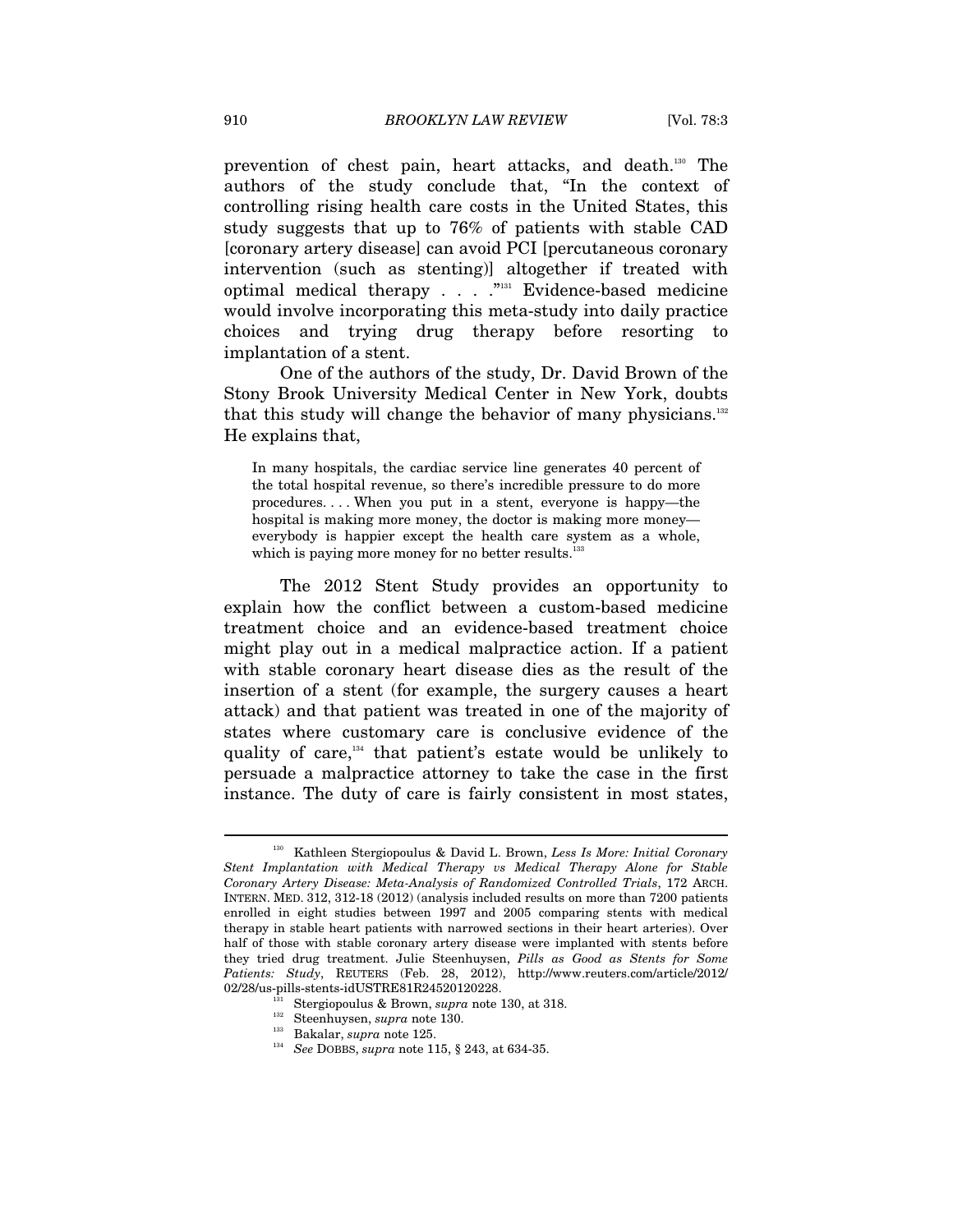which is to provide the kind of care used by a reasonable physician, who has like education, training, and expertise, under the circumstances.<sup>135</sup> Here, the issue is the kind of treatment that a reasonable cardiologist would provide for a person with stable coronary artery disease and a blocked coronary artery.136 In a customary care state, the only relevant evidence on this issue is evidence of what the customary treatment by a cardiologist would be for a patient with this condition.137 The evidence will show that the custom is to implant a stent. The physician complied with the custom and, therefore, did not breach the standard of care, even though the patient died. Based on these facts, this case has little chance of success.

The 2012 Stent Study, described above, would not be relevant and therefore would be inadmissible. The study could not be admitted to show that the risks of stent implantation far outweighed the benefits and that, therefore, it was unreasonable to implant the stent. This study is not relevant evidence in a customary care state because it does not help answer the question of what constitutes customary care for patients with stable coronary artery disease and blocked coronary arteries. For this reason, the physician is rewarded by the tort system for following the custom, even though evidencebased medical practice suggests a different treatment choice.

The situation changes dramatically if the cardiologist did not place a stent and, instead, prescribed the far less expensive, less risky, and equally effective treatment—using medications to treat the patient—and the patient died of a heart attack from a blocked artery. This physician, although making the choice encouraged by evidence-based medical practice, would not be able to use the 2012 Stent Study to protect herself or himself from liability by showing that the decision not to place the stent was reasonable. The study, once again, would be inadmissible. Unlike the first scenario, where it is unlikely that a plaintiff's lawyer would even take the case in the first place, a plaintiff's lawyer would be likely to take this case because the custom is to implant a stent and the cardiologist did not do so. The plaintiff's lawyer could easily find an expert to testify that the custom is to implant a stent and that, if the stent would have been implanted, the blockage would have been bypassed and the patient would have been  $\overline{a}$ 

<sup>135</sup> *Id.* 136 Assuming there were no other confounding conditions. 137 *See* DOBBS, *supra* note 115, § 243, at 634-35.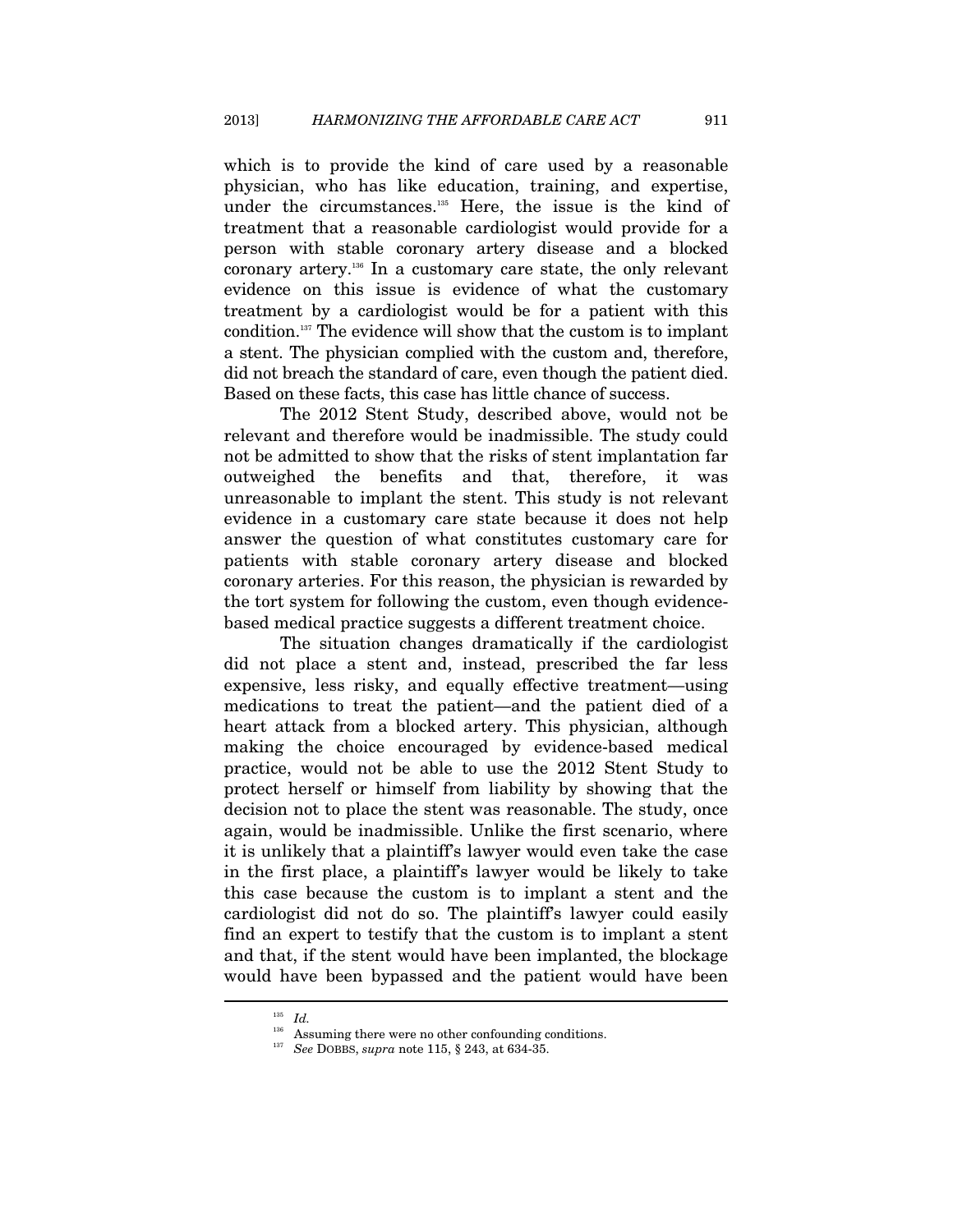unlikely to have had a heart attack and died. While the defendant physician will likely have an expert to testify that an equally acceptable custom is to treat with medications,<sup>138</sup> this

 Over and above this problem of relevance, it is important to note that this is an affirmative defense as well as a question of fact. The physician will have to go to trial as the applicability of this defense is a question of fact for the jury to decide. As the physician is faced with going through the emotional turmoil and cost of an entire trial, once again, the physician will be significantly deterred from adopting the evidence-based practice choice. "[P]hysicians consistently report that they often engage in defensive practices and that they feel intense pressure to do so out of fear of becoming the subject of a malpractice suit." Emily R. Carrier et al., *Physicians' Fear of Malpractice Lawsuits Are Not Assuaged by Tort Reforms*, 29 HEALTH AFFAIRS 1585, 1585 (2010) (citing David Studdert et al, *Defensive Medicine and Tort Reform: A Wide View*, 25 J. GEN. INTERN. MED. 380, 380 (2010), and David Studdert et al., *Defensive Medicine Among High Risk Specialist Physicians in a Volatile Malpractice Environment*, 293 JAMA 2609, 2609 (2005)). "[I]ndividual physicians' concerns about their own malpractice risk are pervasive, vary across specialties in ways that are likely to reflect underlying malpractice risk, and reflect objective measures of risk across states to a limited degree." *Id.* What stands out is that "the level of liability concern reported by physicians is arguably out of step with the actual risk of experiencing a malpractice claim." *Id.* at 1591. One explanation is the common tendency for most to over-estimate what are called "dread-risks," which are rare but have devastating outcomes. This tendency

relates to the well-documented human tendencies to overestimate the risk of rare events and to be particularly fearful of risks that are unfamiliar, potentially catastrophic, or difficult to control. Lawsuits are rare events in a physician's career, but physicians tend to overestimate the likelihood of experiencing them. . . . Severe, unpredictable, uncontrollable events are associated with a feeling of dread that triggers a statistically irrational level of risk aversion. . . . Physicians may be subject to this phenomenon when it comes to malpractice suits. Because of the rarity of the

<sup>&</sup>lt;sup>138</sup> A brief note on the two schools of thought defense just to be sure that it is clear that this affirmative defense does not ameliorate this conflict: One of the oft-cited cases that describes the two schools of thought defense is the Pennsylvania case of *Jones v. Chidester*, 610 A.2d 964 (Pa. 1992). As the court in *Jones* explains, under this defense, if there are two approaches to treating a particular condition, one is chosen by a majority of physicians and one that is followed by a "considerable number of recognized and respected individuals," the defendant physician will not be held liable for adopting the treatment choice of this considerable minority. *Id.* at 969. There are multiple reasons why this defense does not alter the conflict described by the stenting hypothetical. First, there is a question regarding whether a particular state has adopted this defense. Second, the relevance of the defense will depend on whether the state has adopted the locality rule, the same or similar locality rule, or the national rule. The defense will not be viable if the evidence-based treatment choice has not garnered enough support to reflect the practice choice of a considerable minority in either the same locality, the same community or a similar locality, or on a national basis under the national rule, depending on which rule the state has adopted. Many evidence-based treatment choices will initially be adopted only in large cities where there are teaching hospitals. Thus, it will not be a practice choice of very many physicians in the vast majority of communities that exist outside the large cities for a considerable number of years, if at all. And, under the national rule, it will take a great deal of time before the number of physicians who have adopted the evidence-based treatment choice reaches a "considerable number" of physicians, especially if the state adopts a proportionality test. In a recent *New Yorker* article, quality of care expert Harvard Professor Atul Gawande noted that there is a disconcerting fifteen year average lag time in the adoption by physicians of evidence-based practice choices. Gawande, *supra* note 122; *see also infra* note 162.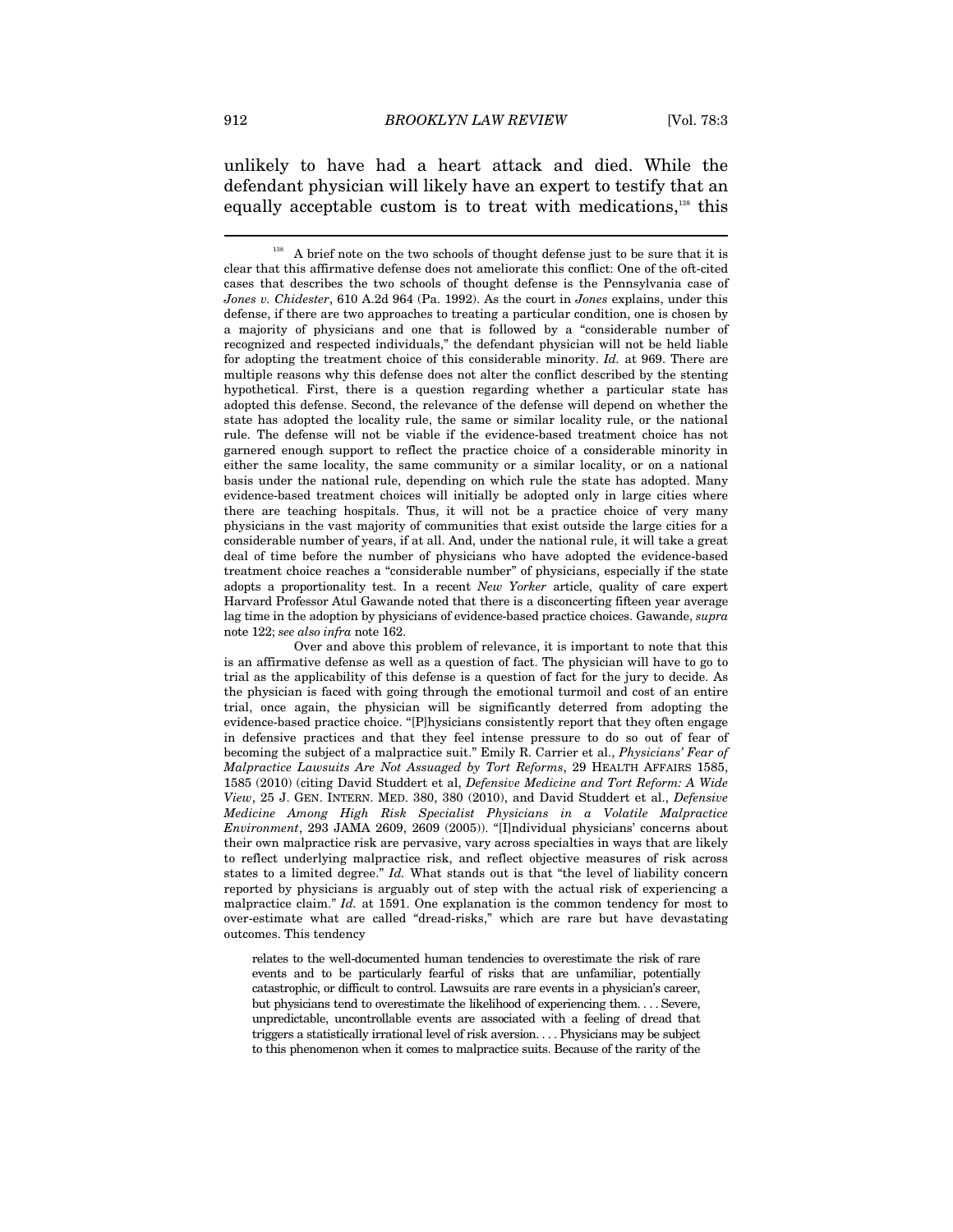"battle of the experts" is likely to create a reasonable question of fact, and the case will be likely to survive a motion for summary judgment and go to a jury. Thus, the physician will not avoid litigation and will be "punished" for adopting evidencebased practice and failing to follow the custom in this case.

As the Frakes Study suggests, physicians are very motivated to avoid litigation. Consequently, until the majority of the states adopt the minority rule and allow the introduction of risk-benefit analysis grounded in empirical science as evidence of what is reasonable care under the circumstances, the customary care rule will be a road block in the federal government's quest to transition away from custom-based medical practice to evidence-based medical practice.

#### IV. HOSPITAL PEER REVIEW

 $\overline{a}$ 

Private peer review is a self-policing system conducted in hospitals where physicians informally evaluate each other and report on those physicians who are allegedly failing to provide quality patient care to hospital administration.139 If, after an investigation and hearing conducted by the hospital, $140$ a physician is found to have provided poor quality of care, that physician may be penalized in a variety of ways, including the termination of the physician's hospital staff privileges. $141$ 

detailed explanation of this process, see Van Tassel, *supra* note 3, at 1194-97.<br><sup>140</sup> Hospital peer review is conducted pursuant to the obligations of the

hospital medical staff to ensure "the quality of the professional services provided by individuals with clinical privileges . . . ." JOINT COMM'N ON ACCREDITATION OF HEALTHCARE ORGS., COMPREHENSIVE ACCREDITATION MANUAL FOR HOSPITALS: THE OFFICIAL HANDBOOK, MS.1, at MS-2 (1999) [hereinafter CAMH].

<sup>141</sup> CREDENTIALING AND PEER REVIEW PRACTICE GROUP OF THE AM. HEALTH LAWYER'S ASS'N, PEER REVIEW GUIDEBOOK 60, MS-7 (3d ed. 2003) [hereinafter PEER REVIEW GUIDEBOOK]; CAMH, *supra* note 140, at MS-7.

suits, most physicians have little familiarity with them. The consequences of being sued are perceived as potentially disastrous to one's medical reputation, psychological well-being, and financial stability. Finally, physicians tend to view lawsuits as random events, unpredictable and uncontrollable, because they are not viewed as related to the quality of care provided. These factors may lead to a fear of suits that seems out of proportion to the actual risk of being sued.

*Id.*; *see also* David Studdert et al, *Medical Malpractice*, 350 NEW ENG. J. MED. 283 (2004); A.G. Lawthers, *Physicians Perceptions of the Risk of Being Sued*, 17 J. HEALTH POL. POL'Y L. 463 (1992). Finally, the two schools of thought rule was developed to deal with two different customs of care that existed in light of scientific uncertainty over which choice was the most effective with the least associated risk. It should not be relevant, as a public health matter, when there is a reasonable degree of scientific certainty over treatment choice, especially if one treatment choice is especially risky or just plain ineffective.<br><sup>139</sup> VIRGIL SLEE ET AL., SLEE'S HEALTHCARE TERMS 439 (5th ed. 2008). For a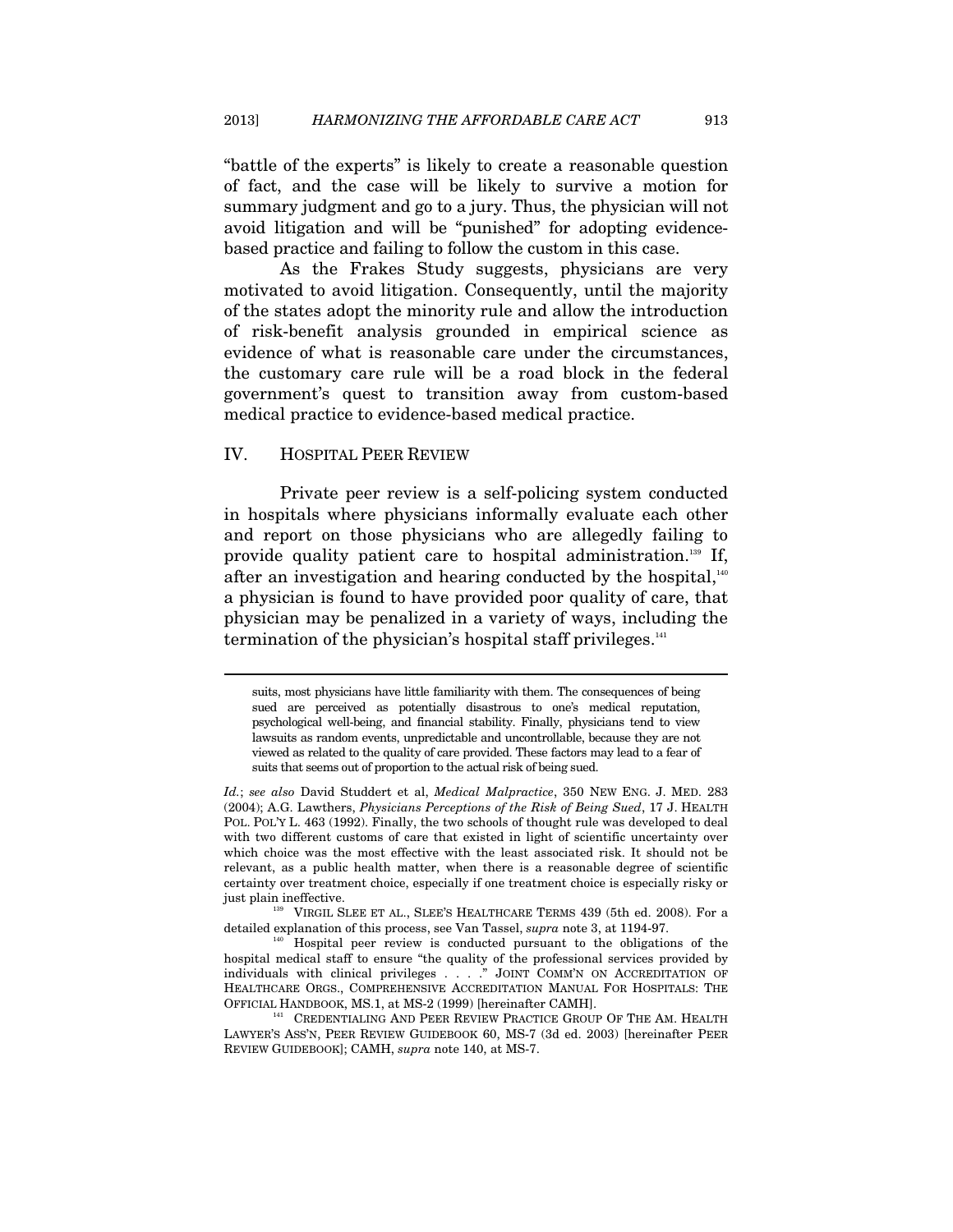In 1986, Congress passed the Health Care Quality Improvement Act (HCQIA) in response to a perceived crisis over the costs for insurance coverage for medical malpractice.<sup>142</sup> HCQIA gave a Congressional stamp of approval to the hospital peer review process by providing conditional immunity from suit to those who participated in the process.<sup>143</sup> After the passage of HCQIA, the rate of hospital adoption of peer review processes increased dramatically until today all of the nation's hospitals have adopted some form of peer review.

HCQIA also set up the National Practitioner Data Bank (NPDB).144 Under the Act and its regulations, multiple different organizations are required to report information involving physicians that allegedly reflects the provision of poor quality patient care. For example, insurance companies must report malpractice payments and settlements on behalf of physicians to the NPDB,<sup>145</sup> state licensing boards must report disciplinary actions to the NPDB,<sup>146</sup> and healthcare providers<sup>147</sup> must report

[h]ospitals and their human resource departments and nurse recruitment offices now have access to licensure actions on all types of health care professionals. They may query the Data Bank on all types of health care professionals including nurses, nurse aides, and other allied health care professionals when making their hiring decisions. The ability to perform pre-employment screenings of potential health care employees is an invaluable resource that can enhance the hiring process and increase an organization's efforts towards patient safety.

*Id.* 

<sup>145</sup> 42 U.S.C. § 11101. 146 *Id.*

 $142$  U.S.C. §§ 11101-11152 (2006). For a complete history of HCQIA, see Katharine Van Tassel, *Using Clinical Practice Guidelines and Knowledge Translation Theory to Cure the Negative Impact of the Hospital Peer Review Hearing System on Healthcare Quality, Cost and Access?*, 40 PEPP. L. REV. 911 (2013).<br><sup>143</sup> Van Tassel, *supra* note 3, at 1194-97; *see* MICHAEL A. CASSIDY, IMMUNITY

FOR CREDENTIALING DECISIONS UNDER FEDERAL AND STATE LAW 38 (2003). <sup>144</sup> 42 U.S.C. § 11101. The Health Resources and Services Administration (HRSA) has "federal oversight responsibility for [the] NPDB." U.S. GEN. ACCOUNTING OFFICE, GAO-01-130, NATIONAL PRACTITIONER DATA BANK: MAJOR IMPROVEMENTS ARE NEEDED TO ENHANCE DATA BANK'S RELIABILITY 7 (2000) [hereinafter MAJOR IMPROVEMENTS], *available at* http://www.gao.gov/new.items/d01130.pdf. HRSA completed the regulations that established the operation of the NPDB in October of 1989. *Id.* While HRSA is responsible for ensuring compliance with these regulations, the actual day-to-day operation of the NPDB is performed by a private operator. *Id.* In 2010, the list of healthcare professionals that the NPDB reports on was expanded from just physicians and dentists to *all* healthcare practitioners by the passage of new regulations. In addition, the list of entities that can query the NPDB has expanded to include "private sector hospitals, nursing homes, and other organizations so that they may be used when making employment, affiliation, certification, or licensure decisions." *Legislation and Regulations: Why Is Section 1921 Important?*, DATA BANK, http://www.npdb-hipdb.hrsa.gov/resources/section1921.jsp (last visited Feb. 14, 2013). Thus,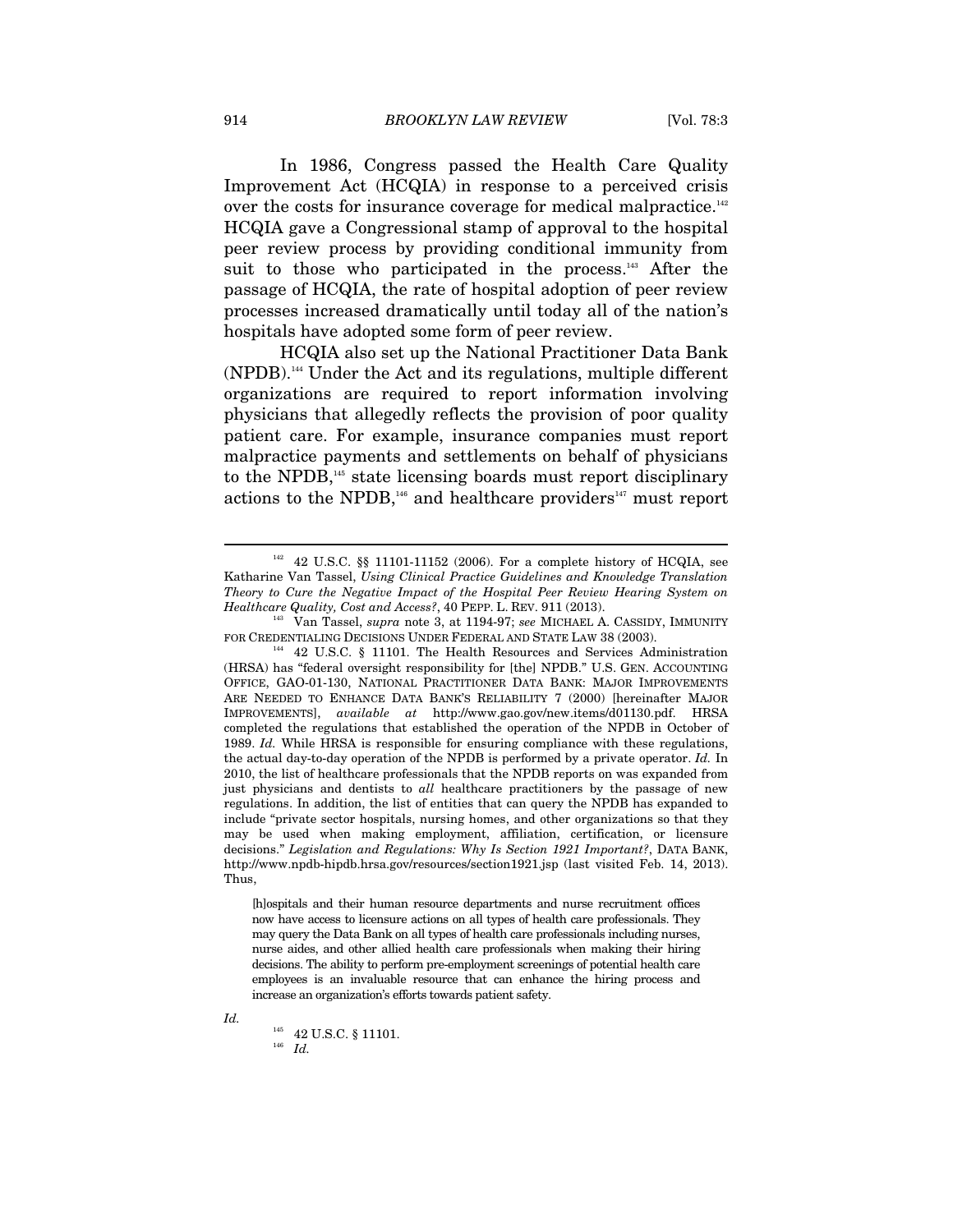peer review actions to the NPDB that restrict a physician's clinical privileges for more than thirty days. $148$ 

Hospitals must also check the NPDB for negative reports on each physician applying for staff privileges and must check the NPDB for negative reports every two years for every physician who already has staff privileges.<sup>149</sup>

# *A. Hospital Peer Review Relies Upon Customary Care Standards*

Unfortunately, one of the main standards<sup>150</sup> that hospital peer review relies upon to measure physician competence  $\overline{\phantom{a}}$ 

NPDB, such as professional societies and state licensure boards, but they are not required to do so. *Id.* Individual physicians may only query for information about themselves. *Id.*

<sup>150</sup> The other major category of standards commonly used in hospital peer review is one that expressly vests complete and unfettered discretion in decision makers is one which gives a hospital's governing body "the right to remove any member of the medical staff or to deprive any physician or surgeon of the privileges of the hospital whenever in their sole judgment the good of the hospital or the patients therein may demand it." N. Broward Hosp. Dist. v. Mizell, 148 So. 2d 1, 2 (Fla. 1962); *see also* Tasher v. St. Tammany Parish Hosp., No. 87-1139, 1988 U.S. Dist. LEXIS 1018, at \*5 (E.D. La. 1988) (The executive committee had complete discretion to summarily suspend privileges "whenever action must be taken immediately in the best interest of patient care in the hospital"; this same broad standard was applied at the post-deprivation hearing.). Also included in this category are those by-laws that are less blatant but, in application, still call for a purely subjective determination. These standards define the required level of competence as that which the decision makers determine is the "best possible care," Wyatt v. Tahoe Forest Hosp. Dist., 345 P.2d 93, 95 (Cal. Ct. App. 1959) (only physicians and surgeons who, in the judgment of the board, would provide the "best possible care and professional skill" were granted staff privileges); *see also* Duby v. Jordan Hosp., 341 N.E.2d 876, 880 (Mass. 1976) (hospital, "in judging the [physician's] professional competence[,] required that he give his patients the 'best possible care'"); Huffaker v. Bailey, 540 P.2d 1398, 1399 (Or. 1975) (physician must provide to patients "a high quality of medical care"), or "adequate medical care," Koelling v. Bd. of Trs. of Mary Francis Skiff Mem'l Hosp., 146 N.W.2d 284, 296-97 (Iowa 1966) (failure to provide "adequate" medical care); *see also* Bock v. John C. Lincoln Hosp., 702 P.2d 253, 255 (Ariz. Ct. App. 1985) (physician's staff privileges were terminated because Executive Committee determined that the

<sup>147</sup> For example, hospitals and health plans. These new regulations bring the states into the picture by requiring hospitals to send reports of all actions "that adversely affect[] the clinical privileges of a physician or dentist for a period of longer than 30 days," 42 U.S.C. § 11133 (2000), to the state licensure board. The state licensure boards are then required to report this information to the NPDB. National Practitioner Data Bank for Adverse Information on Physicians and Other Health Care Practitioners: Reporting on Adverse and Negative Actions, 75 Fed. Reg. 4677, § 60.5(d) (Jan. 28, 2010). 148 MAJOR IMPROVEMENTS, *supra* note 144, at 7. Even private professional

societies such as the American Dental Association and the American Medical Association must report sanctions that impact membership. *Id.* Some federal agencies, such as the VA, must report to the NPDB any negative actions that involve physicians whom they insure, employ, or regulate. *Id.* at 7-8. Practitioners who are excluded from participating in the Medicare and Medicaid Programs must also be reported if they either default on federal loan agreements or engage in fraud or abuse. *Id.* at 8-9. <sup>149</sup> *Id.* at 9. There are also organizations which are allowed to query the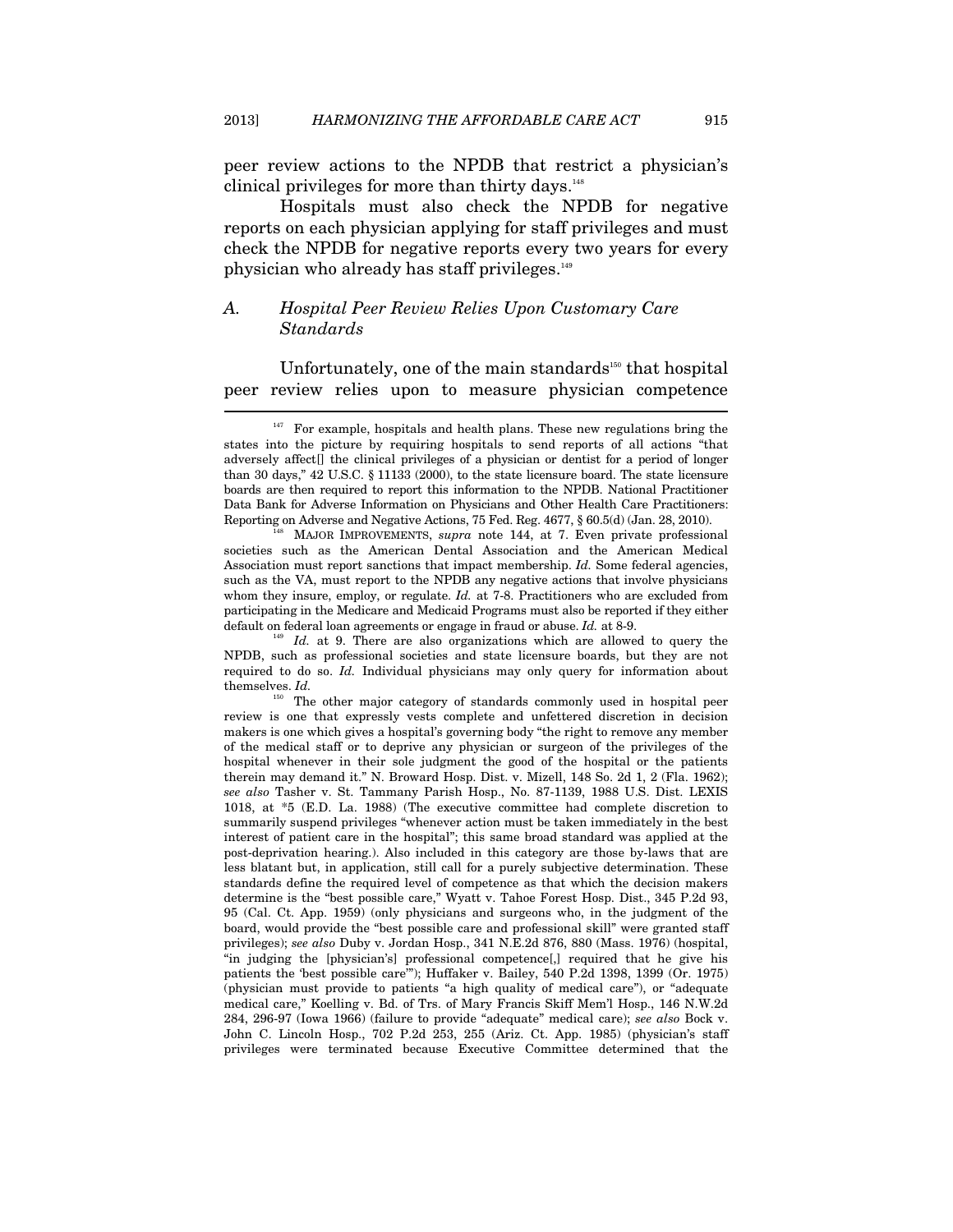consists of the same customary care standards that many state tort systems are starting to eschew based on concerns about their impact on quality of care.151 As is the case with the use of customary care standards in medical malpractice litigation, the reliance on customary care in peer review acts to entrench custom-based decision making at the cost of quality of care. However, the hospital peer review system provides an even stronger disincentive to the adoption of evidence-based medicine than the other quality systems. As discussed more fully in the next section, according to physicians, the termination of staff privileges triggered by a negative peer review report that is also filed with the NPDB can be a "career ender" because it is highly unlikely, if not impossible, to obtain staff privileges in another hospital or a new position that does not require staff privileges thereafter.<sup>152</sup>

physician "failed to demonstrate to the Medical Committee that [he was] qualified to practice as an Internal Medicine specialist." (internal quotation marks omitted)), or "high quality medical care," Gaenslen v. Bd. of Dir. of St. Mary's Hosp. & Med. Ctr., 232 Cal. Rptr. 239, 242 (Ct. App. 1985) (standard that excluded physicians from staff privileges who did not provide "high quality" care); *Huffaker*, 540 P.2d at 1399-401 (requirement that physicians provide a "high quality of medical care"). For a complete explanation of why these standards supply few limitations on the discretion of the decision makers which lead to a high risk of arbitrary and capricious decision making,<br>see Van Tassel, *supra* note 3, at 1197-1241.<br> $\frac{1}{2}$ 

Examples of the standards that fall into this category of customary care include those which hold physicians to a standard of care as measured by the "[hospital's] standard of competence," Adkins v. Sarah Bush Lincoln Health Ctr., 544 N.E.2d 733, 736 (Ill. 1989) (physician's treatment of patients failed to conform to "the Center's standard of competence"), or the "standard of the hospital or the medical staff," Campbell v. St. Mary's Hosp., 252 N.W.2d 581, 588 (Minn. 1977) (corrective action appropriate when "professional conduct of any member of the staff shall be considered to be lower than the standard of the hospital or the medical staff"); *see also* Helling v. Carey, 519 P.2d 981, 983 (Wash. 1974); DOBBS, *supra* note 115, § 242, at 633; Rhee v. El Camino Hosp. Dist., 247 Cal. Rptr. 244, 246, 248-49 (Ct. App. 1988) (Newly minted surgeon who had excellent credentials and training evaluations during his residency ran afoul of a group of surgeons in the hospital where he started his practice. Members of this group of physicians both served on the peer review panels charged with judging whether the new surgeon met this in-house standard and testified that the new surgeon "did not 'meet the general standards of the surgical community at El

 $^{152}$  See infra notes 153-63 and accompanying text; *see also* Sheree Lynn McCall, *A Hospital's Liability for Denying, Suspending and Granting Staff Privileges*, 32 BAYLOR L. REV. 175, 175 (1980) ("A physician's livelihood is dependent on acquiring and maintaining hospital staff privileges. The access to hospital facilities is necessary for most physicians to adequately treat and care for patients, to maintain their medical practice, and to pursue their medical career.").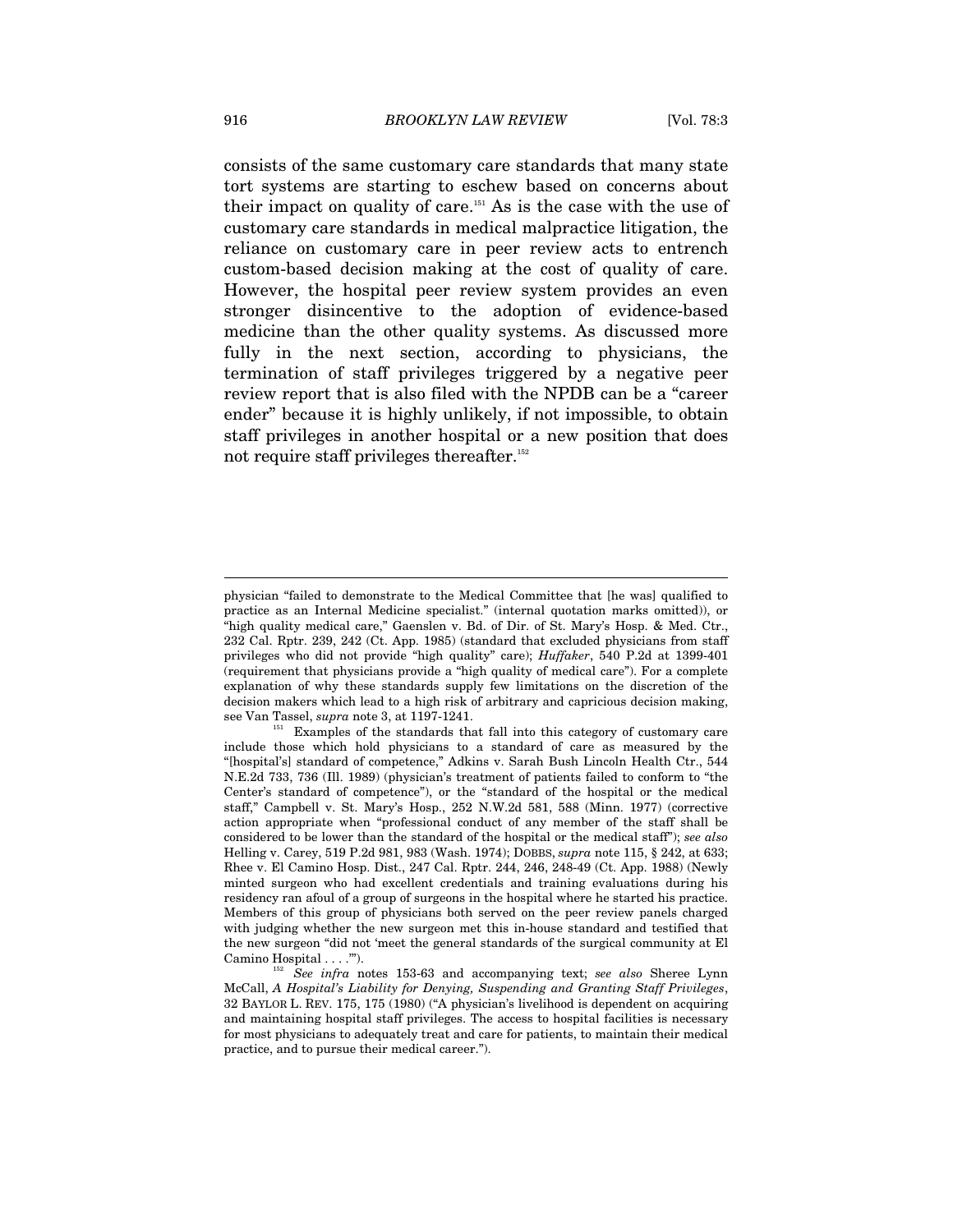# *B. Peer Review Sanctions Can Be a "Career Ender," Chilling the Adoption of Evidence-Based Medicine*

The loss of hospital staff privileges in one hospital as the result of a negative peer review report can mean the end of a physician's career.153 A good example is that of a surgeon. For a surgeon, lack of access to hospital facilities to perform surgeries, in effect, ends that physician's career.<sup>154</sup> The most obvious situation where this will occur is when there is only one hospital facility in the community.155 Loss of clinical privileges at that sole hospital is likely to mean being barred from the practice of medicine in that community.156

The Newcomb Hospital is the only hospital in the Vineland metropolitan area and it is publicly dedicated, primarily to the care of the sick and injured of Vineland and its vicinity . . . . Doctors need hospital facilities and a physician practicing in the metropolitan Vineland area will understandably seek them at the Newcomb Hospital. Furthermore, every patient of his will want the Newcomb Hospital facilities to be readily available. It hardly suffices to say that the patient could enter the hospital under the care of a member of the existing staff, for his personal physician would have no opportunity of participating in his treatment; nor does it suffice to say that there are other hospitals outside the metropolitan Vineland area, for they may be too distant or unsuitable to his needs and desires. All this indicates very pointedly that, while the managing officials may have discretionary powers in the selection of the medical staff, those powers are deeply imbedded in public aspects, and are rightly viewed, for policy reasons . . . as fiduciary powers to be exercised reasonably and for the public good.

 $\overline{a}$ 

<sup>156</sup> *Kiracofe*, 461 N.E.2d at 1142; *Greisman*, 192 A.2d at 824. What many seem to lose sight of is that a physician's inability to practice has a ripple effect—when a physician can no longer practice medicine, all of that physician's patients lose access to healthcare. This situation could impact hundreds of people. The loss of their physician is especially hard on those who are dependent on Medicaid and Medicare; it could be years before they are able to find a new physician willing to take on new Medicaid or Medicare patients. One in three physicians are currently turning away new Medicaid patients. Robert Lowes, *Almost 1 in 3 Physicians Turn Away New Medicaid Patients*, MEDSCAPE MED. NEWS (Aug. 7, 2012), http://www.medscape.com/viewarticle/768763. This situation will grow exponentially worse as the physician shortage grows and millions of new ACA patients and aging baby boomers flood the system.

<sup>&</sup>lt;sup>153</sup> For a detailed discussion of the myriad problems with hospital peer review, including its questionable constitutionality, see generally Katharine Van Tassel, *Blacklisted: The Constitutionality of the Federal System for Publishing Reports of "BAD" Doctors in the National Practitioner Data Bank*, 33 CARDOZO L. REV. 2031 (2012); McCall, *supra* note 152, at 175; Note, *The Physician's Right to Hospital Staff Membership: The Public-Private Dichotomy*, 1966 WASH. U. L.Q. 485, 510-11 (concluding a successful doctor must have access to hospitals). 154 *See* BARRY R. FURROW ET AL., HEALTH LAW: HORNBOOK SERIES § 7-1, 374

<sup>(2000) (</sup>explaining that precondition to the practice of medicine is access to hospitals). 155 Kiracofe v. Reid Mem'l Hosp., 461 N.E.2d 1134, 1142 (Ind. 1984) (noting

that when a hospital is the only one in a community, "its economic impact is great, and the denial of hospital privileges, in many cases, is tantamount to denying a physician the opportunity to practice his or her chosen profession"). In *Greisman v. Newcomb Hosp.*, 192 A.2d 817, 824 (N.J. 1963), the court described the situation as follows:

*Id.*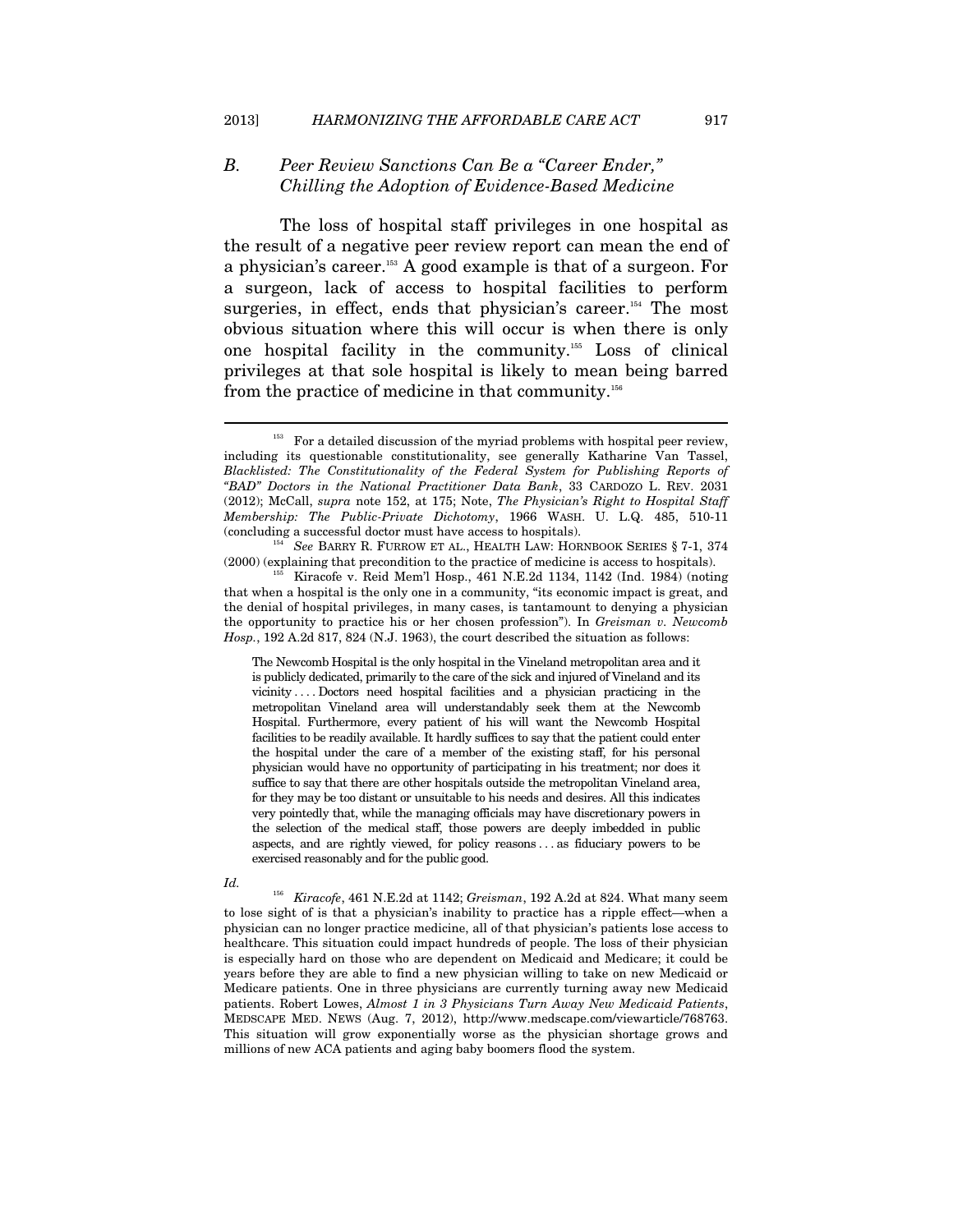While taking a bit more time to occur, an adverse peer review finding will ultimately impact the physician who practices in a very large community with multiple hospitals in the same disastrous way. When the hospitals perform their mandatory check of the NPDB for physicians applying for staff privileges for the first time, or their biennial check for physicians already on staff, the negative report will become known.<sup>157</sup> A termination or limitation of staff privileges at one hospital is likely to trigger a second hospital to follow suit to avoid placing itself at risk of being sued for negligent credentialing.158 A national survey revealed that in 2007 alone, 48,075 licensure, credentialing, or membership decisions were impacted by NPDB reports.<sup>159</sup>

Dr. Edward Dench, Jr., former President of the Pennsylvania Medical Society, opines that a data bank report  $\overline{a}$ 

survey question which was "Would your decision regarding the practitioner have been different if you had not received the NPDB response." 9.04 percent of the responses answered "yes." Applying this percentage to the 531,802 matches for 2007 results in an estimated 48,075 decisions that were affected by an NPDB report.

LEVINE & WOLFE, *supra*, at 6 n.7.

Adding to the cascade of negative effects a physician faces from a negative peer review report is the loss of both medical insurance and the termination of managed care contracts. In most states, a physician cannot practice without liability insurance. . . . And the loss of managed care contracts alone can destroy a physician's practice, even without all of the other negative consequences of being blacklisted. The amazing growth of managed care compels the participation of almost all health care providers in managed care contracts. Physicians who are not part of a practice group with managed care contracts, or who are not preferred providers with multiple managed care organizations, have a difficult time maintaining a practice. In order to be considered for, or maintain, these contracts, health care providers must work to stay in good standing with these managed care organizations. Physicians who lose hospital staff privileges for quality of care reasons are highly likely to face the immediate termination of managed care contracts.

Van Tassel, *supra* note 153, at 2061-62 (footnote omitted).

<sup>&</sup>lt;sup>157</sup> See supra note 149.<br><sup>158</sup> In a GAO Report on the problems with the accuracy of the data contained in the NPDB, the agency acknowledged that the information contained in the databank "can affect a practitioner's reputation and livelihood." MAJOR IMPROVEMENTS, *supra* note 144, at 3. A HRSA survey revealed that NPDB users, including credentialing committees, chiefs of the medical staff, department chairs and the chief executive officers, found the reports to be an important part of the credentialing process. Teresa Waters et al., *The Role of the National Practitioner Data Bank in the Credentialing Process*, AM. J. MED. QUALITY 34 (2006). 159 ALAN LEVINE & SIDNEY WOLFE, HOSPITALS DROP THE BALL ON PHYSICIAN

OVERSIGHT 6 & n.7 (2009), *available at* http://www.citizen.org/documents/18731.pdf. The Levine Report reached this conclusion using data from TERESA WATERS ET AL., NATIONAL PRACTITIONER DATA BANK USER AND NON-USER SURVEY FINAL REPORT 169 tbl.IV.C.94 (Apr. 2001). The authors of the Levine Report explained that they reached this conclusion based on Waters's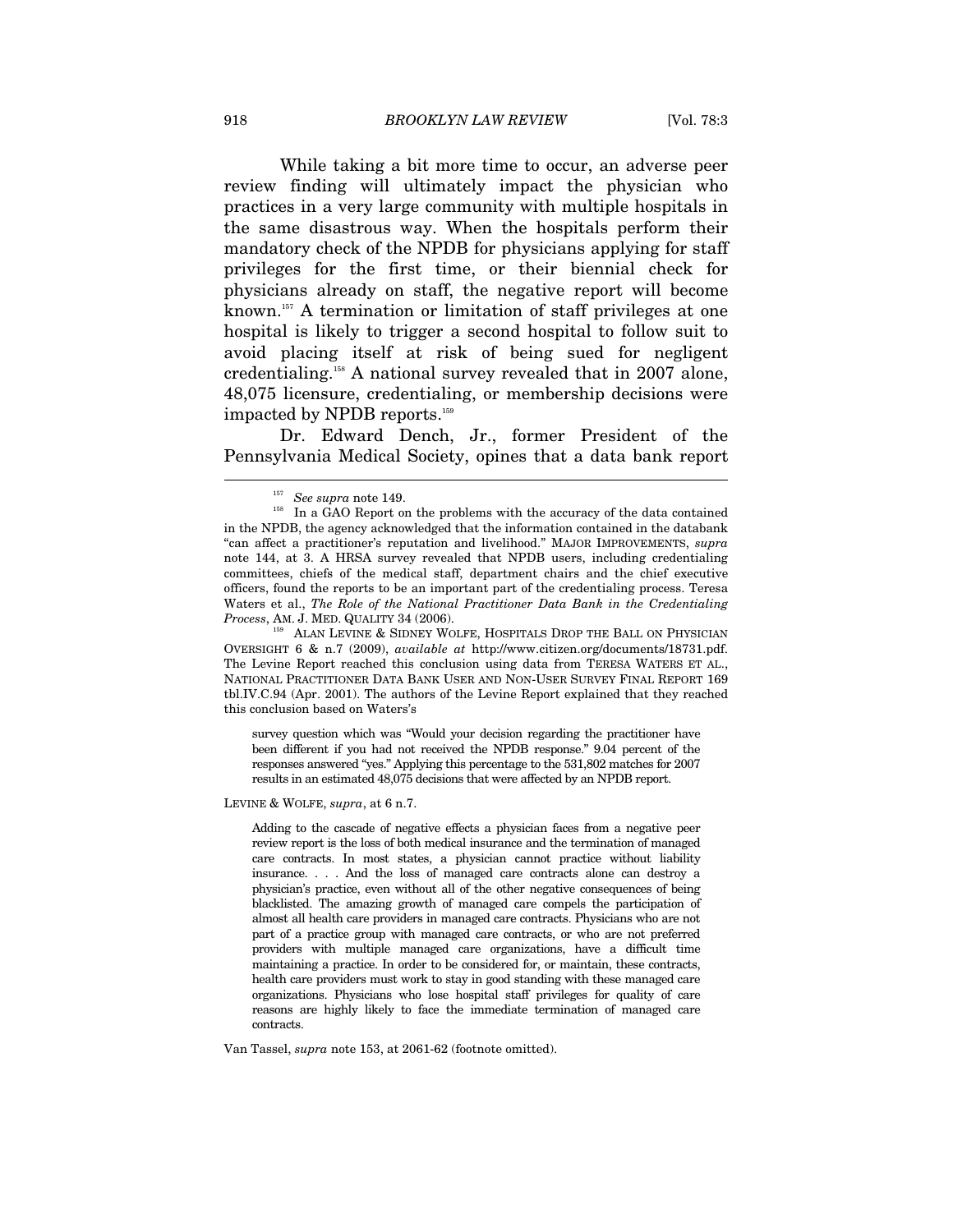"can essentially make you unemployable, and it can be the difference between getting insurance and not getting insurance."160 A far-reaching and comprehensive study commissioned by the State of California into the reasons for the low and declining level of reporting of negative peer review actions to the NPDB supports Dr. Dench's claim, revealing that

physicians who have been the subject of [a negative peer review action] state that it is difficult or impossible to find a new position, their professional lives are ruined, other entities will not grant privileges even if they have fulfilled the terms of the discipline, and they spend years and hundreds of thousands of dollars in court trying to clear their professional names and reputations.

. . . .

. . . Physicians who had experienced [having a negative peer review report state that it] . . . was a "career ender."<sup>161</sup>

Thus, like the tort and licensure systems, the threat of a hospital peer review action provides a powerful disincentive to switching from custom-based to evidence-based practice. Arguably, the hospital peer review system, with its careerending potential, is an even greater obstacle to this conversion.

#### V. SOLUTIONS

 $\overline{a}$ 

The solution to this disconnect between the ACA and the other three systems for improving healthcare quality, cost, and access involves both top-down and bottom-up strategies. In the context of the tort and licensure systems, the solution is a top-down one because it requires action on the part of state legislatures or court systems. It is up to legislators or judges to change the scope of the admissible evidence in medical malpractice and licensure cases, either by statute or case law, to allow risk–benefit analysis based on empirical evidence to become admissible on the issue of the standard of care.

<sup>160</sup> Steve Twedt, *A Negative Data Bank Listing Isn't Easy to Erase*, PITTSBURGH POST-GAZETTE (Oct. 27, 2003), http://www.post-gazette.com/pg/ 03300/234532.stm.  $^{161}$  LUMETRA, COMPREHENSIVE STUDY OF PEER REVIEW IN CALIFORNIA: FINAL

REPORT 65, 94 (2008) (citation omitted), *available at* http://www.mbc.ca.gov/ publications/peer\_review.pdf (Physicians with negative peer review reports "described not being able to find any position or job after having [a negative] report filed and spending three to five years in [peer review] hearings and other procedures to fight for their reputations, even after the [licensure board] found no wrongdoing on their part. They reported spending thousands of dollars to fight the charges so they could again practice as physicians.").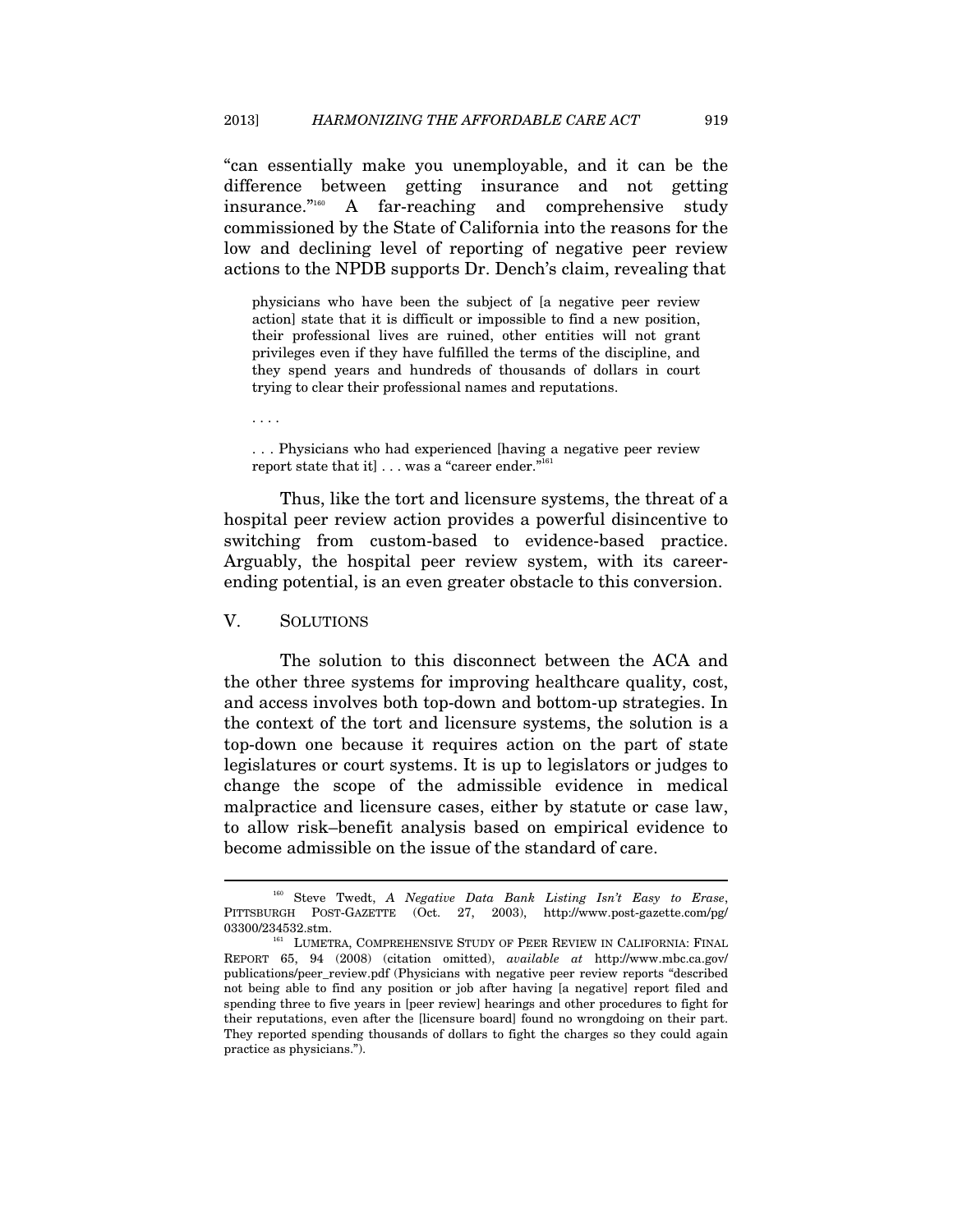On the other hand, the solution is a bottom-up one when it comes to hospital peer review. Of course, because rational physicians are likely to balk at adopting evidence-based treatment choices if it will result in a lawsuit, the laws that make custom the exclusive proxy for quality must first be changed as explained above.

Next, as described below, regulations under the ACA should be formulated to allow for the integration of evidencebased medicine into hospital practice. To date, efforts to integrate evidence-based treatment choices into physician practice have met with little success. Scores of studies have revealed that physicians are being exposed to evidence-based medicine in the form of clinical practice guidelines (CPGs) on a regular basis—they go to seminars, listen, agree, then go back to practice and ignore the new information.<sup>162</sup> The disconnect that these studies evince is a well-studied problem of translating knowledge into action.

<sup>162</sup> *See, e.g.*, Lee A. Green & Colleen M. Seifert, *Translation of Research into Practice: Why We Can't "Just Do It*,*"* J. AM. BD. FAM. PRAC. 541, 541 (2004) (There is "widespread agreement that physicians and healthcare systems simply do not put new knowledge about how to improve our patients' outcomes into practice nearly quickly enough. . . . For example, consider the guideline that 'congestive heart failure patients should be evaluated for use of beta-blockers.' An expert physician may be aware of this recommendation and may wholeheartedly accept it as good practice, but may still fail to adopt it when they happen to see an elderly patient in the clinic who could benefit from beta-blockade. Knowledge of evidence can remain separate from, and not integrated into, the physician's extensive database of procedures that guides their decision and actions. This makes the likelihood of recognizing that the new knowledge is appropriate and incorporating it into these well-rehearsed procedures very uncertain."); Illaria Baiardini et al., *Why Do Doctors and Patients Not Follow Guidelines*, 9 CURR. OPIN. ALLERGY CLIN. IMMUNOL. 228, 228 (2009) ("During the last few years, different studies and theories have tried to explain the reason why doctors and patients do not follow guidelines. . . . [A]lthough the effort made to develop and divulge evidenced-based guidelines, results of studies conducted in the United States and the Netherlands suggest that most of the time, guidelines are not applied[;] about 30-40% of patients do not benefit from a cure programme based on scientific evidence, whereas 20-25% of therapeutic choices may be unnecessary and sometimes even harmful."); Michael D. Cabana et al., *Why Don't Physicians Follow Clinical Practice Guidelines?*, 282 JAMA 1458, 1458 (1999) ("Despite wide promulgation, [clinical practice] guidelines have had limited effect on changing physician behavior."); Justin W. Timbie et al., *Five Reasons that Many Comparative Effectiveness Studies Fail to Change Patient Care and Clinical Practice*, 31 HEALTH AFFAIRS 2168, 2168 (2012) ("[D]ecades of experience suggest that translating evidence into changes in clinical practice is rarely rapid . . . ."); David A. Davis et al., *Translating Guidelines Into Practice: A Systematic Review of Theoretic Concepts, Practical Experience and Research Evidence in the Adopting of Clinical Practice Guidelines*, 15 CAN. MED. ASS'N 408, 408 (1997) ("The evidence shows serious deficiencies in the adoption of CPGs in practice.").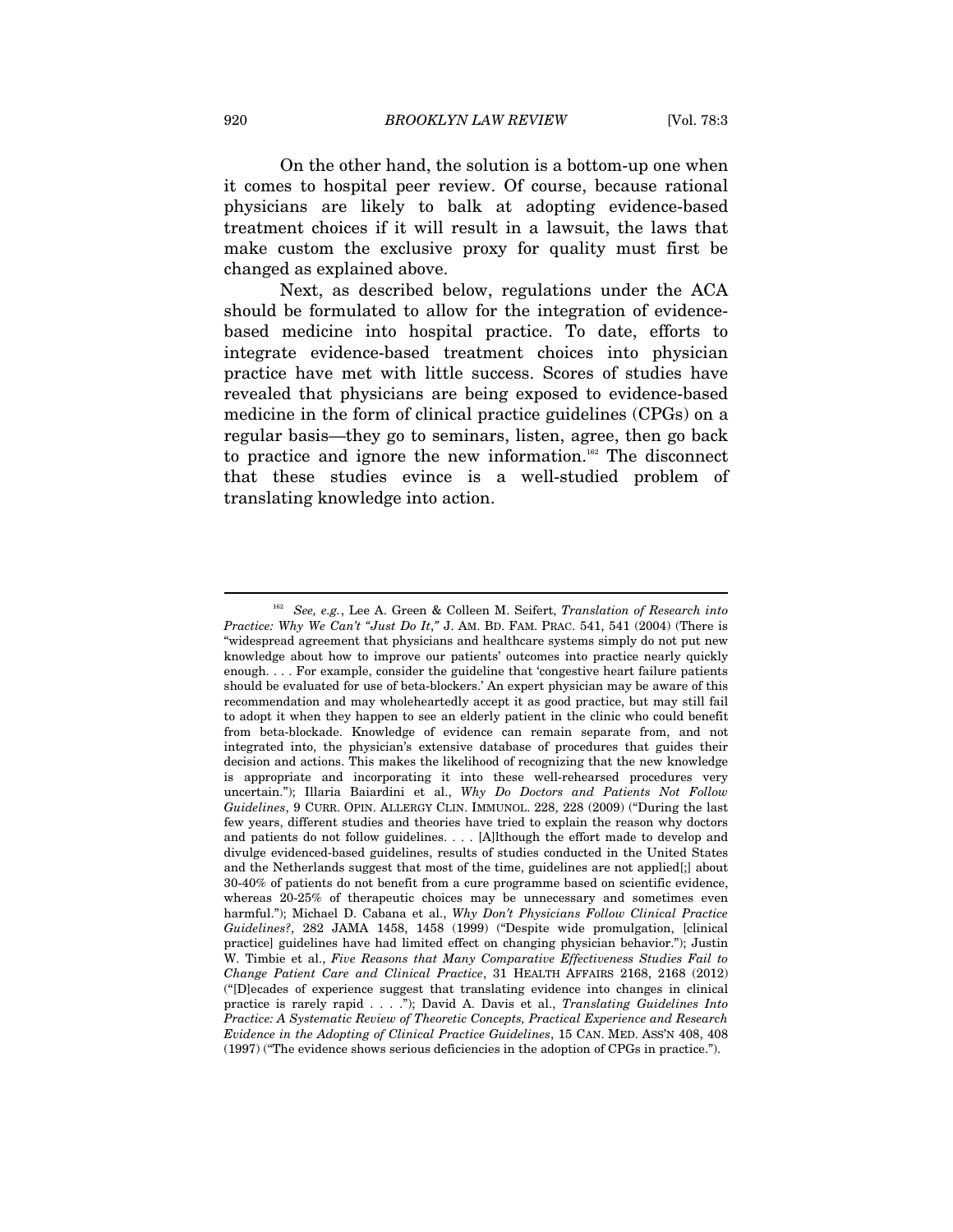#### *A. Translating Knowledge into Action*

Behavioral scientists have developed a large body of empirical research on how to effectively put knowledge into action, which has resulted in the creation of what many call "knowledge translation theory" or "research implementation theory."163 Knowledge translation theory teaches that there are seven action phases that are key to translating knowledge into action:

- [1] specific identification of the problem;
- [2] identifying, reviewing, and selecting the knowledge to implement;
- [3] adapting or customizing the knowledge to the local context;
- [4] assessing the determinants of knowledge use;

[5] selecting, tailoring, implementing, and monitoring knowledge translation interventions and knowledge uptake;

- [6] evaluating outcomes or impact of using the knowledge; and
- [7] determining strategies for ensuring sustained knowledge use. $164$

These seven action steps can occur *in seriatim.* In addition, it is important to note that these knowledge steps can change the action phases at any point in the sequence.165 "The action parts of the cycle are based on planned action theories that focus on deliberately engineering change in health care systems and groups."166 An important part of the theory is to actively consider the particular circumstances of the physicians who are the end users of the knowledge that is being assimilated.<sup>167</sup>

The solution that this article proposes is the use of knowledge translation theory to integrate knowledge about effective treatment choices that have been developed through empirical science into daily physician practice. The empirically based knowledge that this proposal focuses on is the use of best practices based upon evidence-based guidelines called clinical practice guidelines (CPGs) to guide treatment choices.168 CPGs

<sup>163</sup> Sharon E. Straus et al., *Knowledge Translation Is the Use of Knowledge in Health Care Decision Making*, 64 J. CLIN. EPI. 6, 6-10 (Jan. 2011).<br><sup>165</sup> *Id.* at 9.<br>*<sup>165</sup> Id.* 

<sup>166</sup> *Id.* 167 *Id.*

<sup>&</sup>lt;sup>168</sup> CPGs are "systematically developed statements to assist practitioner and patient decisions about appropriate health care for specific clinical circumstances." INST. OF MED., CLINICAL PRACTICE GUIDELINES: DIRECTIONS FOR A NEW PROGRAM 8 (Marilyn Field & Kathleen N. Lohr eds., 1990).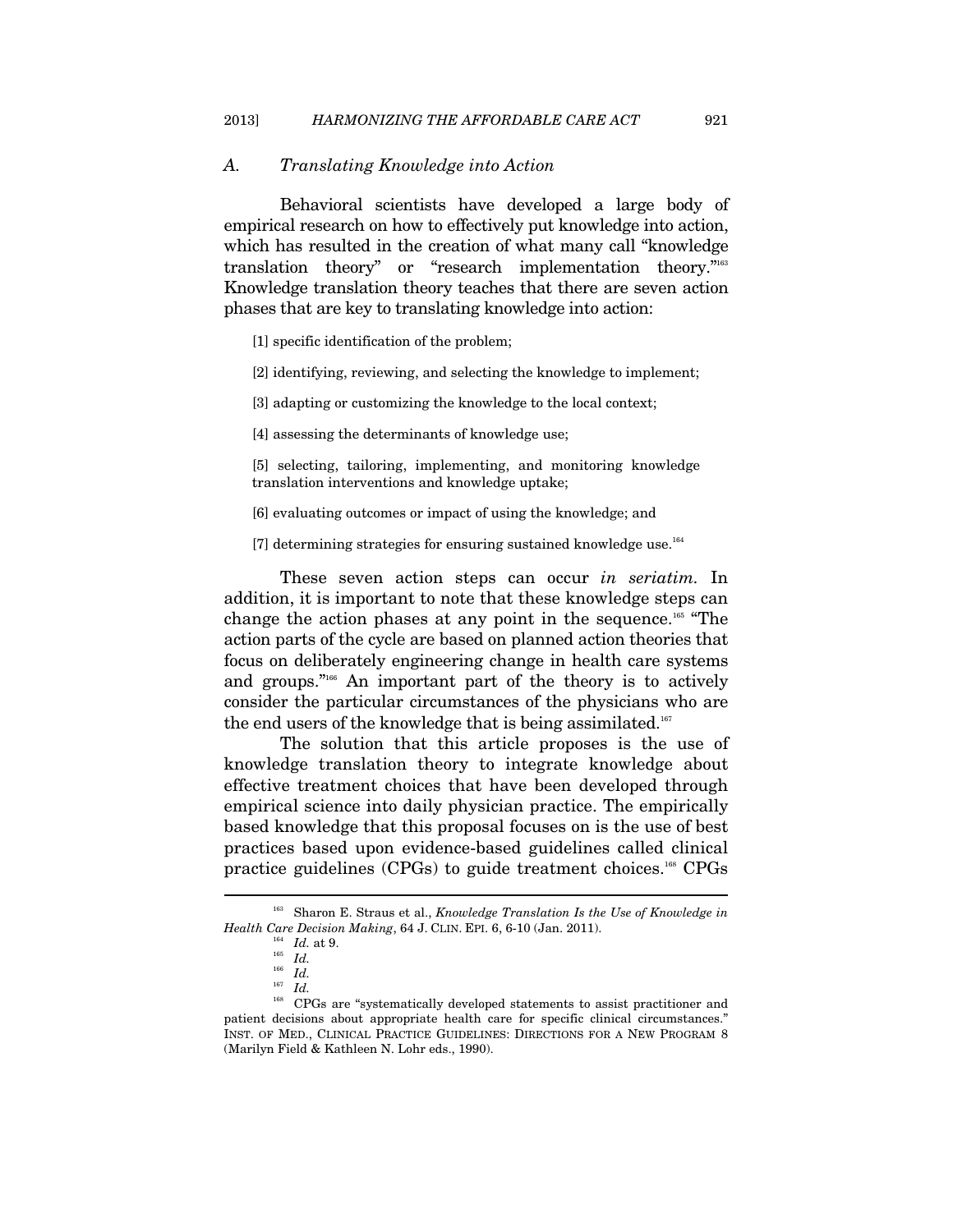identify optimum treatment choices that are derived from clinical outcomes and effectiveness research.169 CPGs reflect the "well-considered opinions of expert panels, based upon reviews of the best available data, as to how physicians should approach certain clinical problems."170 The use of CPGs to guide clinical decision making will improve quality of care by the use of what are called "best practices"171 and will decrease costs through the use of less costly choices that result in the same or better outcomes as higher-cost alternatives.<sup>172</sup>

#### 1. Applying Steps One Through Three of Knowledge Translation Theory

In order to specifically identify an initial set of CPGs that are appropriate to adopt into a particular practice context, the set of physicians who make up a specific practice group within a hospital should set up a working committee. The ultimate task of this working committee will be to propose to the entire practice group a set of CPGs that has been modified to fit the clinical care expectations of the practice group as a whole. An example would be a working committee of the cardiology practice group of a hospital which would likely start

 $^{169}$  *Id.* at 6. <br><sup>170</sup> Richard E. Leahy, *Rational Health Policy and the Legal Standard of Care: A Call for Judicial Deference to Medical Practice guidelines*, 77 CALIF. L. REV. 1483,

<sup>1506 (1989). 171</sup> Arnold J. Rosoff, *The Role of Clinical Practice Guidelines in Health Care Reform*, 5 HEALTH MATRIX 369, 390-91, 394 (1995); KIRK B. JOHNSON ET AL., AM. MED. ASS'N, LEGAL IMPLICATIONS OF PRACTICE PARAMETERS 1 (1990) (referring to CPGs as "practice parameters" to guide physicians in "deliver[ing] high quality medical care in a fashion that is effective and efficient, thereby enabling the profession to respond to society's need to assure appropriate utilization of health care services and to control health care expenditures without sacrificing quality of care."); PHYSICIAN PAYMENT REVIEW COMM'N, 1989 ANNUAL REPORT TO CONGRESS 219-20 & n.1 (recommending federal support for outcome research and creation of practice guidelines based thereon); *see also generally* Robert H. Brook et al., *Predicting the Appropriate Use of Carotid Endarterectomy, Upper Gastrointestinal Endoscopy, and Coronary Angiography*, 323 NEW ENG. J. MED. 1173, 1173 (1990); David M. Eddy, *Clinical Decision Making: From Theory to Practice*, 263 JAMA 287, 287 (1990) (explaining the challenge that led to the best practices initiatives); Clark C. Havighurst, *Practice Guidelines for Medical Care: The Policy Rationale*, 34 ST. LOUIS U*.* L.J. 777 (1990); Eleanor D. Kinney & Marilyn D. Wilder, *Medical Standard Setting in the Current Malpractice Environment: Problems and Possibilities*, 22 U*.*C*.* DAVIS L. REV. 421, 424-27 (1989); Leahy, *supra* note 170; William L. Roper et al., *Effectiveness in Health Care: An Initiative to Evaluate and Improve Health Care*, 319 NEW ENG. J. MED. 1197, 1198 (1988) (describing what will later be labeled as a "best practices" initiative as an "effectiveness initiative" on the part of the Health Care Financing Administration); Steve Berman et al., *Foreword*, *in*  Symposium, *Getting It Right: The Makings of Practice Guidelines*, 16 QUALITY REV. BULL., Feb. 1990, at 40. 172 Rosoff, *supra* note 171, at 370.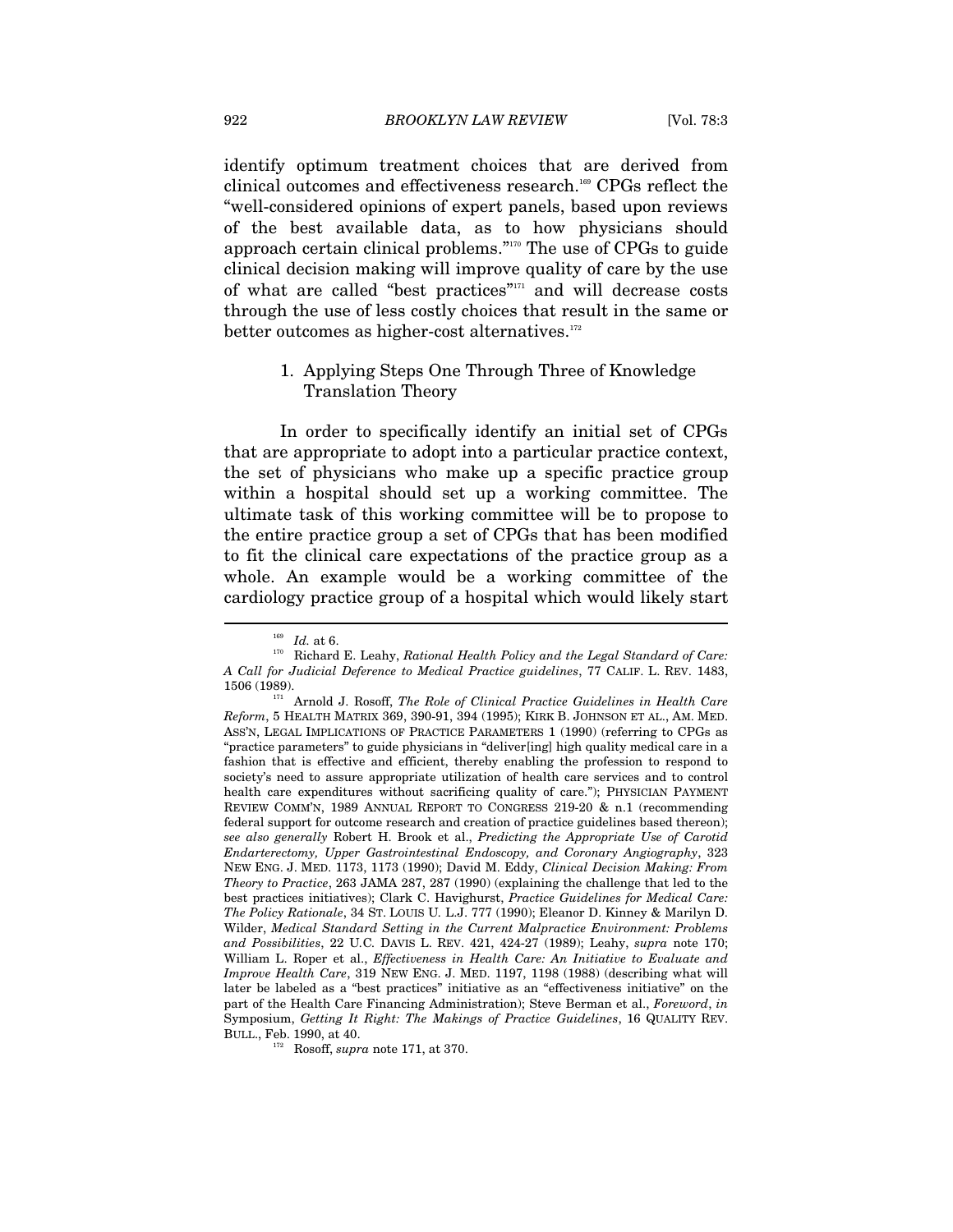$\overline{a}$ 

with the CPGs promulgated by the American College of Cardiology (ACC).173 The CPG working committee would first evaluate these  $CPGs$ ,<sup>174</sup> taking into consideration the suggestions of the entire practice group regarding modification of these CPGs to fit the collective practice style and professional judgments of all of the physicians in the practice group. The process of soliciting modifications will include educating the entire group regarding the merits (the strength of the science and the impact on quality) of each CPG at issue. Once these group suggestions are integrated into the CPGs, the working committee will then recommend them to the entire group for adoption.175

 $173$  There are two main questions which a CPG committee should investigate when choosing the appropriate CPGs. First, who created the CPGs? And second, what scientific methods were used in the creation of the CPG? It is advisable for physicians to rely upon CPGs created by groups with "auspice legitimacy"—in other words, those developers with excellent reputations for accuracy and technical expertise. *Id.* at 384- 85. These are most likely to be large national groups which represent practice specialties, such as the ACC or the American Heart Association. It is also recommended that physicians avoid CPGs promulgated by payors, referred to by some as "boundary guidelines." Boundary guidelines "are used by payors to define a range of practice options within which physicians could act without incurring financial or other sanctions." Havighurst, *supra* note 171, at 778 n.3 (citing L. LEWIN & J.E. ERIKSON, LEADERSHIP IN THE DEVELOPMENT OF PRACTICE GUIDELINES: THE ROLE OF THE FEDERAL GOVERNMENT AND OTHERS 3 (rev. ed. 1989) (prepared for the Physician Payment Review Commission's Conference on Practice Guidelines, Washington, D.C., Oct. 11, 1988)). These CPGs are based on cost/benefit choices motivated by profit. CPGs that call for the provision of less care could increase the risk of malpractice exposure.<br><sup>174</sup> In addition, the CPG committee must evaluate the scientific basis for the

CPG in great detail. Was the patient population that made up the clinical practice data base sufficiently large? Were the results grounded on well-accepted scientific outcomes research? Were the methodologies used appropriate for the context and were they used under the guidance of qualified medical professionals? If any of these questions are answered in the negative, the CPG should be avoided. On the other hand, if the CPG was created to optimize quality of care by competent scientists based on careful analysis of an appropriately large data base and the results were controlled for confounding, bias and probability issues, the CPG could be a candidate for adoption taking into consideration the nature of the specific practice. Rosoff, *supra* note 171, at 384-86, 388, 390. 175 The amount of time, duplication of effort, and expense associated with this

CPG review enterprise is a legitimate criticism of this proposal. One solution to these concerns is to follow the lead of the institutional review boards (IRBs) of medical institutions which conduct multicenter trials during clinical investigations of drugs and devices.

<sup>[</sup>S]ometimes the IRB at each center of a multicenter trial conducts a complete review of the protocol and informed consent. Such multiple reviews by multiple IRBs can result in unnecessary duplication of effort, delays, and increased expenses in the conduct of multicenter clinical trials. Greater reliance on a centralized IRB review process, in appropriate circumstances, could reduce IRB burdens and delays in the conduct of multicenter trials.

*See* U.S. FOOD & DRUG ADMIN., GUIDANCE FOR INDUSTRY USING A CENTRALIZED IRE REVIEW PROCESS IN MULTICENTER CLINICAL TRIALS (Mar. 2006), at Part II, http://www.fda.gov/downloads/RegulatoryInformation/Guidances/ucm127013.pdf. For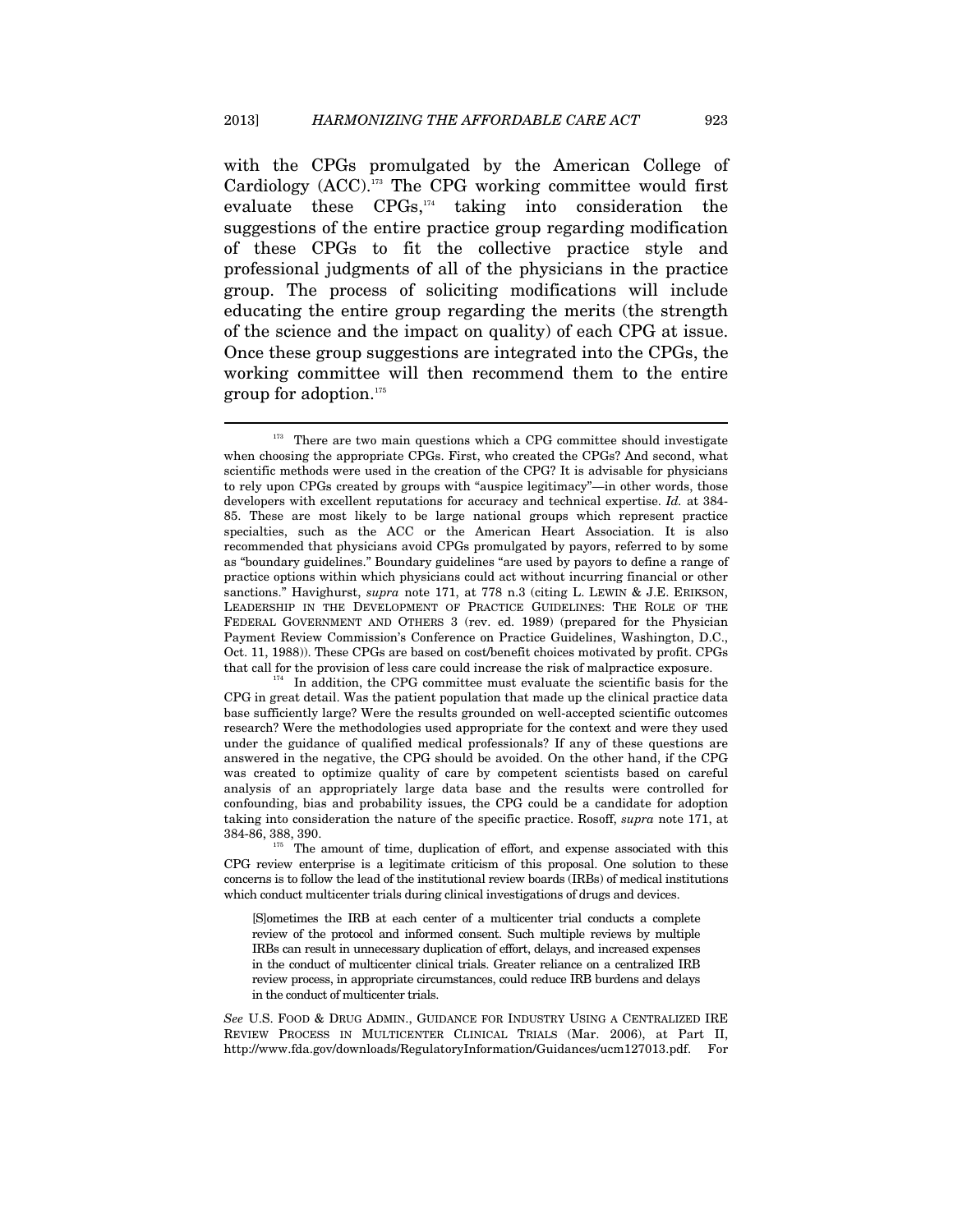Thus, steps one through three of knowledge translation theory will have been applied: this initial committee will have specifically identified the problem (the particular instances of conflict between treatment choices suggested by customary practice versus evidence-based practice), will have identified, reviewed, and selected the knowledge to implement (which CPGs to adopt), and will have adapted or customized the knowledge (the CPG) to the local context.

# 2. Applying Steps Four Through Seven of Knowledge Translation Theory

Once the adoption of the initial set of CPGs has been completed, a CPG committee would be appointed on a yearly basis which could review and update the guidelines. Whenever ACC (or another appropriate group that has auspice authenticity<sup>176</sup>) distributes new CPG provisions or revisions of existing CPGs, the CPG committee could make recommendations to the cardiology practice group for adoption (with or without revision) or rejection.

Once the CPGs are adopted by the practice group, each physician who is a member of that department will be expected to comply with the CPGs except in situations where, in the judgment of the physician, they are not appropriate.<sup>177</sup> In those

*Id.* at 375.

example, central IRBs have been created to review multicenter trials dealing with a particular type of condition. "[T]he National Cancer Institute . . . has created a freestanding central IRB . . . to provide the option for centralized IRB review for the many multicenter cancer trials conducted by NCI." *Id.* at Part VII.B. Similarly, CPG committees with comparable practice specialties could contract with a centralized CPG review group to perform a continuous review of CPGs to reflect scientific developments. The recommendations of this centralized CPG group could then be submitted to the CPG committee of the local institution for adoption, adoption with modification, or rejection. This pooling of resources is one way to deal with the concerns of duplication

<sup>%</sup> of effort, delay, and expense.  $$^{176}$   $\,$  See Rosoff,  ${supra}$  note 171, at 384-95. 177 As Professor Rosoff explains:

The goal of . . . CPGs is not, despite what some physicians may believe, to remove all elements of discretion and professional judgment from medical care. There will always be the need and, one would hope, the latitude-for the exercise of professional judgment. Still, as the body of what is knowable and what is known grows, the degree of latitude will inevitably be impacted by the extant knowledge base. When one does not know what is right or wrong, everything is fair game to do. Knowledge brings limitations, or at least, the basis for limitations to be imposed. As an Institute of Medicine committee on Practice Guidelines has stated, the formal recognition of the practice guidelines movement "can be seen as part of a significant cultural shift, a move away from unexamined reliance on professional judgment toward more structured support and accountability for such judgment.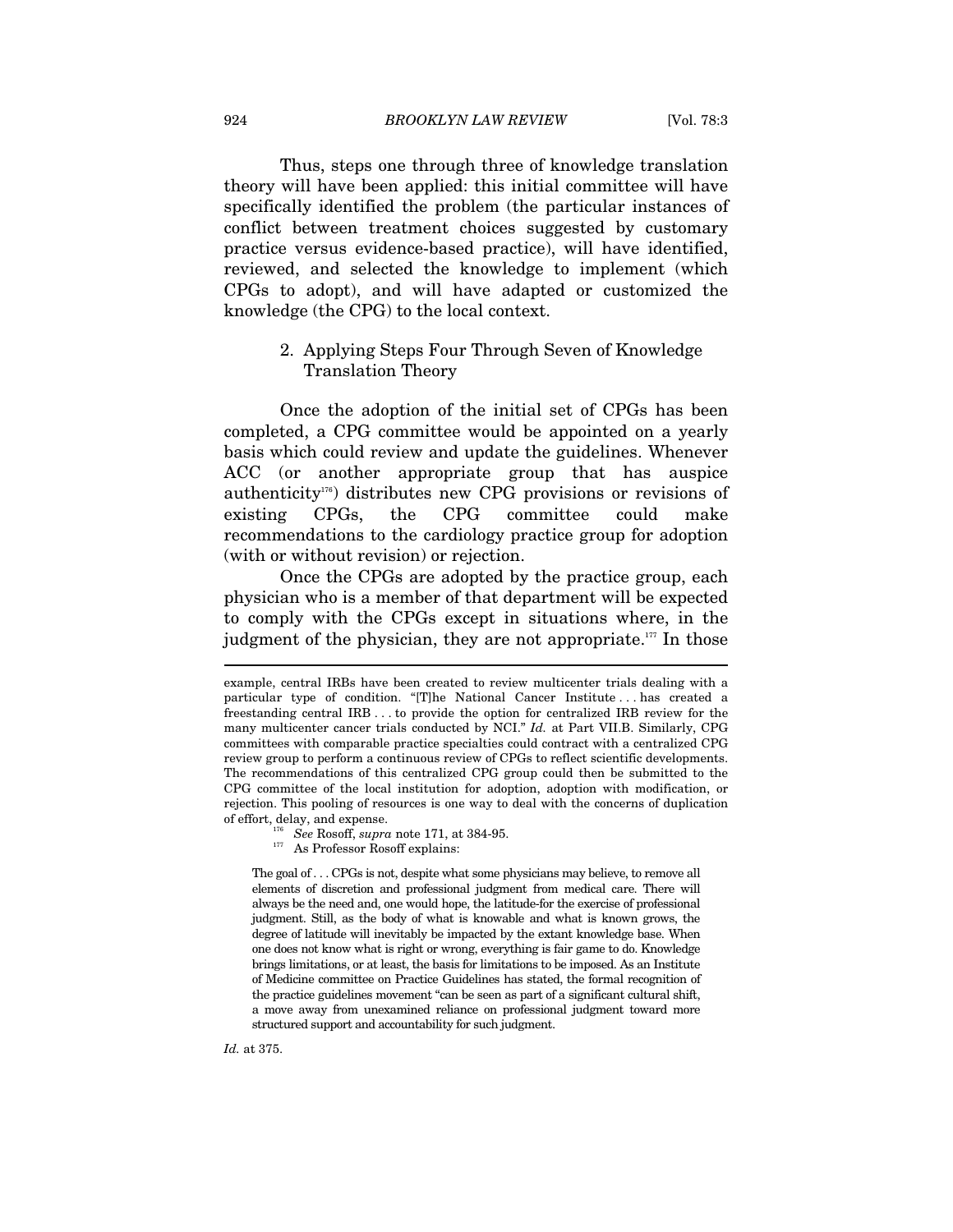circumstances, the physician will be expected to engage in documentation of the reasons for deviating from the CPGs. A physician who fails to comply with the CPGs without a welldocumented rationale should be subject to corrective action.

This process fits with the paternalistic libertarian theory advanced by Harvard Professor Cass Sunstein and University of Chicago Professor Richard Thaler, which starts with a default position based upon empirical evidence of best practices but then allows for individual choice in deviating from this default if it is reasonable to do so.<sup>178</sup> What this system does not allow for is an irrational choice or an "unthinking" choice to deviate from the norm without careful consideration. Just as with crossing a street, when a reasonable person should "stop, look, and listen," the CPGs ask physicians to stop, think, and make a rational choice to accept or reject the CPG. Then, these physicians must document their reason for a choice to reject the CPG, which creates data for review by risk management.

In the area of scientific uncertainty, where one size does not fit all and the art of medicine must come into play, the paternalistic libertarian model works well. It allows for a starting point in the decision-making tree that is based on empirical data for the treatment of "norm," with the freedom to make a different choice if reasonable.

To keep the CPGs from falling behind current best practices, the cardiology CPG committee should perform updates on an ongoing basis to keep pace with scientific developments. The CPGs adopted by the cardiology practice group would then become the practice norm for all of the cardiology practice group's physicians. Data should be gathered by the risk management department on the actual implementation of the CPGs. If a CPG was not followed,

*Id.* 

<sup>178</sup> Cass Sunstein & Richard Thaler, *Libertarian Paternalism Is Not an Oxymoron*, 70 U. CHI. L. REV. 1159, 1159 (2003).

The idea of libertarian paternalism might seem to be an oxymoron, but it is both possible and legitimate for private and public institutions to affect behavior while also respecting freedom of choice. Often people's preferences are ill-formed, and their choices will inevitably be influenced by default rules, framing effects, and starting points. In these circumstances, a form of paternalism cannot be avoided. Equipped with an understanding of behavioral findings of bounded rationality and bounded self control, libertarian paternalists should attempt to steer people's choices in welfare promoting directions without eliminating freedom of choice. It is also possible to show how a libertarian paternalist might select among the possible options and to assess how much choice to offer. Examples are given from many areas, including savings behavior, labor law, and consumer protection.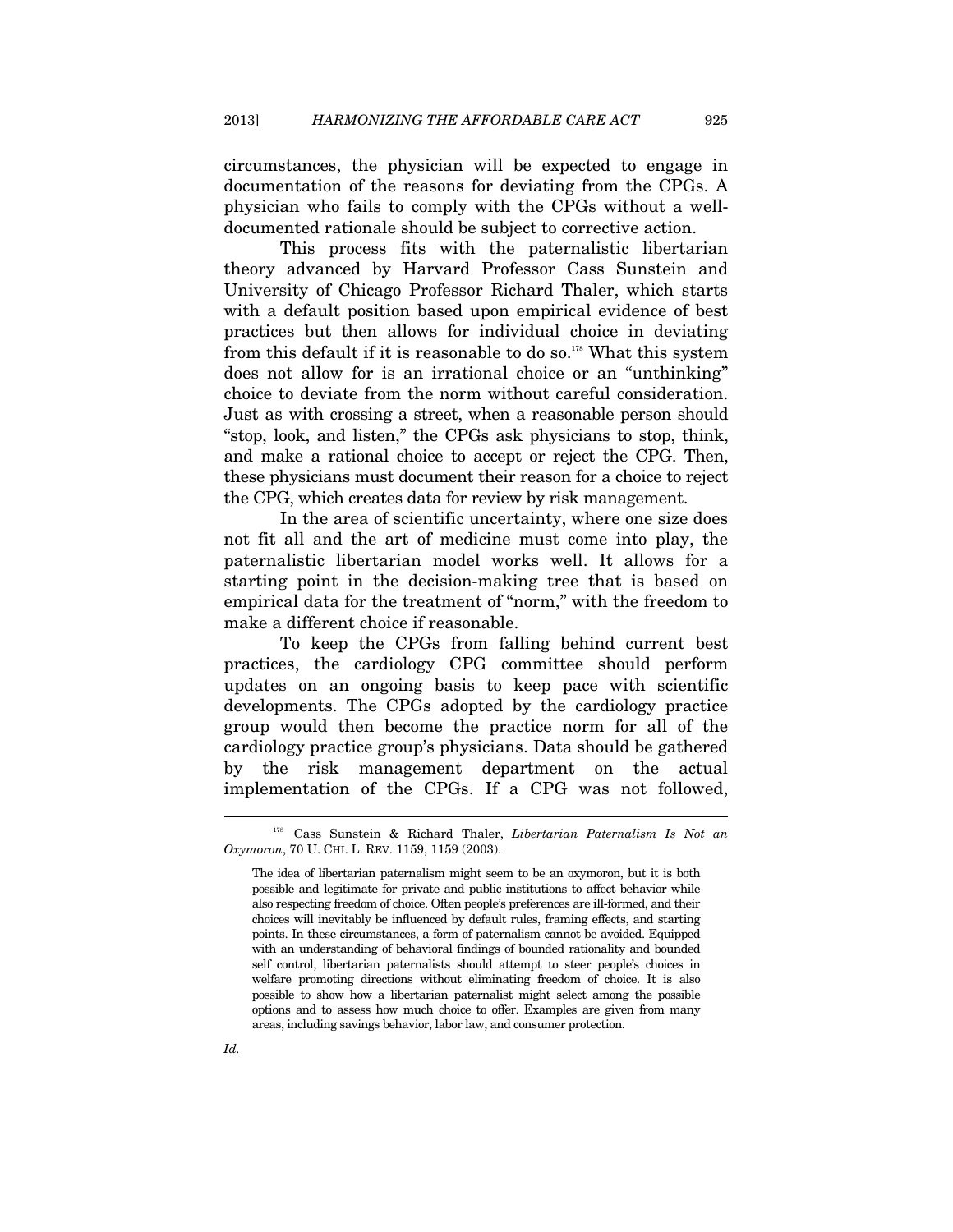collecting information on the reasons why the CPG was not followed will allow for further modifications to fit the needs of the practice and its patients. Fine tuning the CPG in this way will improve adherence to the CPG.

Thus, steps four through seven of knowledge translation theory will have been applied. Pursuant to step four, a continuous assessment will be made by risk management of the determinants of knowledge use (when the CPGs have been followed or not, and why). Pursuant to step five, if further education regarding the CPGs is needed, problem solving can be done and strategies for teaching can be created by the cardiology CPG committee in conjunction with risk management. Thus, a continuing assessment of the success in implementing the CPGs and their impact on healthcare quality and cost can be made, fulfilling the requirements of steps six through seven for translating knowledge into action.

> 3. A Working Example of the Application of Knowledge Translation Theory

The prescription of aspirin after a heart attack provides a simple example of how this process will work. Scientific studies have long established that providing aspirin to a patient within twenty-four hours of a heart attack may increase that patient's chances of survival by thirty percent.<sup>179</sup> Yet fifty percent of physicians in hospitals across the country are failing to provide this simple, lifesaving treatment.<sup>180</sup> Under this proposal, the CPG committees of all of the hospital cardiology departments across the country should propose that the CPG of the American College of Cardiology<sup>181</sup> recommending this treatment be adopted as an expectation of performance of the medical staff of each hospital's cardiology department.

To provide an example of how the exception to following the CPG would work, if this CPG on aspirin treatment for heart attack victims has been adopted and a heart attack patient is admitted to the hospital with a condition that contradicts the provision of this treatment, the physician must document this fact. Otherwise, the failure to provide the

<sup>&</sup>lt;sup>179</sup> Fessenden, *supra* note 23.<br><sup>180</sup> Van Tassel, *supra* note 3, at 1245.<br><sup>181</sup> The ACC/AHA Guidelines for the Management of Patients with Acute Myocardial Infarction, and updates to the guidelines, are published in the *Journal of the American College of Cardiology*, 28 AM. C. CARDIOLOGY 1328, 1374-76 (1996); 34 AM. C. CARDIOLOGY 890, 890-911 (1999) (updates), *available at* http://coment.onlinejacc.org/.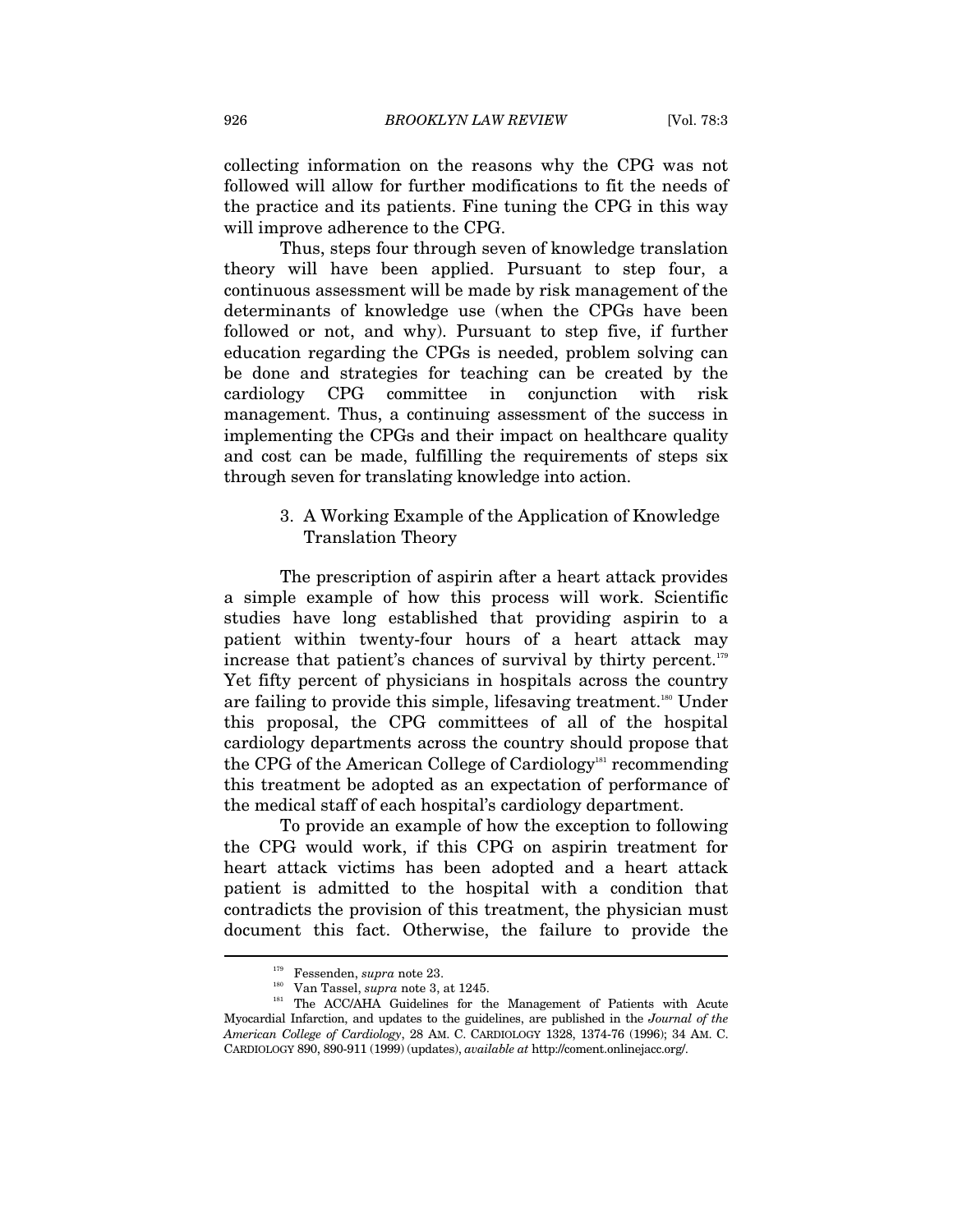treatment will violate the performance expectation as set forth in the adopted CPG. This documentation exception should avoid a rigid expectation that the CPG be followed in all circumstances. It recognizes that patient care does not always follow the norm and allows for flexibility to adjust to a patient's unique needs.

This exception also allows for the high level of scientific uncertainty that exists currently when it comes to many medical conditions, particularly in the realm of the treatment of outliers. As the practice of evidence-based medicine (also known as population-based medicine or the treatment of "norm") grows through the greater understanding of optimal treatment choices through big data techniques to establish comparative effectiveness—and later transitions to personalized medicine based on the treatment of individuals according to their unique genetic profiles—the currently high degree of scientific uncertainly will steadily diminish and reduce the use of this exception.

This committee system will allow for physician choice among CPGs<sup>182</sup> which will then suggest treatment choices based on best outcomes derived from empirical studies.183 An example of how this is already being done is the integrated practice model adopted by the Mayo Clinic<sup>184</sup> and the VA Hospital System.<sup>185</sup>

#### **CONCLUSION**

 $\overline{a}$ 

As pointed out in this article, a large and rapidly growing group of empirical studies suggests that the current normative practice of custom-based medicine in the United States has a negative impact on the quality and cost of healthcare. The quality and cost problems with the customary care model have led to a national push to move the United

 $182$  Clinical Practice Guidelines are based on empirical data generated by clinical outcomes and effectiveness research which suggests the optimum treatment for a rapidly growing number of clinical conditions. Leahy, *supra* note 170, at 1506.<br><sup>183</sup> *Id.* This use of empirical data generated through scientific methodology to

make medical decisions shows great promise for enhancing quality of care while decreasing the cost of care. Van Tassel, *supra* note 3, at 1245.<br><sup>184</sup> See DOUGLAS MCCARTHY ET AL., THE COMMONWEALTH FUND, PUB. NO. 1306,

MAYO CLINIC: MULTIDISCIPLINARY TEAMWORK, PHYSICIAN-LED GOVERNANCE, AND PATIENT-CENTERED CULTURE DRIVE WORLD-CLASS HEALTH CARE 13 (2009), *available at*  http://www.commonwealth.org/~/media/Files/Publications/Case%20Study/2009/Aug/1306 \_McCarthy\_Mayo\_case%20study.pdf (describing the structural and cultural pillars undergirding the Mayo Clinic's integrated model of health care delivery). 185 *See supra* note 76 and accompanying text.